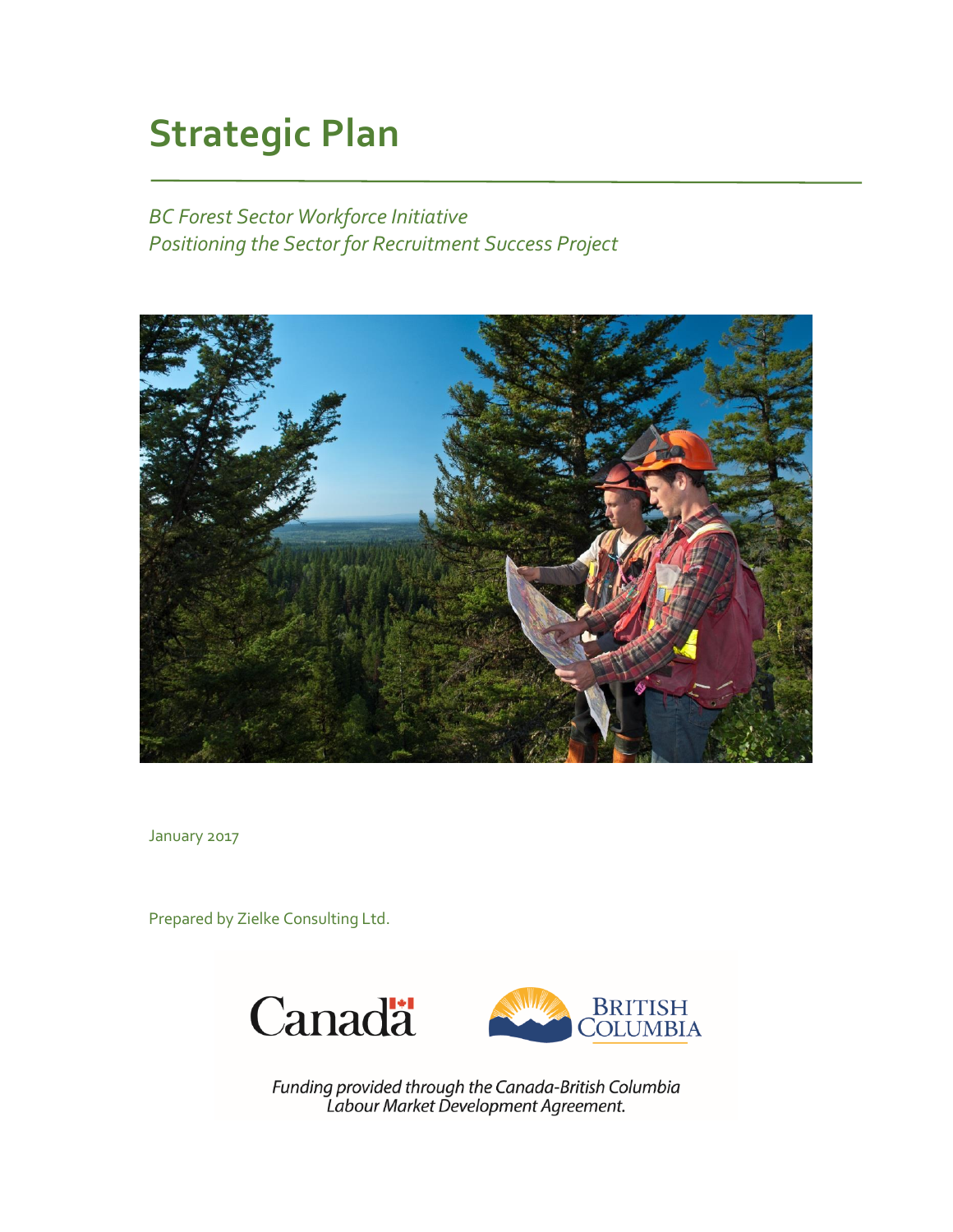## Table of Contents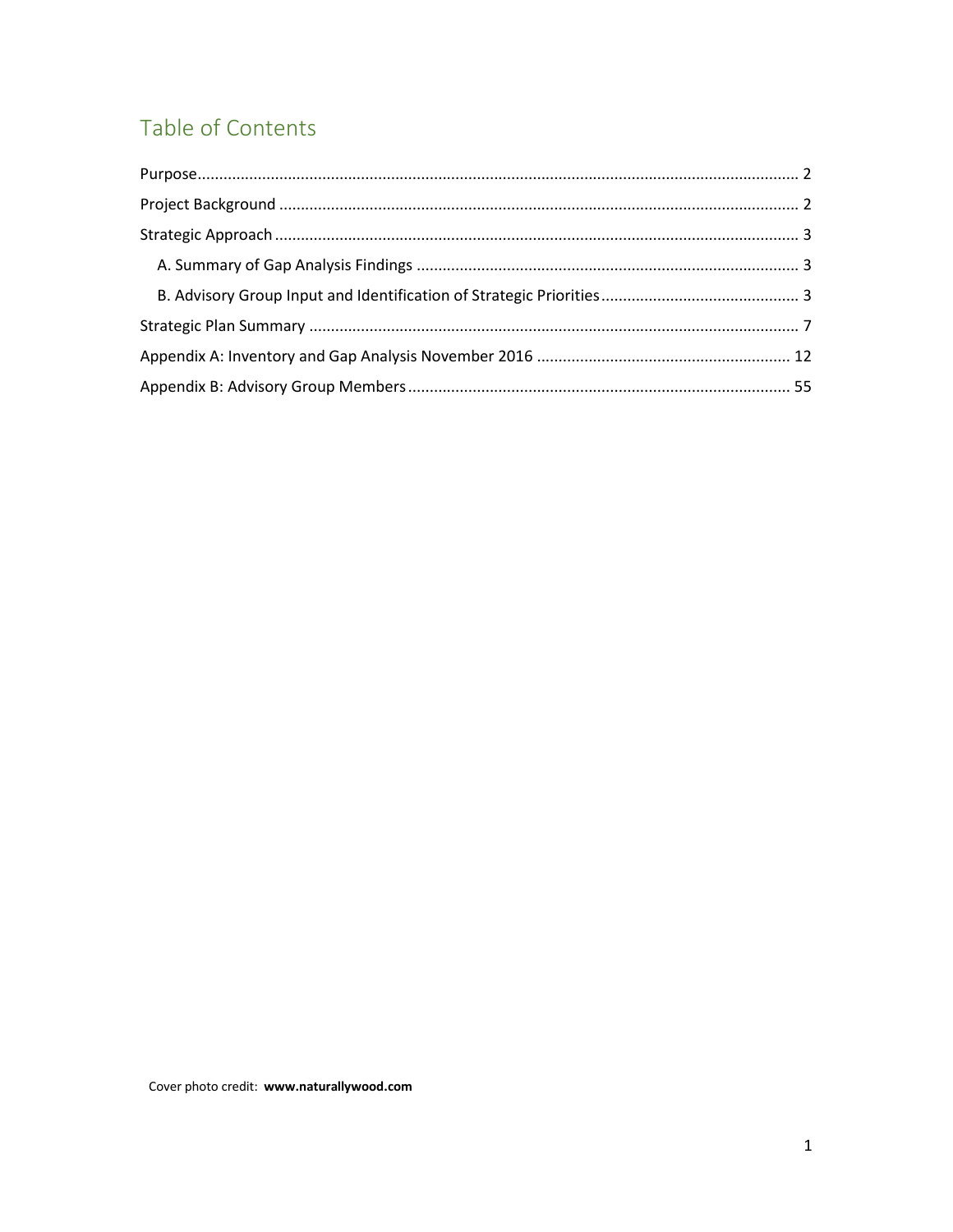### <span id="page-2-0"></span>Purpose

The purpose of this report is to outline a strategic plan for BC forest sector recruitment and attraction that includes:

- 1. Strategic priorities and key outcomes to help position the BC forest sector for recruitment success.
- 2. Specific goals the sector is trying to achieve within a given timeframe.
- 3. Measureable objectives that will be used to support the attainment of the goals.
- 4. Tactics to execute the objectives.

### <span id="page-2-1"></span>Project Background

BC forest sector leaders have identified a critical requirement for a high-quality workforce to drive continued success in this highly competitive industry. A recent series of Labour Market Information (LMI) studies, undertaken by BC's forestry and logging, silviculture, solid wood manufacturing and pulp and paper sectors, estimated there will be a total demand for up to 27,000 workers over 10 years (not including seasonal silviculture workers).

A key need identified by industry leaders is to position the sector for recruitment success by increasing awareness, attractiveness and relevance of the forest industry generally, and forest industry careers specifically. The first step is to improve access to, and use of, forest sector career information by prospective employees, career influencers and recruiters.

The *Positioning the Forest Sector for Recruitment Success Project*, funded through the Sector Labour Market Partnerships Program, conducted research, inventoried available career information tools, resources and programs, interviewed both forest sector employers and educators, and identified gaps. See Appendix A for the *Inventory and Gap Analysis Report*.

The project team, led by the Council of Forest Industries, created an advisory group consisting of forest sector employer representatives, K-12 and post-secondary contacts, and forest sector communication and information experts to guide the research and development of priorities and strategies. See Appendix B for a list of advisory group members.

The advisory group provided input and feedback on the direction of the project, and established strategic priorities. Based on this input, a strategic approach was developed to address gaps, along with specific tactics and products to support recruitment success in the forest sector.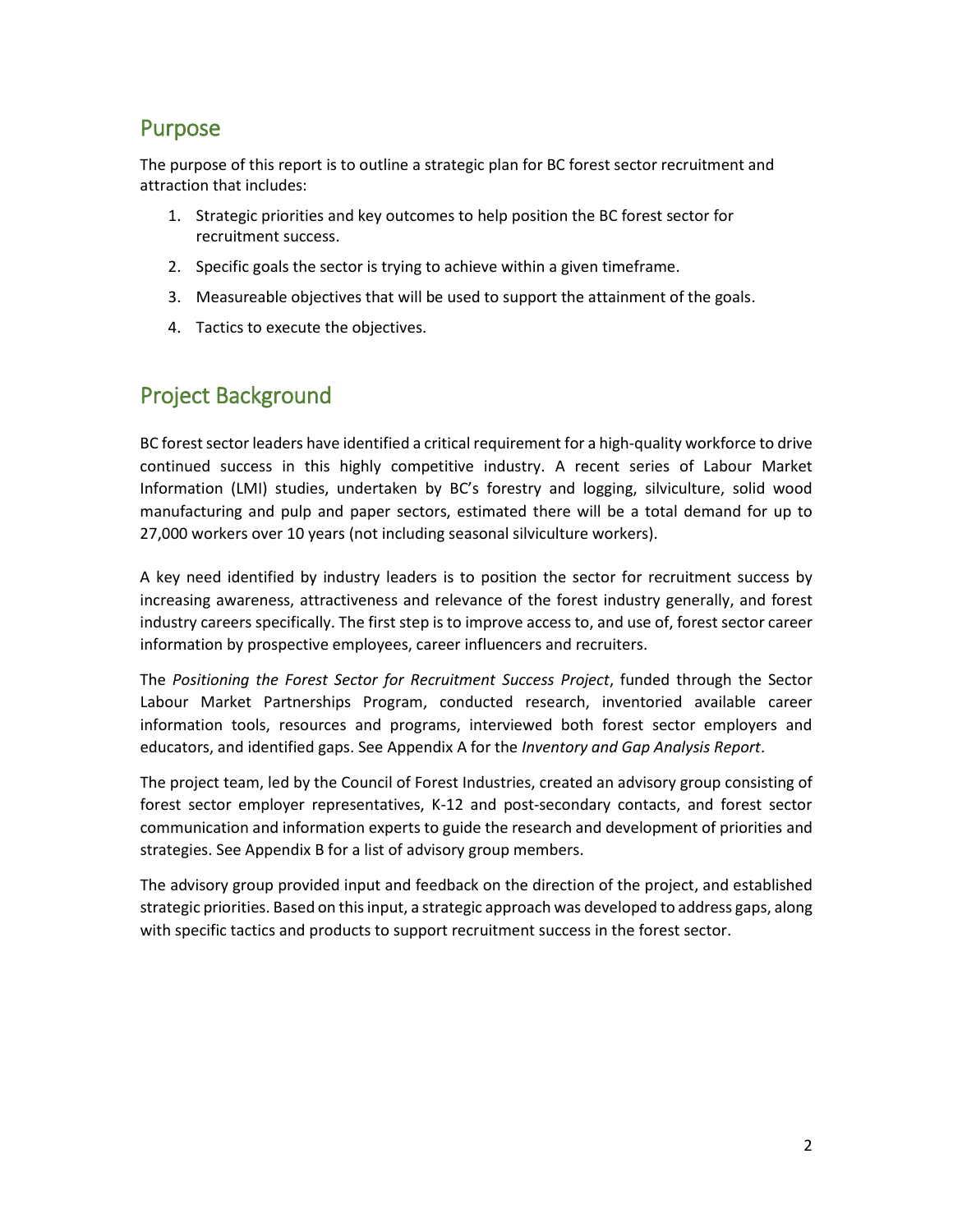### <span id="page-3-0"></span>Strategic Approach

#### <span id="page-3-1"></span>**A. Summary of Gap Analysis Findings**

The *Inventory and Gap Analysis Report* identified five gaps in currently available forest sector career information and recruitment activities, programs and tools:

- 1. Employers, educators and others who influence career and work choices have few opportunities to share practices and tactics that have been successful for them in recruiting workers and influencing career choices.
	- Despite a desire to connect, share, develop, engage and pool resources, there is a lack of knowledge of and/or opportunities for engagement and collaboration.
- 2. Employers and career influencers are not always aware of available career information and recruitment products, programs, tools and websites.
	- The project identified a number of useful sources of information about the industry, forestry careers, and forest education programming, however, many of the key informants were not aware of the resources available.
- 3. There is no consolidated source to improve access to and utilization of existing information about forest sector careers and recruitment products, programs, tools and existing websites.
	- The project identified a number of useful sources of information but found that locating and accessing them was difficult.
	- This was identified as a gap by both the key informants and the advisory group. It represents a lost opportunity to leverage the existing resources for use by employers, educators, career planners and work searchers.
- 4. Some of the forest sector career and occupational information is inaccurate or out of date.
	- Key informants said the depth and breadth of the occupations in the sector were not always portrayed accurately and thought that materials could be improved to assist in reaching out to specific target audiences such as youth, women, aboriginal people and immigrants.
- 5. Access to existing forestry career and education programs is limited by geography and information about them is not readily available.
	- The inventory report found there were forestry career and education programs in a number of areas but these were not documented so they could be easily shared with people in other regions of the province.
	- Key informants identified a gap in such programming in their own regions.

#### <span id="page-3-2"></span>**B. Advisory Group Input and Identification of Strategic Priorities**

The advisory group reviewed the gaps, and identified two strategic priorities to address them:

**1. Create Community of Practice Networks to Strengthen Engagement** 

Creating regional collaborative networks (or communities of practice) would address the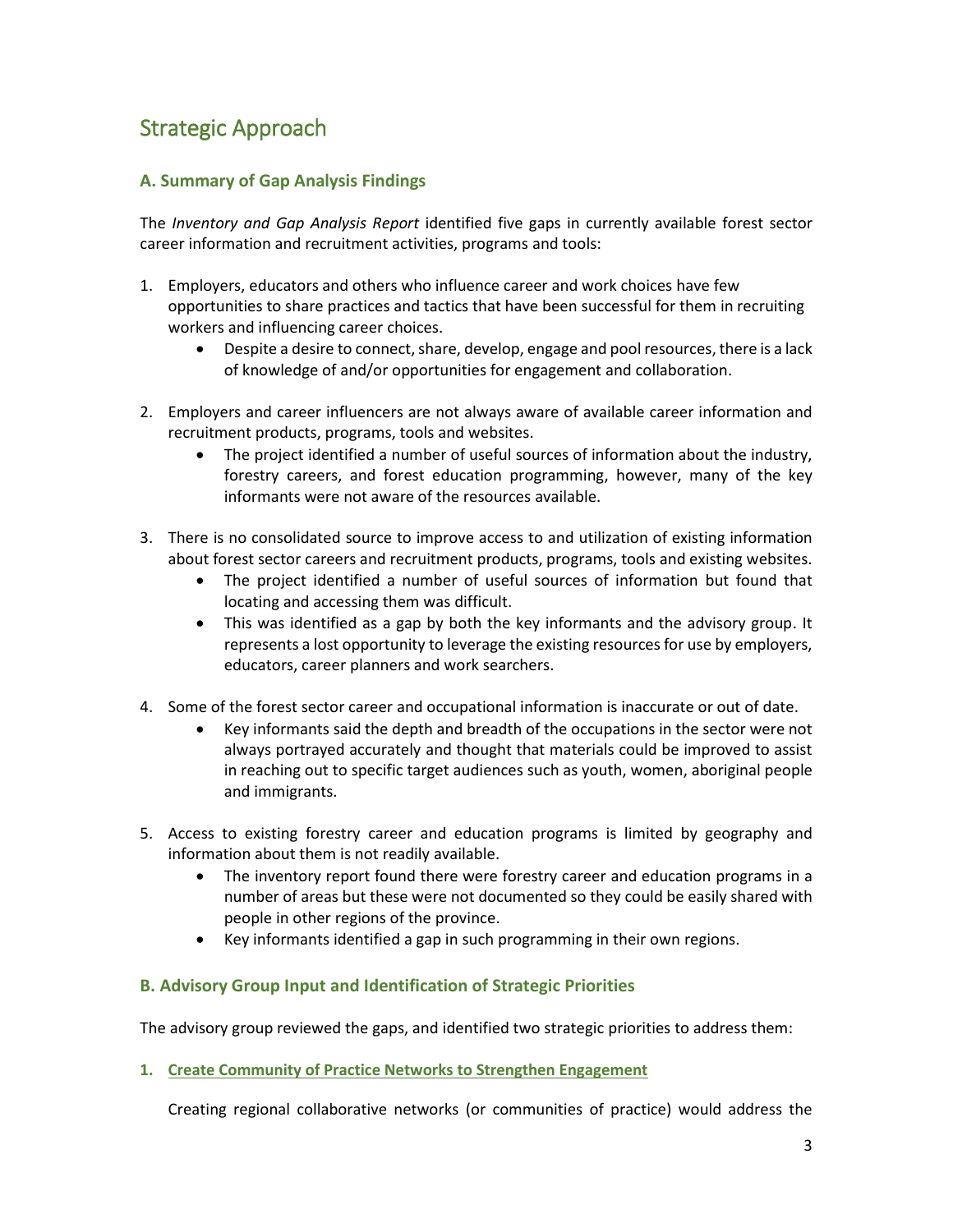shortage of opportunities for forest sector employers to engage and collaborate with educators and other influencers of youth career choices. The networks would meet periodically to share experiences, build on existing ideas, and generate local or regional awareness of the wealth of opportunities the forest sector offers to those starting their career journey.

Members of the advisory group who had been involved in similar networking events felt that this improved their own practices, and was one of the most useful activities they have ever been involved in. As a result of those meetings, individuals came together and developed useful and meaningful forest education programs.

The *Solid Wood Gap Analysis Report*, prepared in 2013, also identified a lack of coordinated interactions among recruiters and those who are influencing youth or preparing youth for work. Key informants identified pockets of successful collaborative effort among employers and educators, and expressed a desire to explore how they could develop such positive networks.

The shortage of these networking opportunities has made it difficult for employers and educators/counsellors to work together, and is a missed opportunity with respect to leveraging successful ideas found in other regions where there is proactive forest education programming.

**Advisory Group Recommendation**: Pilot a forest sector community of practice in up to three BC regions.

These communities of practice would:

- Allow employers, educators, career counsellors and post-secondary forest contacts in a distinct geographic area to gather and share knowledge, successful practices and information.
- Foster a community of collaboration and sharing, open up opportunities to engage in forest education activities, and lay a foundation to collaboratively promote forest sector career options and opportunities.
- Capture and record successful practices and relevant forest sector information to share with others in the region, and with other regions.

Specific strategies and tactics:

- **1.1** Pilot up to three regional meetings to establish forest sector communities of practice aimed at connecting employers and influencers of youth career choices.
	- The pilot meetings would be designed to provide a venue for employers and educators to network, share successful forest education practices, increase knowledge of forest sector career opportunities, capture ideas generated that support future collaborative career activities, and establish terms of reference for ongoing collaboration (if desired).
	- The pilots would test the concept and determine what facilitates successful collaborative networks, identify the barriers to collaboration, and classify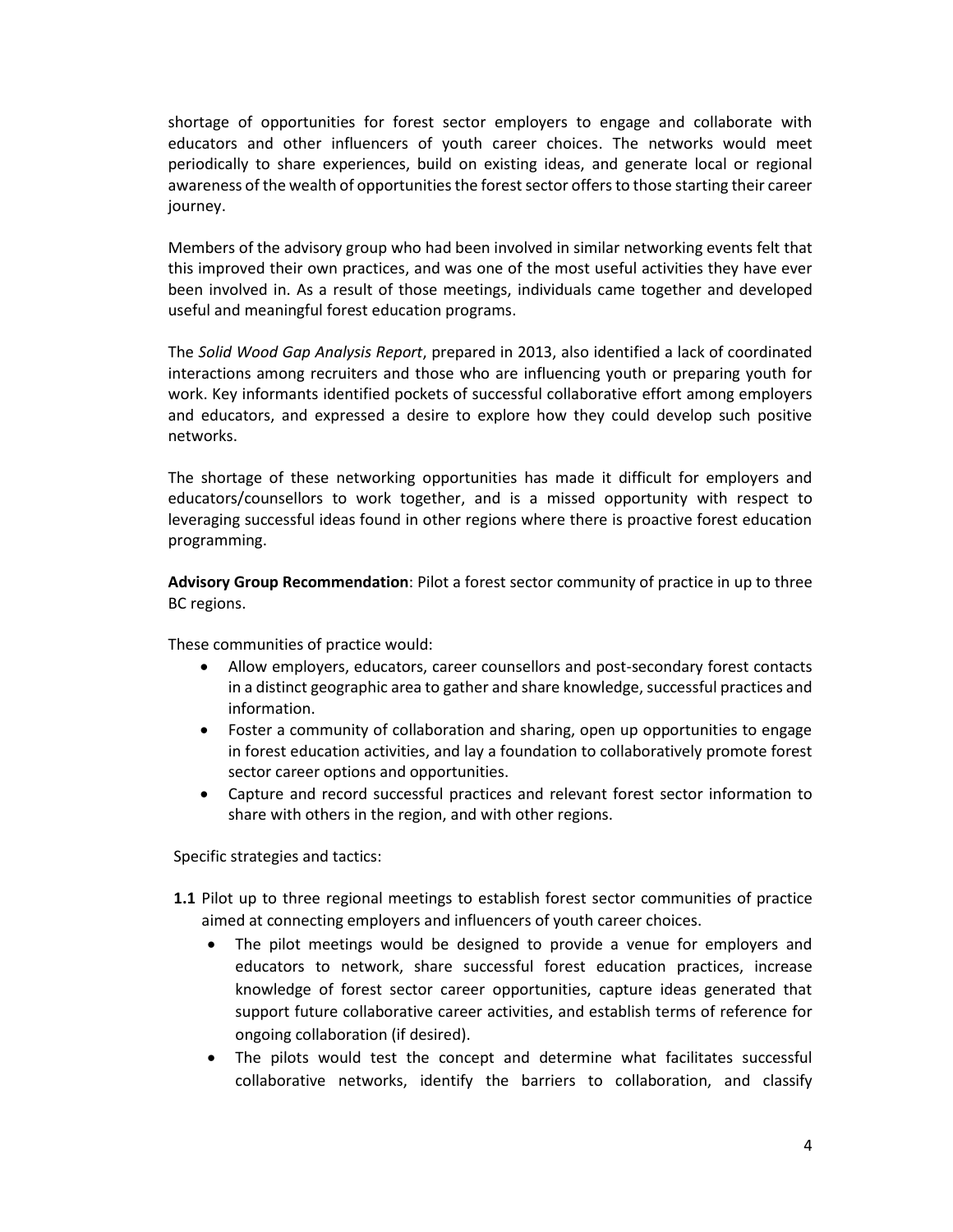components for successful career engagement collaborations involving employers and educators.

- **1.2** Develop a virtual forest sector community of practice information-sharing site to disseminate knowledge, information and promising practices related to forest sector recruitment, career awareness, exploration and engagement.
	- The virtual platform would be a modest undertaking, allowing members of the communities of practice and other interested stakeholders to efficiently share and communicate.

#### 2. **Improve Content and Accessibility to Forest Sector Career Information and Tools**

Both forest sector employers and influencers of youth career choices find it hard to access and use forest sector recruitment and career development information to support career discussions with youth. In light of significant investments in existing resources, the preferred approach in the short term is to make these more meaningful, relevant and useful rather than creating new materials. This includes ensuring they are up to date and accurate, and that users know where to find them.

Specifically, the advisory team found there is a lack of information about forest sector educational pathways; up-to-date occupational information; consolidated career information; information on successful forest education practices and programming; and forest sector career information targeted at youth.

The priority target group for the short term is youth aged 15-23. Other groups such as women, aboriginal people and immigrants will be considered where possible, but initially the focus is on youth. While efforts to reach out specifically to women, aboriginal people and immigrants were identified as important, the advisory team recommended that priority should be on those who are in the initial stages of making career plans and choices.

**Advisory Group Recommendation**: Ensure forest sector career information and tools are up to date, relevant and readily available.

Specific strategies and tactics:

- **2.1** Make the inventory of publicly available forest sector career information identified through this project available electronically or in a format that can be posted on a forest sector employer, school district or college website and on the community of practice share site so it can be used during career awareness activities and career conversations.
- **2.2** Develop a database of forest education programs and existing financial support, and make it available electronically or in a format that can be posted on forest sector employer, school district or college websites, and on the community of practice share site.
	- Information about education programs and financial support is a key element of career planning activities. This tactic will provide an easy to use up-to-date reference for use by career counsellors and youth making education decisions.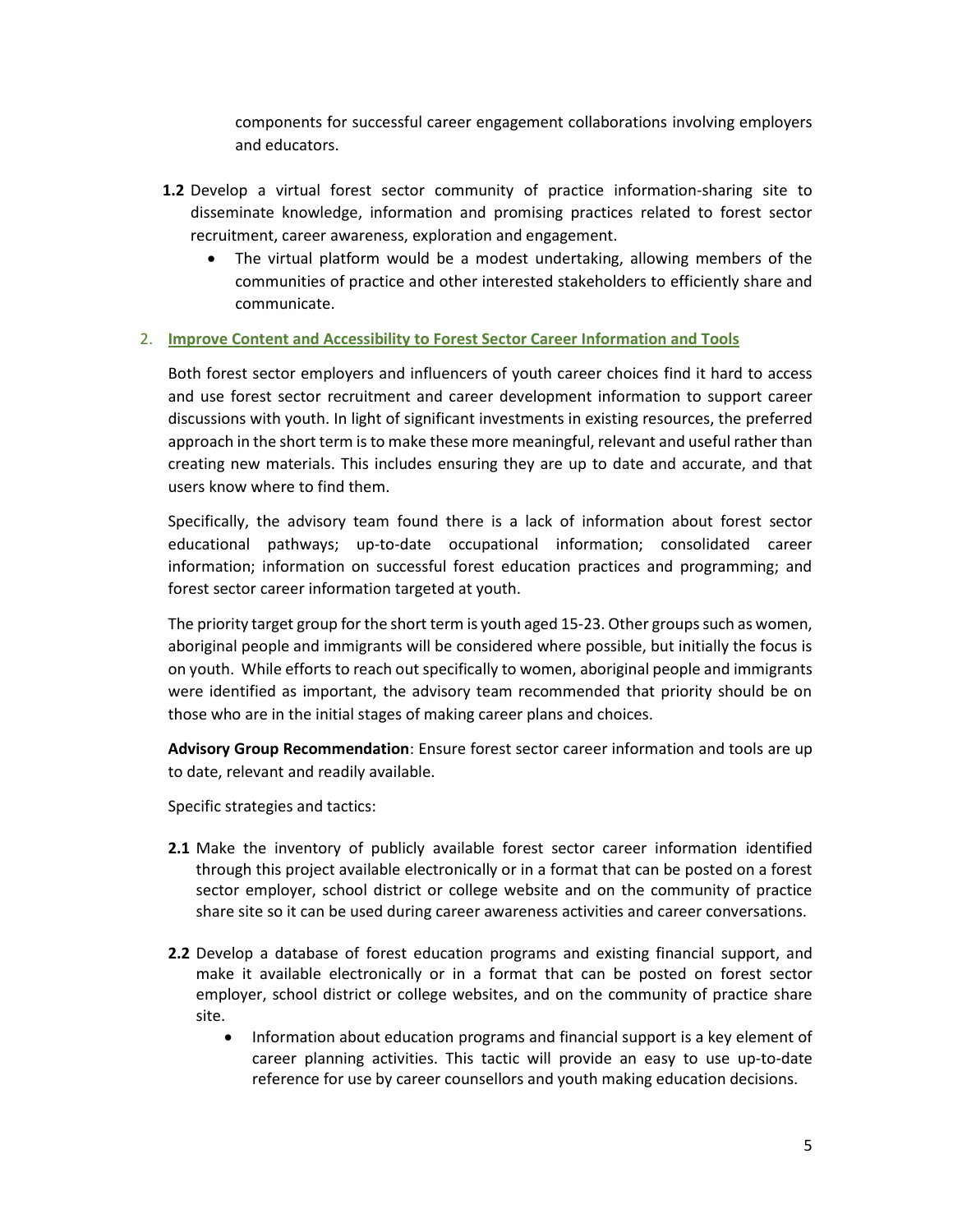- **2.3** Make available a collection of promising forest education programming and career activities for use during community of practice meetings and to post on the community of practice share site.
	- Information about forest education programs, including youth outreach, career fairs, forestry programs and recruitment activities, can be used to generate local activities. This resource will provide a description of the programs and key contact information.
- **2.4** Develop forest sector career awareness information targeted at youth for use by forest sector employers and influencers to support their career planning conversations with youth.
	- This resource will be targeted at youth aged 15–23.
	- Provide forest industry information, forest sector labour market information, forestry career options, and opportunities and educational pathways to support career decision making.
	- Employer and educator tools will be produced to facilitate presentations.
- **2.5** Raise awareness of the WorkBC website among forest sector employers and influencers of youth career choices so they can better utilize the forest sector career planning resources during their interactions with youth.
	- WorkBC provides a wide variety of forest sector career information as well as a work search tool. Promoting this information makes it more likely that employers and educators will use it as a source of forest sector career information.
- **2.6** Establish a working group of career educators and forest sector employers to review the WorkBC forest sector content and, where appropriate, suggest ways to improve the content so it is more useful for forest sector employers and influencers of youth career choices.
	- The WorkBC website is commonly used by career educators as a source of career planning information.
- **2.7** Establish a working group of career educators and employers to review the Greenest Workforce occupational profiles and, where appropriate, make suggestions to add content so it is more useful for forest sector employers and influencers of youth career choices in BC.
	- Greenest Workforce is a source of occupational information used by many employers.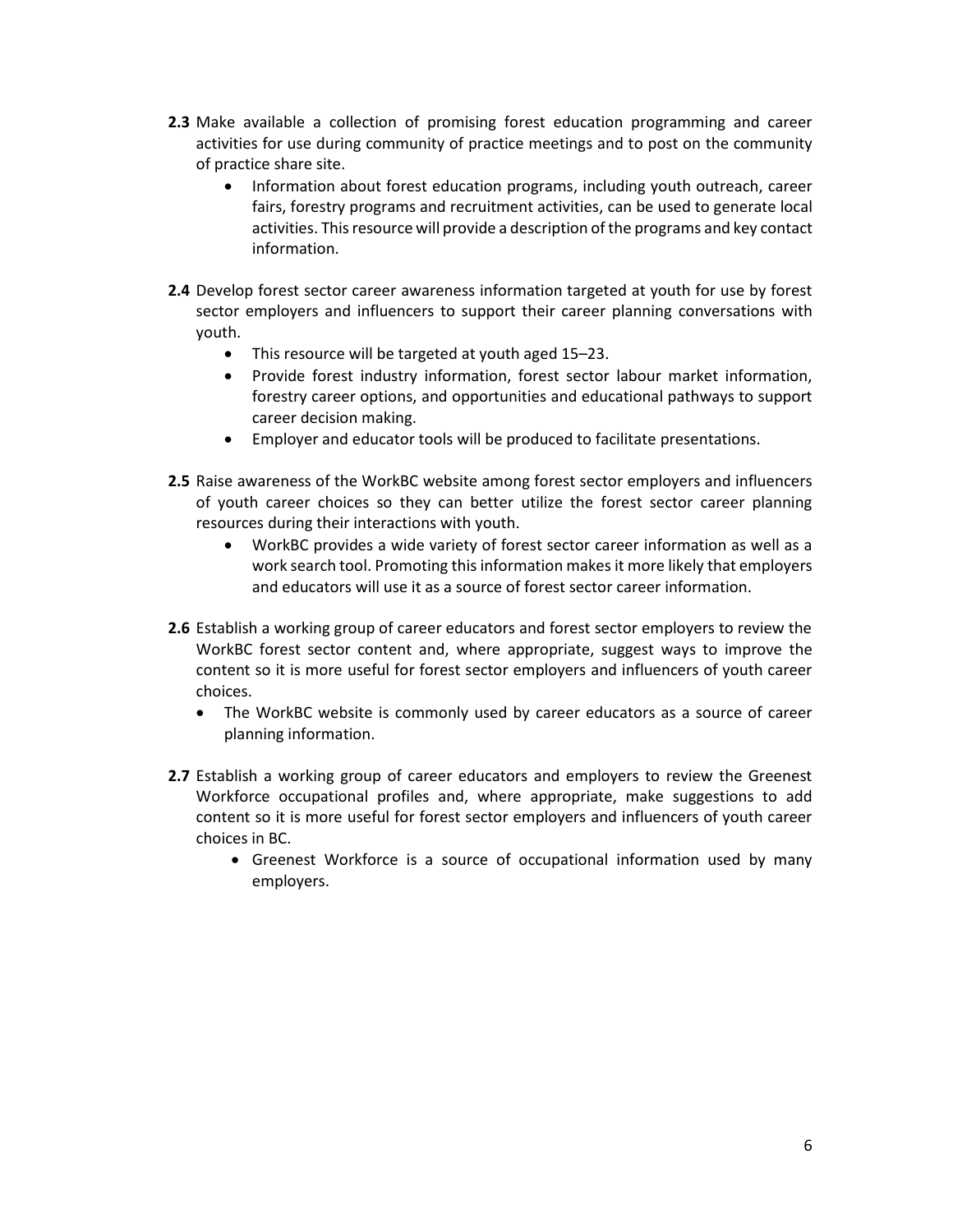### **Strategic Plan Summary**

l

#### **1. STRATEGIC PRIORITY: Create Community of Practice Networks to Strengthen Engagement**

GOAL: Forest sector employers and influencers of youth career choices share knowledge, successful practices and information related to forest sector recruitment<sup>1</sup> and career development<sup>2</sup> activities so they can promote forest sector career options and opportunities for youth aged 15-23.

**MEASUREABLE OBJECTIVE:** By fall of 2017, forest sector employers, K-12 educators, post-secondary forestry instructors, Aboriginal Skills and Employment Training Strategy (ASETS), Forests, Lands and Natural Resource Operations (FLNRO) and other influencers are testing the concept of regional collaborative meetings or communities of practice where they discuss and share their knowledge related to forest sector recruitment, career awareness and educational programming.

**MEASUREABLE OBJECTIVE**: By March of 2018, forest sector employers, K-12 educators, post-secondary forestry instructors, ASETS, FLNRO and other influencers are utilizing the virtual community of practice sharing website to post knowledge and information.

<span id="page-7-0"></span>

|     | <b>Strategic Approach</b>       | <b>Tactics</b>                                                                                                                                                                                                                                         | <b>Timeframe</b>  |
|-----|---------------------------------|--------------------------------------------------------------------------------------------------------------------------------------------------------------------------------------------------------------------------------------------------------|-------------------|
| 1.1 | Pilot up to three regional      | Organize, communicate and facilitate three regional forest sector community of practice                                                                                                                                                                | April to December |
|     | meetings to establish forest    | concept and inaugural meetings. Costs include room rentals, refreshments, travel support and,                                                                                                                                                          | 2017              |
|     | sector communities of practice  | where needed, substitute teachers.                                                                                                                                                                                                                     |                   |
|     | aimed at connecting employers   | Create a draft community of practice terms of reference for presentation at the meetings.                                                                                                                                                              |                   |
|     | and influencers of youth career | Identify possible attendees in three regions - Lower Mainland, Vancouver Island, BC Interior -                                                                                                                                                         |                   |
|     | choices.                        | and invite them to the meetings. Attendees to include forest sector employers, high school                                                                                                                                                             |                   |
|     |                                 | educators, post-secondary forestry instructors, ASETS contacts, forest industry associations,                                                                                                                                                          |                   |
|     |                                 | WorkBC, career/employment counsellors and FLNRO representatives.                                                                                                                                                                                       |                   |
|     |                                 | Plan the agenda and support information, including materials developed through this project                                                                                                                                                            |                   |
|     |                                 | and presentations from existing forest education champions.                                                                                                                                                                                            |                   |
|     |                                 | Discuss the terms of reference and opportunities to continue building connections among<br>attendees.                                                                                                                                                  |                   |
|     |                                 | Document the knowledge shared at the meetings and post this on the virtual forest sector<br>community of practice information-sharing website (1.2).                                                                                                   |                   |
|     |                                 | Gather information on existing avenues/opportunities for forest sector employers to meet<br>with educators such as career fairs, conferences and professional development days, and<br>share this on the virtual community of practice platform (1.2). |                   |
|     |                                 | Discuss interest in building ongoing communities of practice and the mechanism to<br>support and sustain future collaborative activities.                                                                                                              |                   |

<sup>&</sup>lt;sup>1</sup> Recruitment activities support th[e process o](http://www.businessdictionary.com/definition/process.html)f attracting, finding and hiring the best-qualifie[d candidate \(](http://www.businessdictionary.com/definition/candidate.html)from within or outside of an organization) for a job opening, in a timely and [cost](http://www.businessdictionary.com/definition/cost.html) [effective](http://www.businessdictionary.com/definition/effective.html) manner.

<sup>&</sup>lt;sup>2</sup> Career development information supports all areas of the career development process. It includes occupational, educational and employment-related resources, and is generally aimed at people exploring careers or actively looking for work. Industries and companies develop career information to attract potential workers (and learners) to their industry.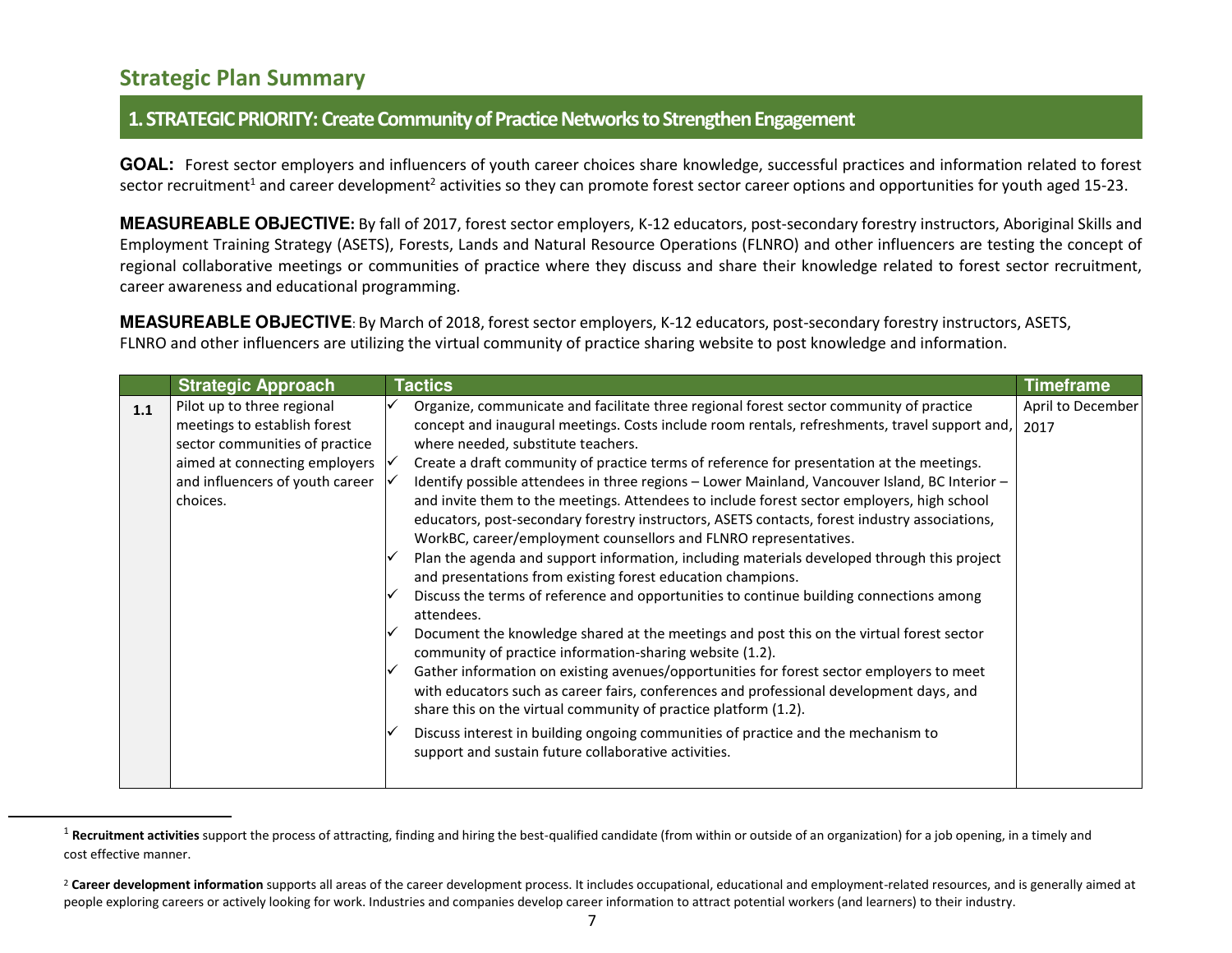|     | <b>Strategic Approach</b>          | <b>Tactics</b>                                                                               | <b>Timeframe</b>  |
|-----|------------------------------------|----------------------------------------------------------------------------------------------|-------------------|
| 1.2 | Develop a virtual forest sector    | Investigate creating a new platform, such as an electronic bulletin board, or building on an | April 2017 to     |
|     | community of practice              | existing site to support the virtual sharing of knowledge, information and practices.        | <b>March 2020</b> |
|     | information-sharing site to        | Add applicable content to populate the platform prior to community of practice meetings.     |                   |
|     | disseminate knowledge,             | Use the platform to share information with members of each community of practice.            |                   |
|     | information and promising          | Continue to populate the platform with career development and recruitment information, and   |                   |
|     | practices related to forest sector | share updates with the field for two years following development.                            |                   |
|     | recruitment, career awareness,     |                                                                                              |                   |
|     | exploration and engagement.        |                                                                                              |                   |
|     |                                    |                                                                                              |                   |
|     |                                    |                                                                                              |                   |
|     |                                    |                                                                                              |                   |
|     |                                    |                                                                                              |                   |
|     |                                    |                                                                                              |                   |
|     |                                    |                                                                                              |                   |
|     |                                    |                                                                                              |                   |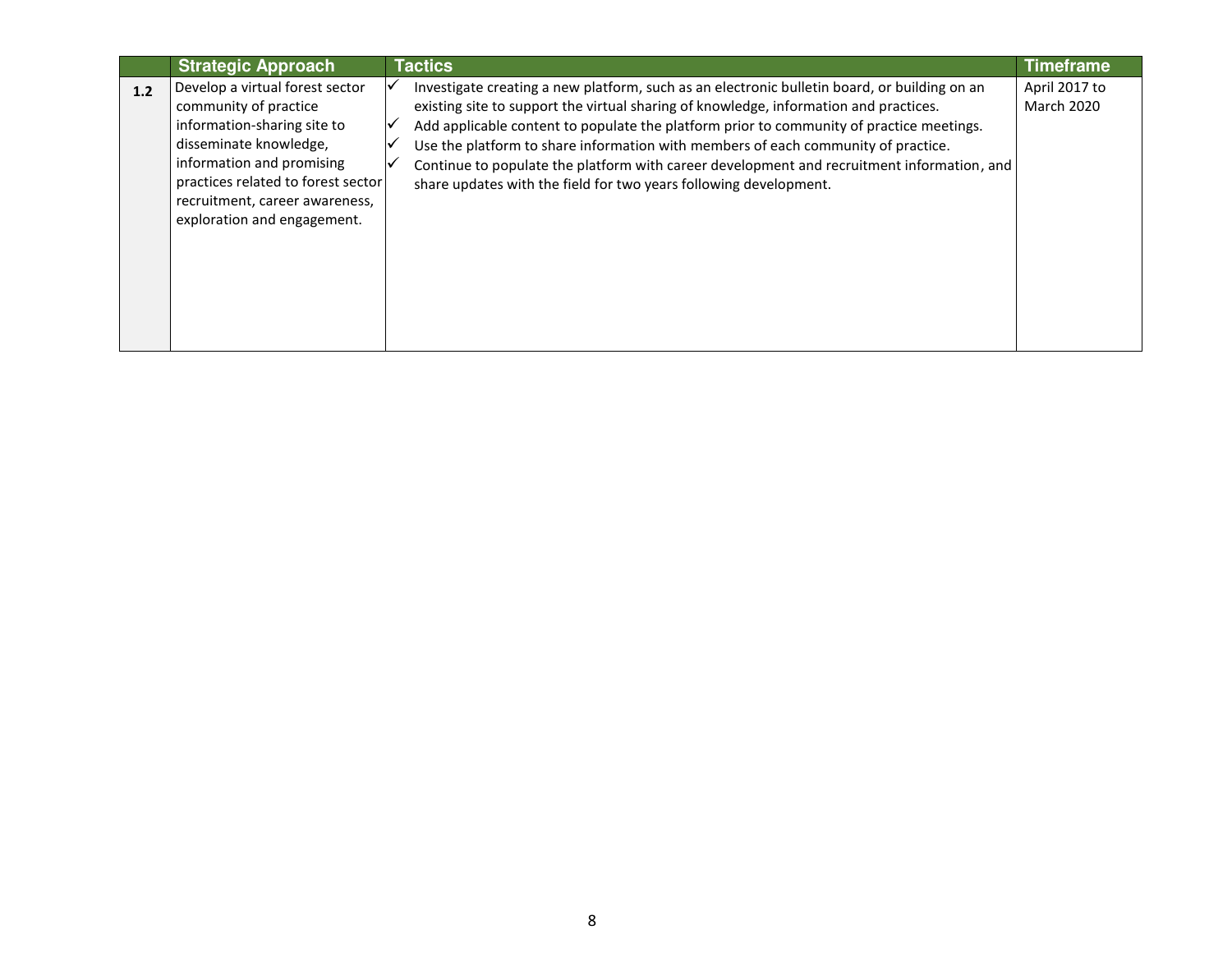#### **2. STRATEGIC PRIORITY: Improve Content and Accessibility to Forest Sector Career Information and Tools**

GOAL: Forest sector employers and influencers of youth career choices use up-to-date, publicly available forest sector recruitment and career development information to support their interactions with youth, aged 15-23.

**MEASUREABLE OBJECTIVE:** By March 2018, up-to-date and accurate forest sector career information is available to support activities undertaken by employers and influencers of youth career choices. The focus is on making existing materials more meaningful, relevant and useful, and creating an inventory of available forest sector career information, tools and education programming, and career awareness information targeted at youth. Forest sector career information on WorkBC and the Greenest Workforce is updated.

|     | <b>Strategic Approach</b>                                                                                                                                                                                                                                                                                         | <b>Tactics</b>                                                                                                                                                                                                                                                                                                                                                                                                                                                                                                                                                                                                                                                             | <b>Timeframe</b>                   |
|-----|-------------------------------------------------------------------------------------------------------------------------------------------------------------------------------------------------------------------------------------------------------------------------------------------------------------------|----------------------------------------------------------------------------------------------------------------------------------------------------------------------------------------------------------------------------------------------------------------------------------------------------------------------------------------------------------------------------------------------------------------------------------------------------------------------------------------------------------------------------------------------------------------------------------------------------------------------------------------------------------------------------|------------------------------------|
| 2.1 | Make the inventory of publically<br>available forest sector career<br>information identified through<br>this project available<br>electronically or in a format that<br>can be posted on a forest sector<br>employer, school district or<br>college website and on the<br>community of practice share<br>site.    | Evaluate the content of the inventory and select appropriate information that will<br>support forest sector employers and influencers in their interactions with youth.<br>Reproduce the inventory of publicly available forest sector career information in a<br>useable format that can be distributed electronically or posted on a forest sector<br>employer, school district or college website.<br>Inform members of each community of practice of the availability of the<br>information and distribute as requested.<br>Share the product and suggestions for use at the inaugural community of practice<br>meetings.<br>Update the inventory annually until 2020. | April 2017 to<br><b>March 2020</b> |
| 2.2 | Develop and make available a<br>database of forest education<br>programs and existing financial<br>support, and make it available<br>electronically or in a format that<br>can be posted on forest sector<br>employer, school district or<br>college websites, and on the<br>community of practice share<br>site. | Develop a database of education and training programs (college, university and<br>M<br>training) and existing financial support so it can be added to existing websites.<br>Inform members of each community of practice of the availability of the<br>∨<br>information and distribute as requested.<br>Distribute to school districts for their use during career planning and career<br>₩<br>conversations.<br>Share the product and suggestions for use at the inaugural community of practice<br>meetings.<br>Update the database annually.                                                                                                                            | April 2017 to<br>March 2020        |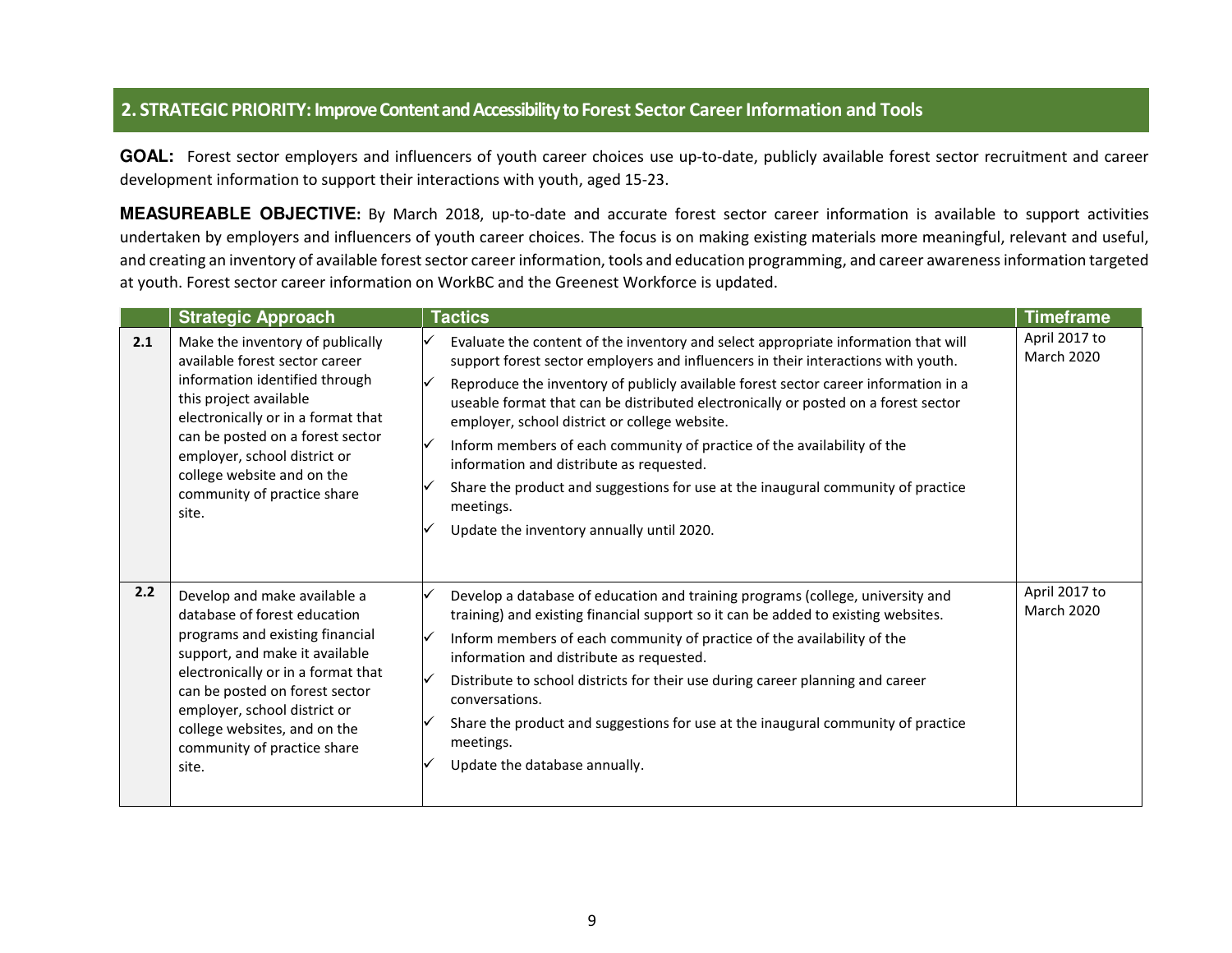|     | <b>Strategic Approach</b>                                                                                                                                                                                                                      | <b>Tactics</b>                                                                                                                                                                                                                                                                                                                                                                                                                                                                                                                                                                                                                                                                                                                                                                                                                                                                                  | <b>Timeframe</b>                   |
|-----|------------------------------------------------------------------------------------------------------------------------------------------------------------------------------------------------------------------------------------------------|-------------------------------------------------------------------------------------------------------------------------------------------------------------------------------------------------------------------------------------------------------------------------------------------------------------------------------------------------------------------------------------------------------------------------------------------------------------------------------------------------------------------------------------------------------------------------------------------------------------------------------------------------------------------------------------------------------------------------------------------------------------------------------------------------------------------------------------------------------------------------------------------------|------------------------------------|
| 2.3 | Make available a collection of<br>region-specific promising forest<br>career and information<br>programs and activities for use<br>during the community of<br>practice meetings and for<br>posting on the community of<br>practice share site. | Research and collect information about promising forest career information<br>programming aimed at youth 15-23.<br>Create a shareable document for use by employers and influencers of youth career<br>choices.<br>Inform members of each community of practice of the availability of the<br>information and distribute as requested.<br>Share the product and suggestions for use at the inaugural community of practice<br>meetings.<br>Use this information to leverage ideas and spark interest in undertaking similar<br>work in each community of practice region.<br>Update the information annually.                                                                                                                                                                                                                                                                                   | April 2017 to<br><b>March 2020</b> |
| 2.4 | Develop forest sector career<br>awareness information targeted<br>at youth for use by forest sector<br>employers and influencers of<br>youth career choices to support<br>their career planning<br>conversations with youth.                   | Create a career awareness fact sheet(s) aimed at youth to inform them of career<br>options and opportunities across the forest sector using materials developed<br>through this project and other content.<br>Create an accompanying presentation template employers can use when asked to<br>speak at career fairs, community events or in classrooms.<br>Create a guide that educators can use during career planning and/or counselling<br>sessions.<br>Share the products and suggestions for use at the inaugural community of practice<br>meetings.<br>Create a calendar of key events for employers to attend such as the CES Career<br>Education Society Conference, regional CES meetings, professional development<br>days, regional career fairs.<br>Support the development of a Career Zone for the forest sector on the BC Ministry<br>of Education's career exploration website. | April to<br>November 2017          |
| 2.5 | Raise awareness of the WorkBC<br>website among forest sector<br>employers and influencers of<br>youth career choices so they can<br>better utilize the forest sector<br>career planning resources during<br>their interactions with youth.     | Help promote and increase use of the WorkBC site by preparing a navigation card<br>with a focus on forest sector content.<br>Distribute electronically to those involved in each community of practice.<br>Distribute to forest sector employers and career educators/counsellors.<br>Distribute WorkBC promotional information to career counsellors and forestry<br>instructors in post-secondary institutions.                                                                                                                                                                                                                                                                                                                                                                                                                                                                               | April 2017 to<br>March 2018        |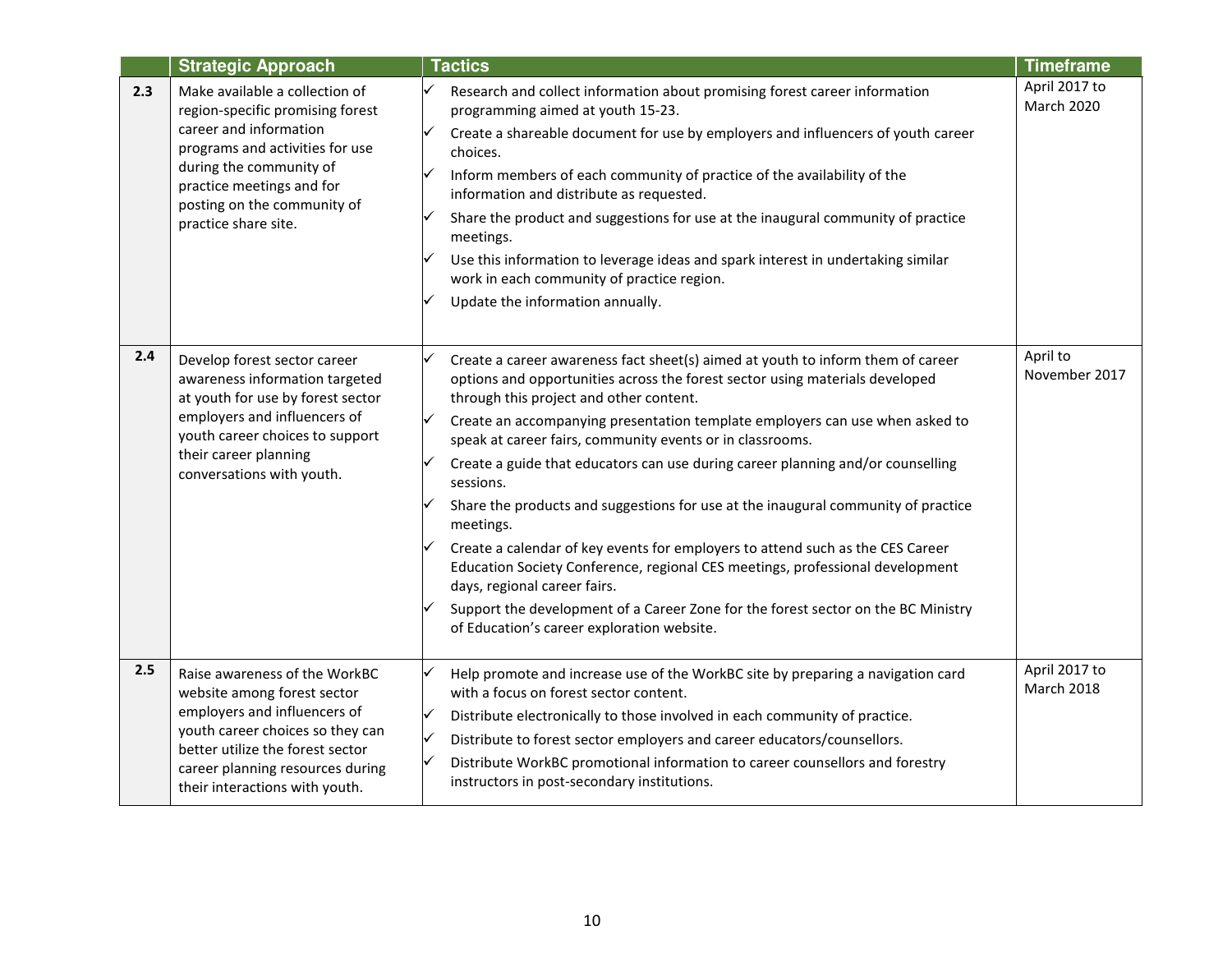|     | <b>Strategic Approach</b>                                                                                                                                                                                                                                                                                        | <b>Tactics</b>                                                                                                                                                                                                                                         | <b>Timeframe</b>                   |
|-----|------------------------------------------------------------------------------------------------------------------------------------------------------------------------------------------------------------------------------------------------------------------------------------------------------------------|--------------------------------------------------------------------------------------------------------------------------------------------------------------------------------------------------------------------------------------------------------|------------------------------------|
| 2.6 | Establish a working group of<br>career educators and forest<br>sector employers to review the<br>WorkBC forest sector content<br>and, where appropriate, suggest<br>ways to improve the content so<br>it is more useful for forest sector<br>employers and influencers of<br>youth career choices.               | Establish a working group to review WorkBC forest sector content, including<br>occupational profiles and industry information, to identify gaps and recommend<br>updates as required.<br>Work with WorkBC to determine how best to revise the content. | April 2017 to<br><b>March 2018</b> |
| 2.7 | Establish a working group of<br>career educators and forest<br>sector employers to review the<br>Greenest Workforce<br>occupational profiles and, where<br>appropriate, make suggestions<br>to add content so it is more<br>useful for BC forest sector<br>employers and influencers of<br>youth career choices. | Establish a working group to review occupational profiles on Greenest Workforce<br>website and recommend ways to make it more useful for BC employers.<br>Work with Greenest Workforce to determine how best to revise the content.                    | April 2017 to<br><b>March 2018</b> |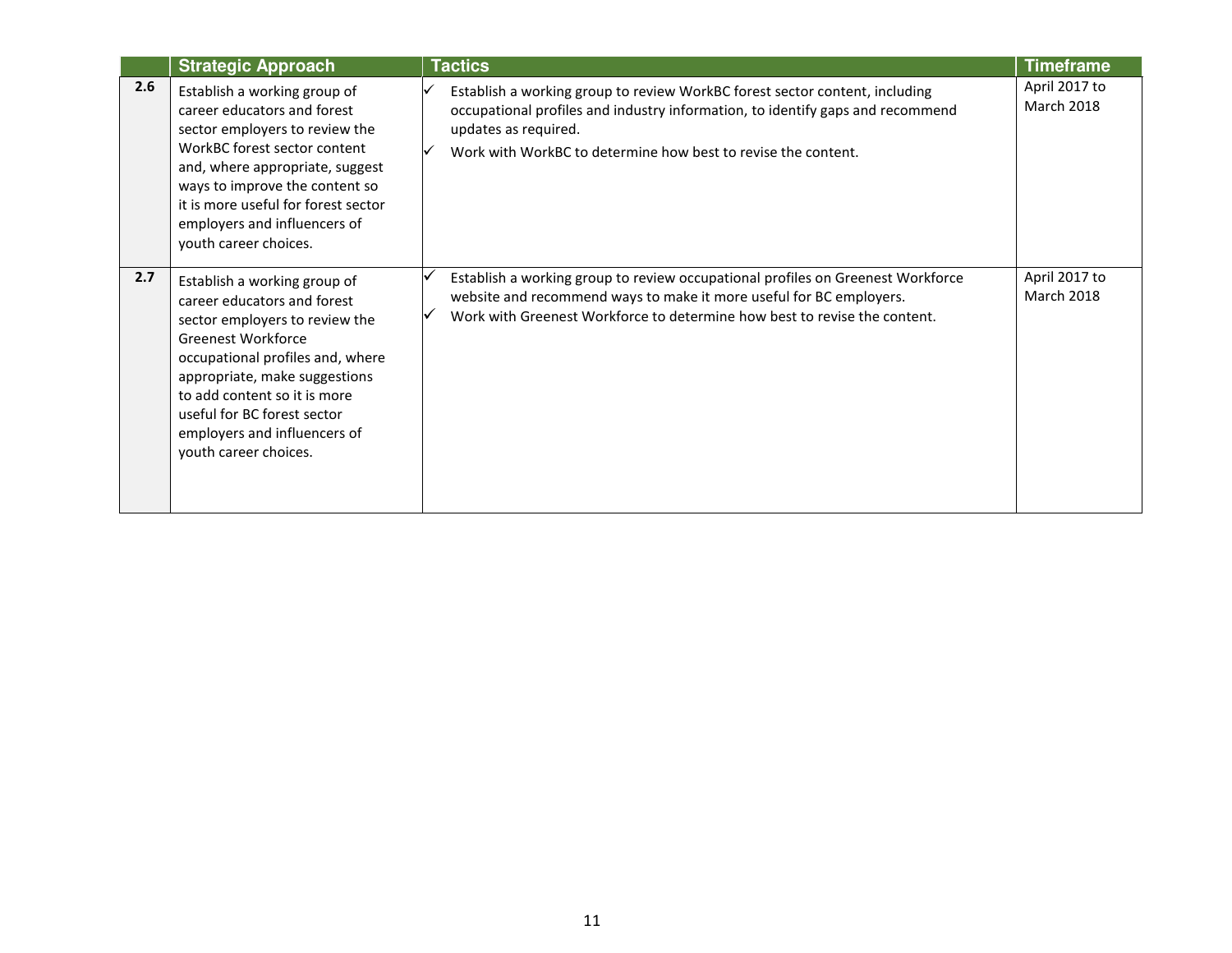<span id="page-12-0"></span>Appendix A: Inventory and Gap Analysis November 2016

# Inventory and Gap Analysis

*Positioning the Sector for Recruitment Success Project Project Deliverable for C17LMP008*

November 2016

Prepared by Zielke Consulting Ltd.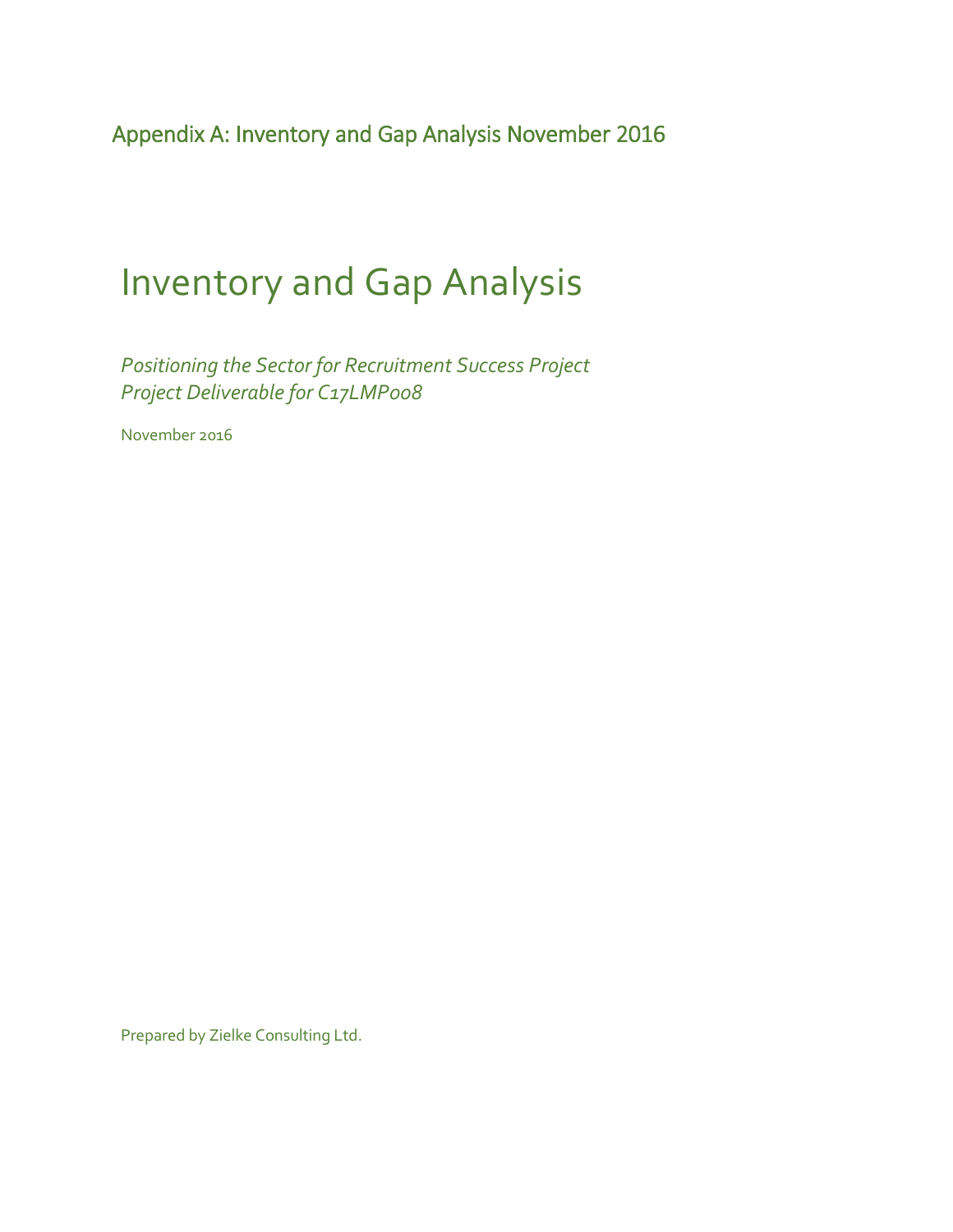### **Table of Contents**

| 1. |
|----|
| 2. |
|    |
|    |
|    |
|    |
|    |
|    |
|    |
|    |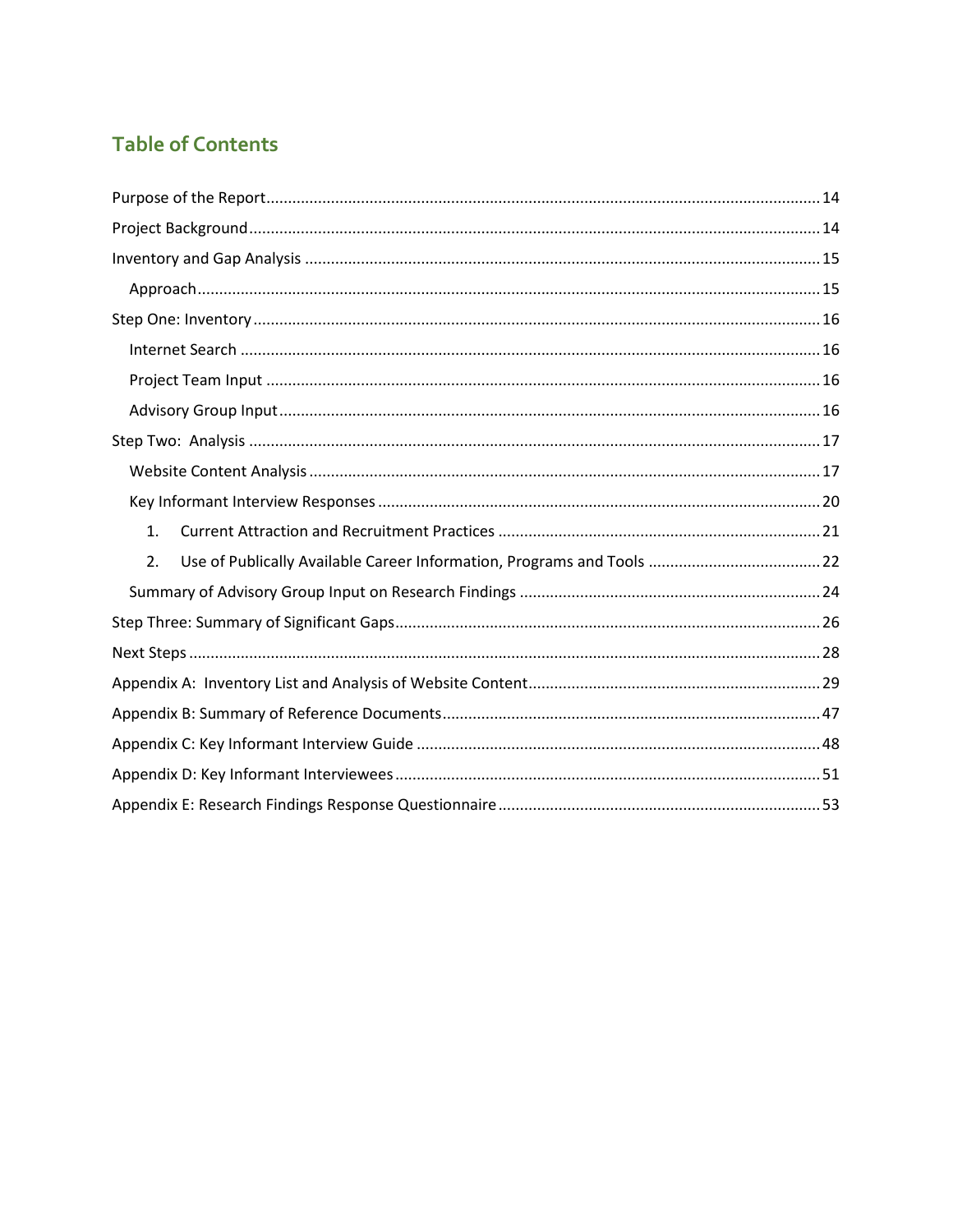### <span id="page-14-0"></span>Purpose of the Report

The purpose of this report is to provide:

- A list of existing, publically available career information and recruitment products, programs, tools, and websites across the BC forest sector and within other jurisdictions, gathered through research and identified by advisory group members and key informants;
- A detailed analysis of each, including strengths, weaknesses, degree of ease for adopting or refining, and potential challenges for implementation;
- An account of the significant gaps in what is being used or how it is being used; and,
- An account of any other relevant information, including advisory group feedback, that will assist the project team in developing the strategic plan and prioritizing the actions contained in the plan.

### <span id="page-14-1"></span>Project Background

The forest sector has formed an alliance to represent the full breadth of the sector, articulating its vision and business case for action within the Forest Sector Workforce Initiative Roadmap (see attached *BC Forest Sector Workforce Initiative Roadmap* Report September 2015). As a strategy for success, the Roadmap recognizes that progress is required across a continuum of inter-related topic areas. This includes positive positioning, proactive outreach, education and training, effective recruitment, on-thejob training, and practical retention and succession strategies. A key pillar of the 'road map' is to position the sector for recruitment success with key target audiences by increasing awareness, attractiveness and relevance of the forest industry generally and in forest industry careers specifically.

The sector asserts that despite an improvement in public awareness and support for forestry, perceptions related to recruitment remain negative. Youth, in particular view the industry as low tech, environmentally unfriendly, seasonal and uncertain, and geographically remote, with similar views being held by educators, counsellors and parents.

Improving knowledge of career opportunities and relevant work search tools for key audiences (current forest industry employees, youth, First Nations, women and immigrants) is one means toward reaching new audiences of potential workers.

*The Positioning the Sector for Recruitment Success* project will assess current forest sector career information and workforce recruitment materials and programs, identify gaps and additional key products required as well as the means to create, deliver, sustain and evaluate them. Supported by an industry advisory group, the key deliverable is a workforce recruitment plan with specific goals, measurable objectives, materials/tactics that will be used to execute each objective, and the resources required. Upon completion and approval by industry, the recruitment plan would form the basis for a follow-up implementation project in 2017.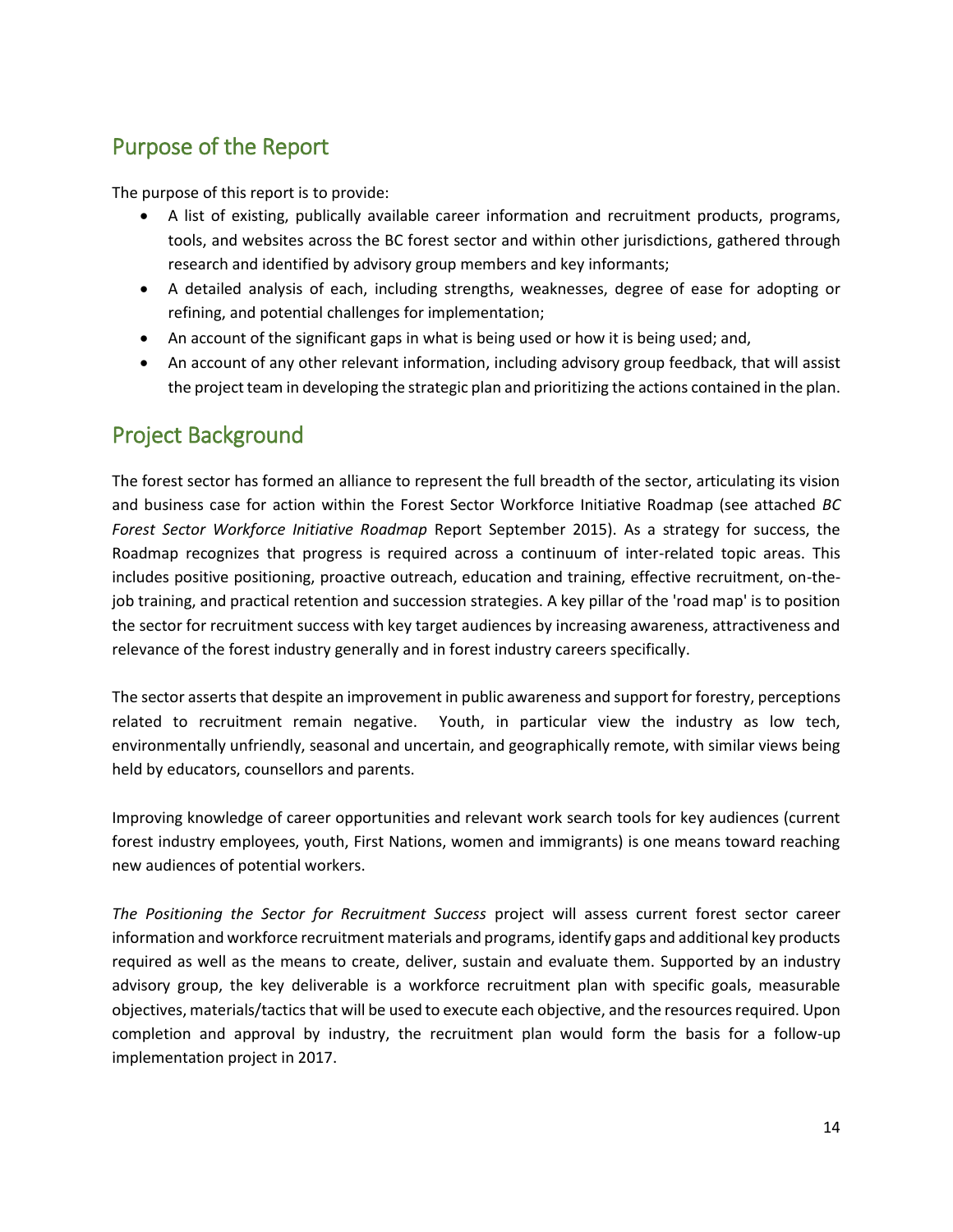### <span id="page-15-0"></span>Inventory and Gap Analysis

The inventory and gap analysis involved a number of steps: researching useful and relevant career and recruitment information, materials, tools or programs; conducting an analysis of findings; and, reviewing the findings with the Advisory Group to identify gaps in what or how that it is being used.

The following definitions were used to assist in identifying suitable resources:

**Career information** supports all areas of the career development process. It includes occupational, educational and employment related resources and is generally aimed at people exploring careers and jobs who are gathering information about a career field, industry or workplace or for people actively looking for work. Industries and companies develop career information to support the attraction of potential workers (and learners) to their industry.

**Recruitment activities** support the [process](http://www.businessdictionary.com/definition/process.html) of attracting, finding and hiring the best-qualified [candidate](http://www.businessdictionary.com/definition/candidate.html) (from within or outside of an organization) for a job opening, in a timely and [cost](http://www.businessdictionary.com/definition/cost.html)  [effective](http://www.businessdictionary.com/definition/effective.html) manner.

#### <span id="page-15-1"></span>**Approach**

The inventory and analysis included the following activities:

#### Step One: Inventory

- 1. Conduct an internet search for existing, publically available career information and recruitment products, tools, and websites across the BC forest sector, within Canada, and in countries with similar sectors: Australia, UK, US (Idaho, California etc.).
- 2. Conduct an internet search for existing, publically available career information and recruitment products, tools and websites for other sectors.
- 3. Gather input from the project team, advisory group members and key informants to add to the inventory.
- 4. Document research findings in a table.

#### Step Two: Analysis

- 1. Analyze inventory based on the following:
	- I. Strengths and weaknesses using a 1-3 scale:
		- 1. Narrow focus: generally one topic with limited audience or region.
		- 2. Useful: limited content related to career and recruitment information.
		- 3. Comprehensive: extensive career and recruitment information useful to a cross section of users.
	- II. Degree of ease for adopting or refining (leveraging idea, content, sample) 1-3 scale
		- 1. Narrow focus.
		- 2. Some information/ideas/content could be useful.
		- 3. Good information/ideas/content that could be leveraged or adopted.
	- III. Potential challenges for implementation.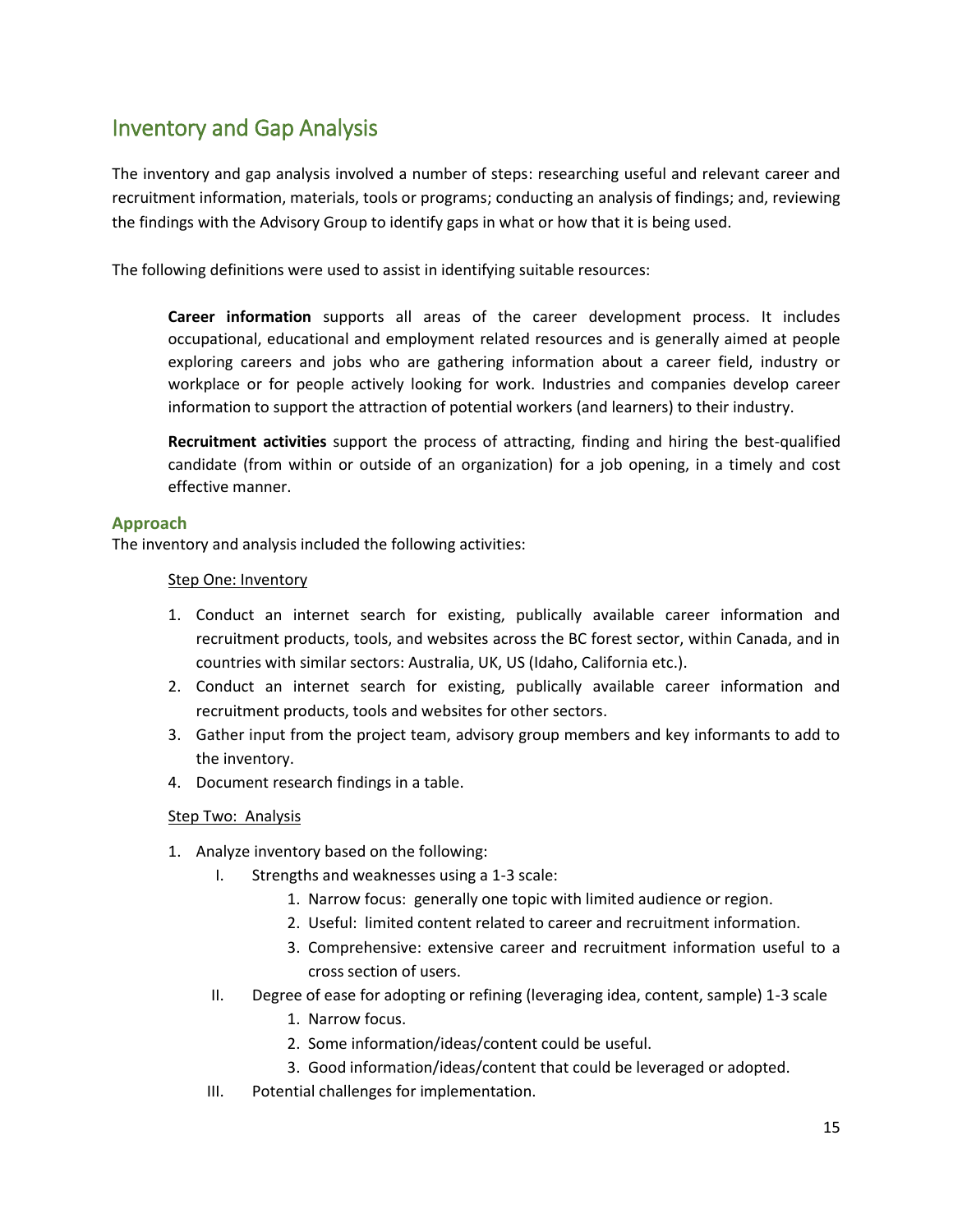- 2. Document anticipated challenges.
- 3. Review input from team members, advisory group members and key informants to identify additional ideas and/or relevant reports and determine how it could support the formulation of the strategies and setting priorities.

#### Step Three: Identification of significant gaps

1. Identify gaps in what is being used or how it is being used based on input from key informants and advisory group.

### <span id="page-16-0"></span>Step One: Inventory

The purpose of Step One was to create a list of the existing, publically available career information and recruitment products, materials, tools and websites across the BC forest sector, and within other jurisdictions. The inventory included gathering information from three sources: the internet, project team members, and advisory group members.

#### <span id="page-16-1"></span>**Internet Search**

The initial internet search produced over 80 websites with information related to forestry career information and recruitment activities. Many websites provide generic narrowly targeted information on forestry career information and recruitment activities. However, some provide comprehensive 'one stop' content on forestry occupations, education and employment (work search tools), as well as forest industry information. **[Appendix A: Website List and Analysis](#page-29-0) (ctr+click to go here).** After review for relevance, applicability to audience/users, the list was reduced to 60 websites with the breakdown as follows:

- 23 websites identified with a British Columbia forest sector focus,
- 17 websites that focus on other provinces or national forestry information,
- 11 websites that focus on forestry career and recruitment content for audiences from other countries other than Canada, and;
- 10 websites that provide career and recruitment content that support awareness of other industries.

#### <span id="page-16-2"></span>**Project Team Input**

The project team provided six reports that provide background and contextual information that will be useful as reference documents when formulating the strategic plan and setting priorities. The reports are available on request with summary of the report contained in **[Appendix B: Summary of Reference Documents](#page-47-0)**.

#### <span id="page-16-3"></span>**Advisory Group Input**

The advisory group provided detail on specific attraction and recruitment activities they are currently engaged in as well as some of the challenges they currently experience. This insight was useful when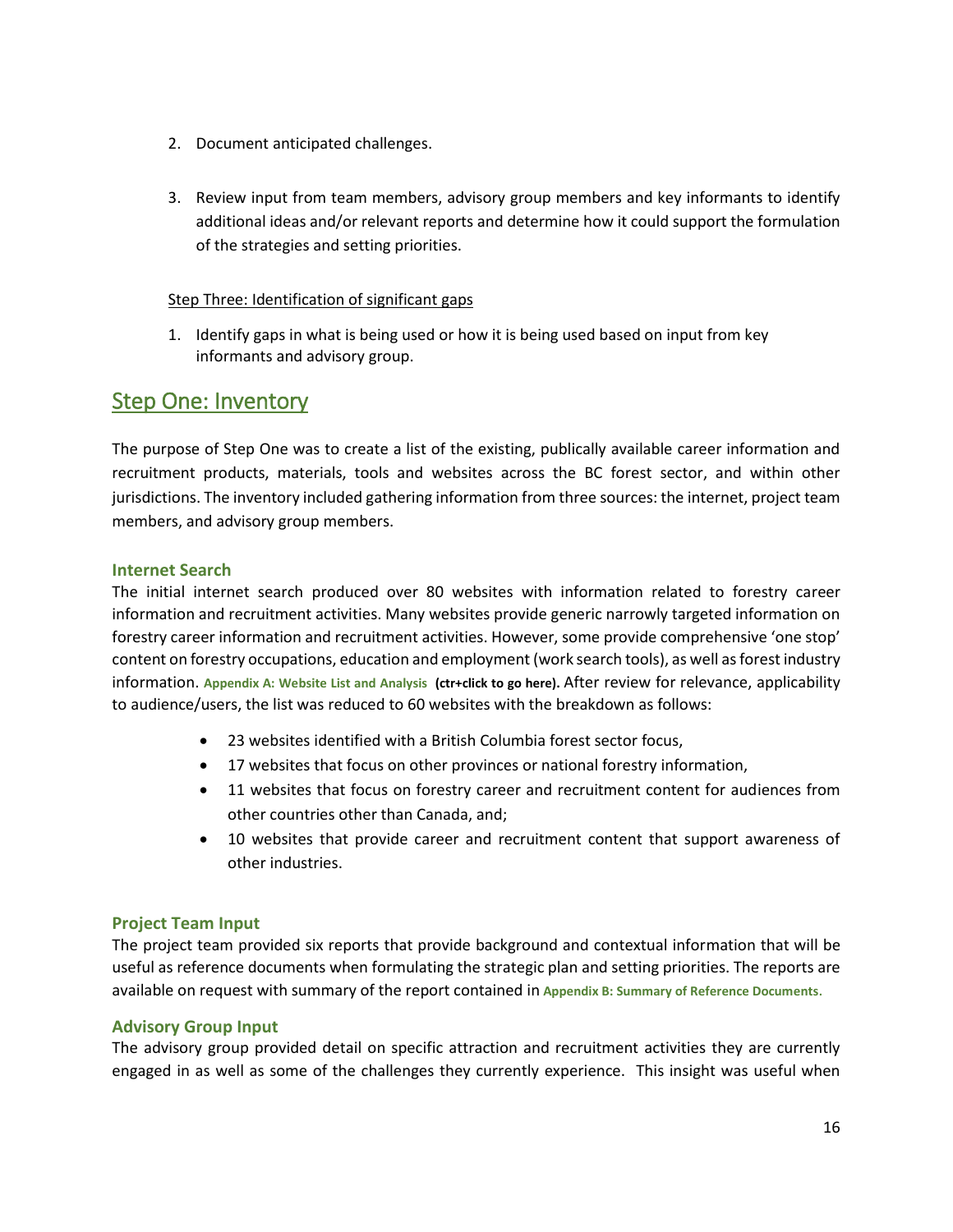analyzing the information, resources and tools and when developing the strategic plan and setting priorities.

### <span id="page-17-0"></span>**Step Two: Analysis**

The inventory gathered 61 examples of current career information and recruitment products. Websites were the predominant vehicle of conveying information identified with content focused on forest sector industry information, forestry career information including occupational, educational and employment content. Several websites provided information on specific programming that supported career awareness or forest education or targeted forestry training. Some examples from other industries were also collected.

Analysis was completed in two steps:

- a. Review of website content and rating for audience, strength of career information, and degree of ease for adopting or refining, and potential challenges for implementation.
- b. Interviews with Key Informants to explore available sector career information and attraction and recruitment tactics.

#### <span id="page-17-1"></span>**Website Content Analysis**

**[Appendix A: Website List and Analysis](#page-29-0) provides the inventory and a detailed analysis of each item on the inventory.** 

The table on the following page summarizes the website content analysis: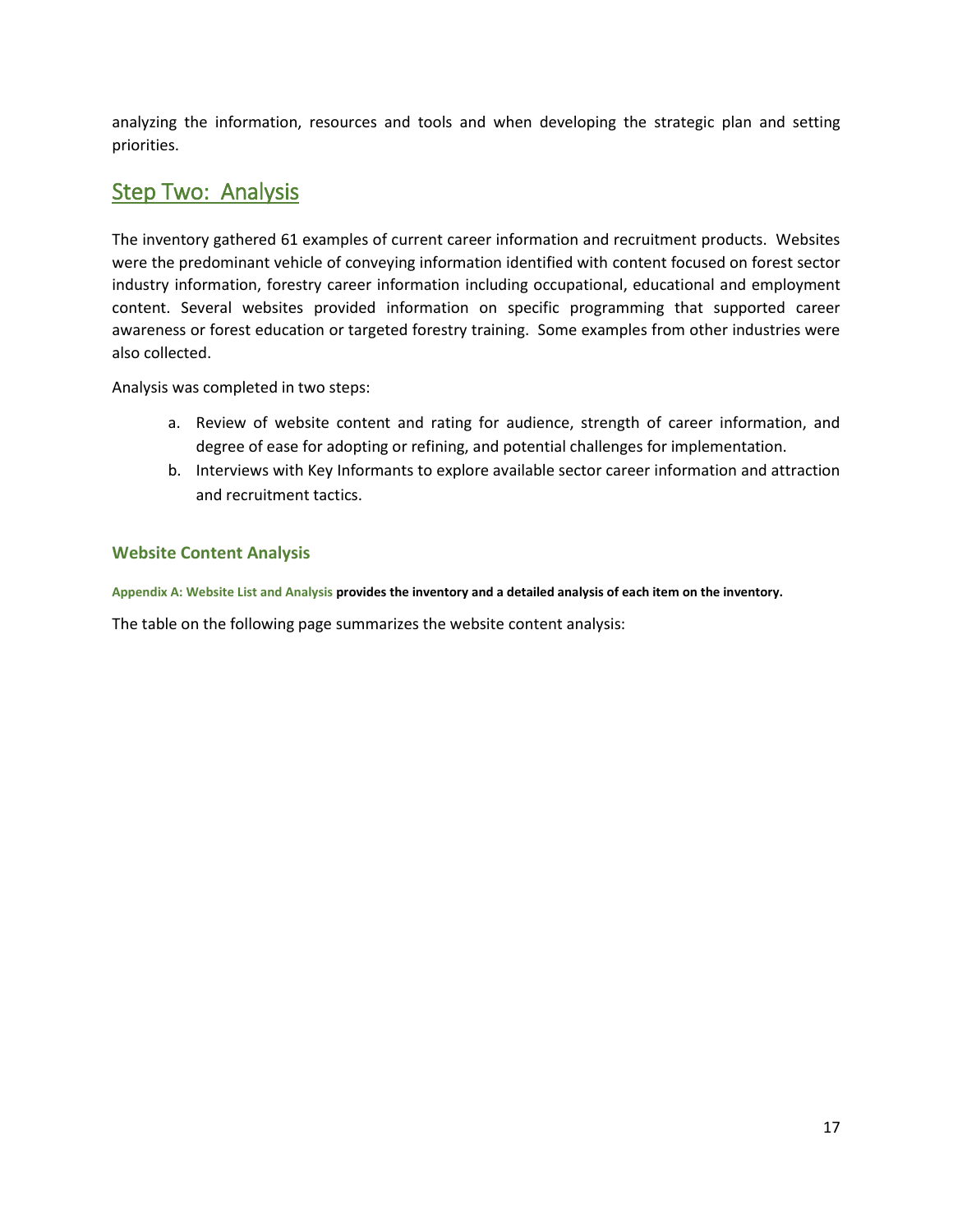#### **a. Summary of Findings: strengths and weaknesses**

| # of Resources      | <b>Highlights</b>                                                                                                                                                                                                                                                                                                                                                                                                                                                                                                                                                                                                                                 |
|---------------------|---------------------------------------------------------------------------------------------------------------------------------------------------------------------------------------------------------------------------------------------------------------------------------------------------------------------------------------------------------------------------------------------------------------------------------------------------------------------------------------------------------------------------------------------------------------------------------------------------------------------------------------------------|
| and focus           |                                                                                                                                                                                                                                                                                                                                                                                                                                                                                                                                                                                                                                                   |
| 23 British          | Strengths:                                                                                                                                                                                                                                                                                                                                                                                                                                                                                                                                                                                                                                        |
| Columbia            | WorkBC was identified as a site that focused on the needs of career<br>planners and work searchers looking for a range of information about BC<br>industries including the forest industry and is widely known by career<br>educators.<br>22 other websites rated as useful but limited content, provide targeted<br>$\bullet$<br>forest information.<br>A number had content that could be useful to career educators to<br>support lesson planning and career education.<br>Several websites provided good examples of region specific forest<br>education programming such as COFI Forest Education and Carhi High<br>School Forestry Program. |
|                     | Weaknesses:                                                                                                                                                                                                                                                                                                                                                                                                                                                                                                                                                                                                                                       |
|                     | WorkBC site may pose challenges to those searching for career options<br>$\bullet$<br>specifically in the breadth of the forest sector and presents some<br>inconsistencies in how the sector is represented.                                                                                                                                                                                                                                                                                                                                                                                                                                     |
|                     | WorkBC site may not include all occupations found in the forest sector,<br>٠<br>specific industry sub sector information, or forest related education<br>resources.                                                                                                                                                                                                                                                                                                                                                                                                                                                                               |
|                     | WorkBC site may be difficult to navigate unless the user knows what they<br>are looking for.                                                                                                                                                                                                                                                                                                                                                                                                                                                                                                                                                      |
|                     | While there were 22 websites rated as useful, without specific knowledge<br>about the forest industry and the careers related to the forest sector,<br>career planners or work searchers would have difficulty knowing how to<br>access and locate the information.                                                                                                                                                                                                                                                                                                                                                                               |
|                     | Content is often focused on a specific area of forestry or targeted at an<br>audience different than the career planner or work searcher.                                                                                                                                                                                                                                                                                                                                                                                                                                                                                                         |
|                     | Content of several websites is focused on one region of the province, so<br>may not be applicable across the province.                                                                                                                                                                                                                                                                                                                                                                                                                                                                                                                            |
|                     | The content of some of the websites may not reflect current industry<br>information.                                                                                                                                                                                                                                                                                                                                                                                                                                                                                                                                                              |
|                     | There was no comprehensive BC forest industry specific website that<br>provided content to meet the needs of career planners or work<br>searchers.                                                                                                                                                                                                                                                                                                                                                                                                                                                                                                |
| 17                  | Strengths                                                                                                                                                                                                                                                                                                                                                                                                                                                                                                                                                                                                                                         |
| National/Provincial | 2 websites rated as comprehensive - Work Wild (Alberta) and Greenest<br>Workforce (National) - provided good examples of comprehensive career<br>information useful to career planners and work searchers and would be<br>useful for those just looking for general information on forestry career<br>and the industry.<br>Greenest Workforce is a sector specific resource with a wide range of<br>occupations represented.                                                                                                                                                                                                                      |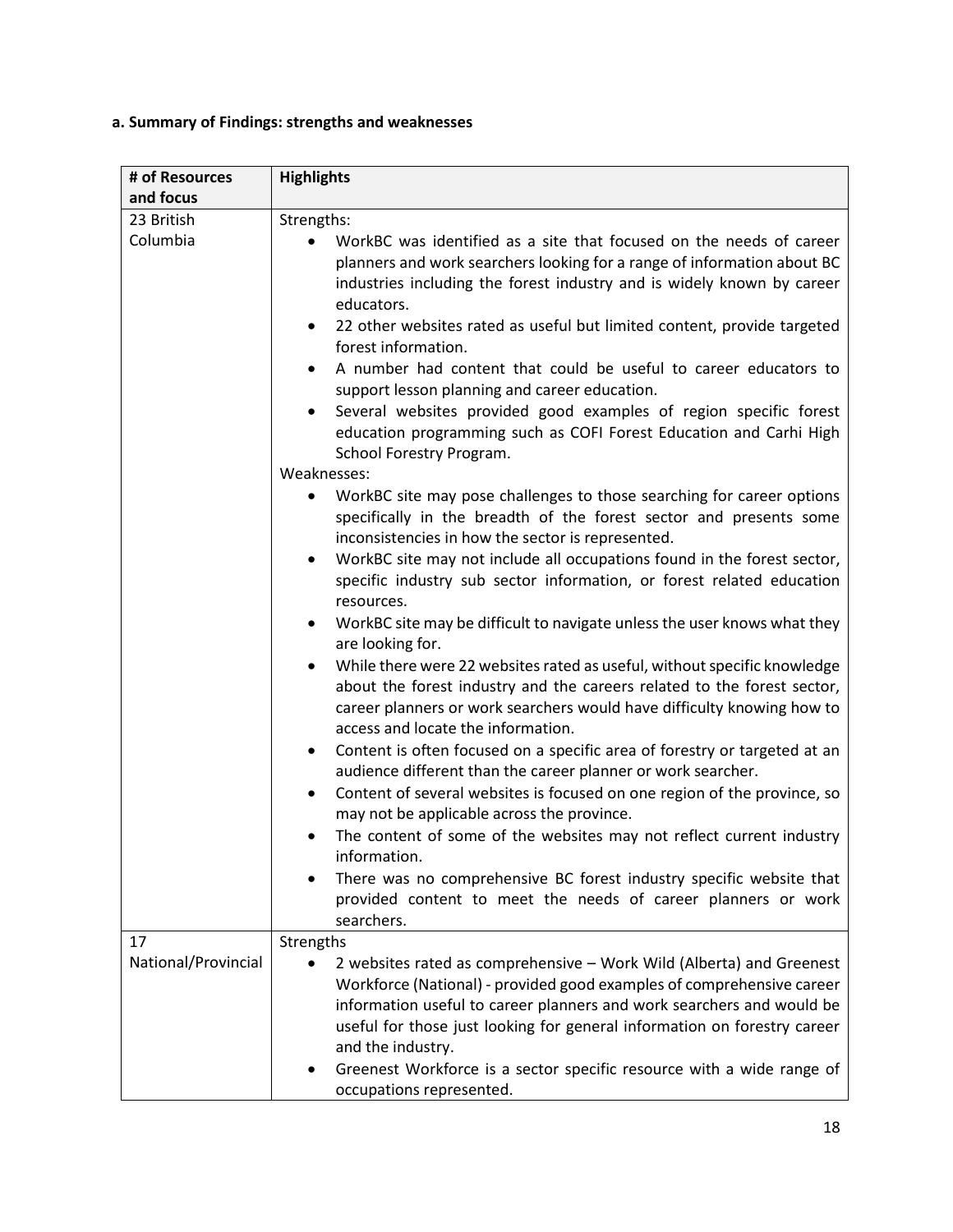|                   | 13 websites rated as useful contained information for specific<br>$\bullet$<br>occupations and/or teaching resources.<br>Weaknesses<br>From a BC specific point of view, career planners and work searchers<br>would need to figure out how the content of any of the national/other<br>provinces related to the BC forest sector.<br>Some content may not reflect current working conditions or career<br>opportunities in BC.                                                                                                                                                                                                                                                                        |
|-------------------|--------------------------------------------------------------------------------------------------------------------------------------------------------------------------------------------------------------------------------------------------------------------------------------------------------------------------------------------------------------------------------------------------------------------------------------------------------------------------------------------------------------------------------------------------------------------------------------------------------------------------------------------------------------------------------------------------------|
| 11 International  | Strengths<br>On the surface, 2 websites - New Zealand's Woods careers and Australia's<br>Growing Careers - rated as comprehensive appeared to represent<br>comprehensive forest related websites that would be useful to career<br>planners and work searchers who live in or were interested in locating in<br>the specific location.<br>Weaknesses<br>9 websites were rated as useful did contain forest sector or career<br>information but are likely not useful to BC users except in a general way.                                                                                                                                                                                              |
| 10 Other industry | Strengths<br>One website $-$ BC Tourism Industry website $-$ contained a full range of<br>content useful to career planners and work searchers who are interested<br>in the Tourism industry and provided a good example of accessible and<br>useable content.<br>BC Tourism Industry website also contained information useful to<br>$\bullet$<br>recruiters.<br>Several of the websites - BC Shipbuilding and BC Construction<br>Association - rated as useful were good examples of sites that are<br>accessible and useable, but lacked comprehensive content.<br>Weaknesses<br>Most websites did not provide comprehensive content targeted at career<br>$\bullet$<br>planners or work searchers. |

#### **Conclusions:**

- Three websites had forestry related content that is typically used to support an individual's career planning and work search activities (WorkBC in BC, Work Wild in Alberta, and Greenest Workforce across Canada).
- There were several international and websites representing other industries that provide good examples of content that would typically be used to support an individual's career planning and work search activities.
- Many of the websites contained content that could be leveraged or repurposed at a later date.
- While there was a larger than anticipated number of publically available websites that housed forest industry related content, it is likely that career planners and work searchers would be frustrated when having to find information located in so many places.
- While there were several national websites that had good content, their usefulness may be limited as the information may be too generic and not reflect the BC labour market, working conditions or economic reality.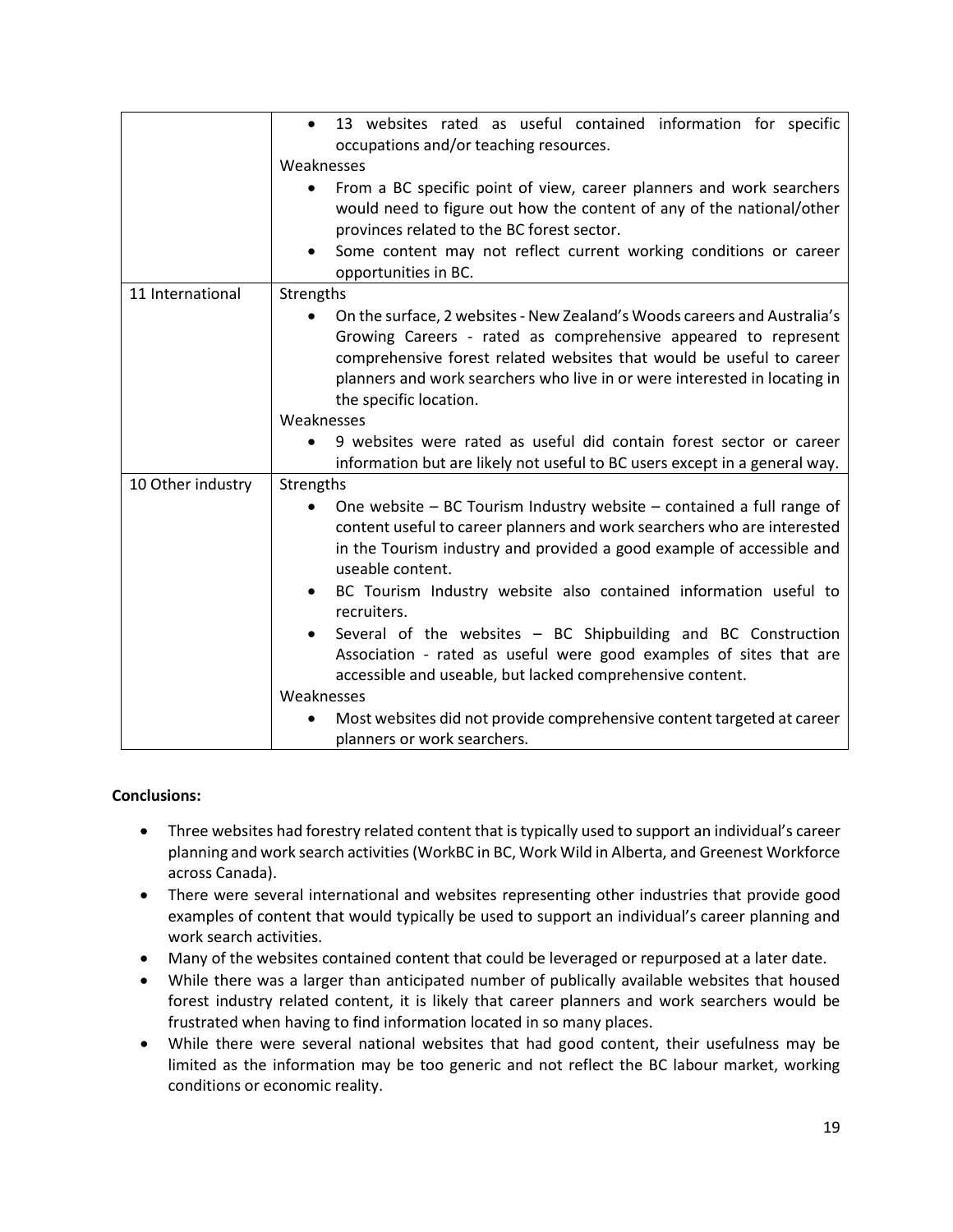- There were several examples of forest education programming, but the information and access to the program is limited.
- Many of the websites' content was focused on information for those who already working in the industry.
- There was limited content available for career educators or counsellors that was easy to access, repurpose and incorporate into their daily teaching activities.

#### **b. Ease for adopting or refining**

Two websites are applicable and could be used, but it would be difficult to see how they could be adopted for BC forest industry use "as is". The WorkBC site is not identifiable as a forest sector resource and the Greenest Workforce/FPAC sites are designed to be applicable for all provinces and territories.

There were, however:

- a number of websites identified that contained content very applicable to the forest sector and an individual's career planning and work search that could be adopted for use in another application;
- a number of promising practices identified that could be leveraged to support awareness and attraction activities, but there would need to be a mechanism to capture the practice and distribute the information to potential users; and,
- content and current practices that could be leveraged or considered as the basis for future tactics.

#### **c. Potential challenges to implement**

**Generally, the inventory identified more resources available for public consumption than anticipated and reflected a moderate to good level of information that could be accessed by the public.** 

Depending on the approach/tactics identified by the advisory group, possible challenges could include:

- Cost of increasing awareness of what is currently available;
- Cost to refine content to make it accurate and useable for the intended audience;
- Cost of repurposing available products for use by career planners, work searchers and/or educators;
- Cost to capture the information for existing programming so other entities could leverage the idea/concept;
- Cost to create a source to capture, catalogue and house available forest industry information; and,
- Cost to sustain the tactic/approach over the long term.

#### <span id="page-20-0"></span>**Key Informant Interview Responses**

Key informant interviews were conducted following the inventory and analysis to identify gaps in what is being used or how it is being used in relation to their attraction and recruitment activities. In total, there were 29 people interviewed between September 8th and 20th. Interviewees were sent an interview guide prior to the call and the phone interview lasted between 45- 90 minutes. **[See Appendix C: Key Informant](#page-48-0)  [Interview Guide](#page-48-0)**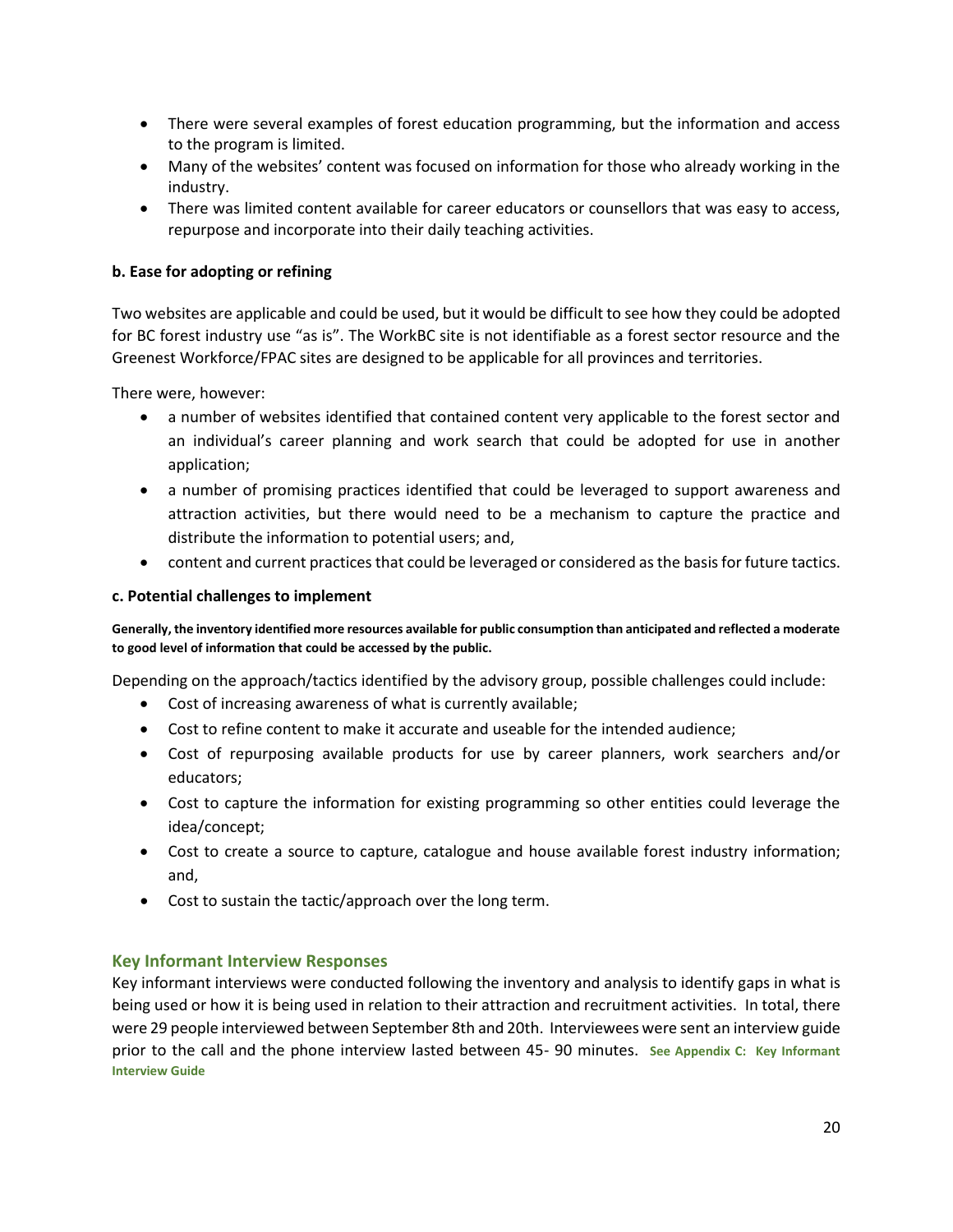The interview questions were divided into two topics:

- 1. Current attraction and recruitment practices;
- 2. Experience with and/or use of currently available career and recruitment information, programs and tools.

There were two groups interviewed**:**

- Group One (Sector) consisted of 14 managers/and or human resource specialist employed by medium to large interior and coastal forest organizations. Represented organizations operate across the province (and some across Canada and the US) with employment opportunities in urban and remote rural communities. Each organization has a wide range of occupations they recruit for that are made up of entry level to highly specialized occupations with a broad range of certification and educational requirements.
- Group Two (Educators/service providers) consisted of 16 people who represent a wide range of backgrounds and included users or producers of forest industry career information such as career counsellors and current employees, resource developers and high school and post-secondary educators. These interviewees represented a number of regions in the province and have direct contact with new entrants to the workforce, people in career transition and those moving through educational pathways.

#### See **[Appendix D: Key Informant Interviewees](#page-48-0)**

Each interviewee was engaged in the conversation, passionate about their career development, attraction and recruitment activities and vocal about the gaps they saw in resources available to support their work.

#### <span id="page-21-0"></span>1. Current Attraction and Recruitment Practices

- Industry interviewees used a variety of strategies to advertise their positions including:
	- o Aggregator Job boards such as Greenest Workforce, Association job boards, Canadian forestry job boards
	- o Internal postings
	- o Targeted social media ads
	- o Billboards, local community job boards
	- o Radio ads, local hockey arena community boards
	- o Flyers posted around the community
	- o Word of mouth
	- o Employee referral program
	- o Recruitment agencies especially for high specialized occupations where the talent is found globally
	- o College/University job boards
- Industry and Educators/Service Providers employed a number of tactics to attract potential employee/participants though the materials, delivery and reach was inconsistent. Strategies most often identified included:
	- o Attendance at career/job fairs
	- o Guest speaking in high schools/colleges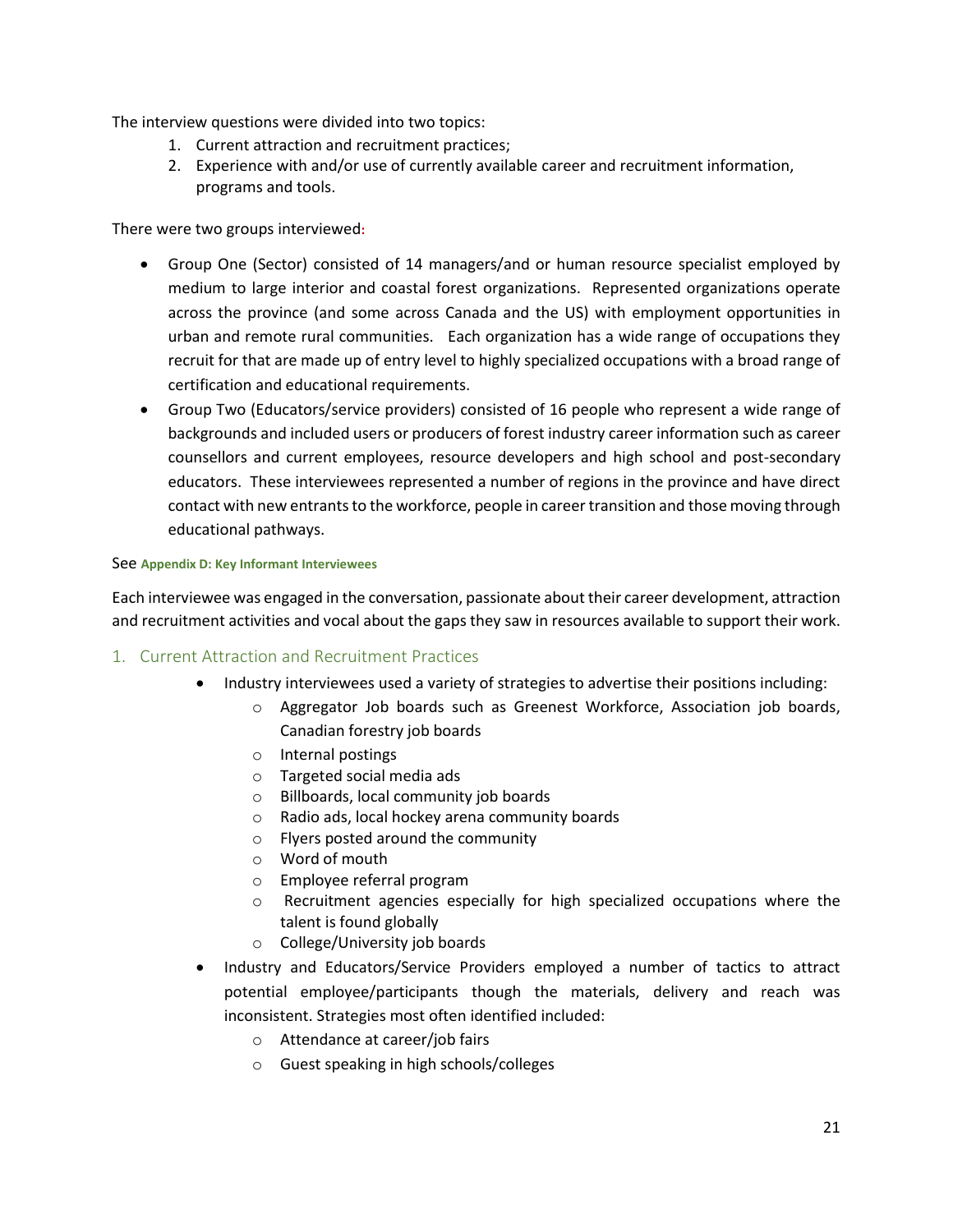- A number of interviewees cited localized educational and learning partnership programming (described in the inventory) that has succeeded in attracting young people to learn about and engage in the forest industry but commented that sustaining the programming was challenging. Examples include the Carhi High School Forestry program, Mackenzie BC Timber Sales partnership with Selkirk College, and COFI Forest Education Program.
- Industry interviewees indicated that the downturn in the mining and energy sector had reduced pressure due to labour shortages, but warned it may be temporary and that there are still current and future challenges to filling many high skilled/technical positions.
- Industry interviewees identified challenges with recruiting candidates:
	- o For almost all positions, especially specialized occupations or skilled trade positions;
	- o Who wanted to live and work in rural/remote locations;
	- o Due to the perception that the industry is in decline;
	- o Due to the perception that the industry is not "green";
	- $\circ$  Due to the lack of understanding of the depth and breadth of available positions and occupations.

#### *Identified Gaps*

- While key informants were fairly positive about their ability to attract potential employees, they felt they lacked useable sector information, up to date occupational career information and mechanisms to engage with prospective workers, especially those in high school.
- Key informants felt there was general lack of understanding of the forest sector amongst potential candidates.
- Key informants suggested that due to lack of awareness of the depth and breadth of work/career opportunities in the forest sector, suitable candidates may pass over the forest sector when deciding on an educational pathway or job search strategy.

#### <span id="page-22-0"></span>2. Use of Publically Available Career Information, Programs and Tools

- Key informants had limited knowledge of publically available forest sector information, career information, and education products, programming or tools that could support their attraction and recruitment work despite over 60 examples being identified through the inventory.
- Key informants (both sector and educators) indicated they tended to develop most of their own materials if they were engaging in community outreach, but are aware that it could be inconsistent with industry messaging.
- Key informants named two websites consistently as their main source of forest information but warned there was some inaccurate occupational information:
	- o Greenest Workforce/FPAC
	- o WorkBC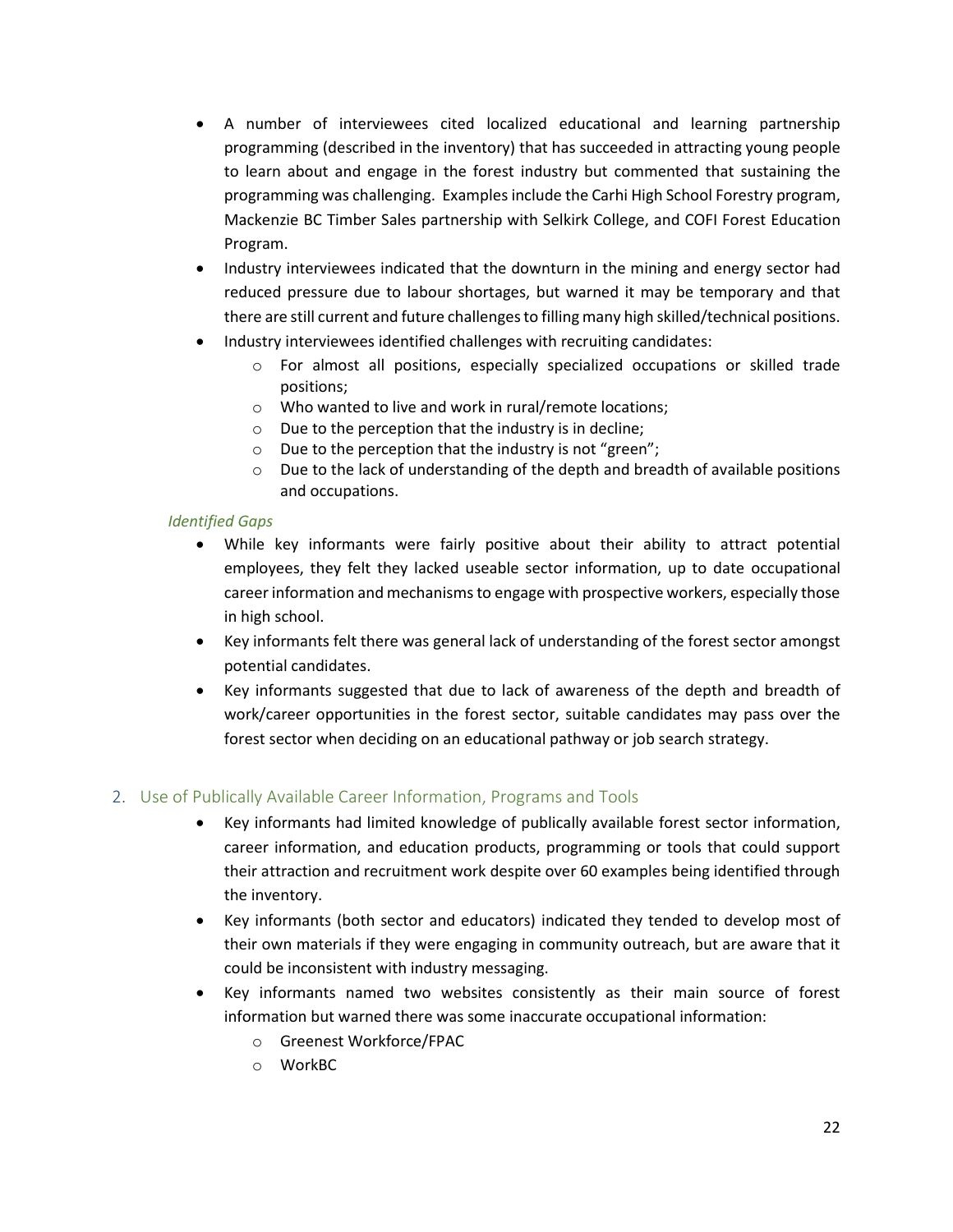- Key informants representing employers expressed a low understanding of opportunities to work with the education system so they could impact youth's awareness of forestry career opportunities.
- Key informants representing employers were not familiar with the wide range of education/programming that currently exists in the province.
- Key informants representing educator/service providers were interested in developing relationships with their local forest sector employers but were not sure of how to engage.

#### *Identified Gaps*

- **Availability of Forest Sector information** 
	- o Key informants:
		- **Expressed a concern about the lack of consistent messaging in the media,** or learning materials, and career information related to the opportunities available in the industry.
		- **Indicated accessing current sector information to support their** awareness activities was difficult.
		- **Indicated that available information does not reflect the breadth and** depth of the sector and the lack of information may discourage new recruits or mid-career changers.
		- **Expressed that the low profile of the positive aspects of the sector in** media and government communications increased the perception that the industry is in decline.

#### **Availability of Forestry Career Information**

- o Key informants:
	- **Felt there was little information available to support their outreach to** youth particularly in high school but as young as elementary school.
	- **Thought there was a gap in publically available information that supports** learners and work searchers in their efforts to gather information about:
		- forest occupations
		- work opportunities
		- job prospects
		- what it's like to work in the industry
		- how to apply for a job, or where one could work
	- **Expressed that there was generic and/or some specific occupational** information but no collective spot for career information to be found.
	- Responded that available information only profiled the "traditional forestry careers" such as logger, forester and sawmill worker, and did not profile some of the occupations such as IT, Bio-energy, business analysts, marketing and sales.
	- **If** Identified a lack of career information targeted at youth, women, and immigrants for use by counsellors/career development educators or by companies to distribute at career fairs.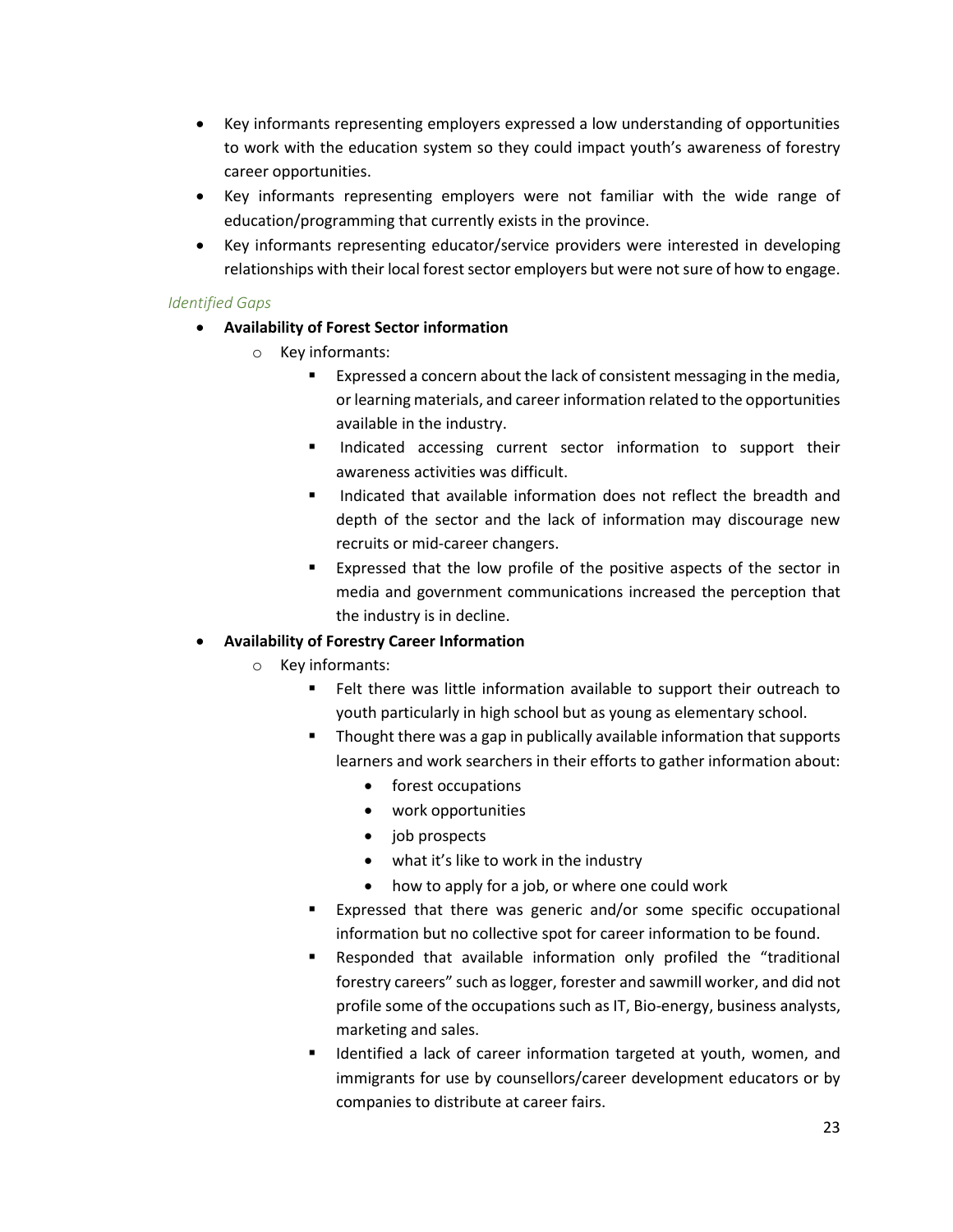- **Information on how to get into a forestry career** 
	- o Key informants:
		- Reported a gap in forest education materials and opportunities for them as industry representatives to engage with k-12 educators to help improve knowledge of career pathways.
		- Stated there was little information on forestry career or learning pathways.
		- Noted a lack of consistent use of job boards which could make finding information about open positions difficult for work searchers.
		- **If** Identified a lack of aggregated forestry education/learning/training information that is publically available.
		- Suggested routes to credentials/certification unclear for those trained outside of Canada.
		- **Thought career counsellors, educators were unfamiliar with forestry** career and learning pathways.
- **Other** 
	- $\circ$  Key informants identified a lack of collaborative activities where successful attraction and recruitment practices and strategies could be shared and discussed.
	- o Key informants identified a lack of programming to support forest education in all regions of BC.

#### <span id="page-24-0"></span>**Summary of Advisory Group Input on Research Findings**

Advisory group members were provided with a questionnaire to guide their review of the inventory and analysis and the key informant interview responses. The answers to the questionnaire provided the foundation for the October advisory group and helped to refine additional gaps and to help identify potential tactics for consideration during the development of the strategic plan. See Appendix E: Research **[Findings Response Questionnaire](#page-53-0)**. The following is a summary of the written responses from 11 of the advisory group members:

- 1. The advisory group supported the need for **up-to-date industry and labour market information** aimed at, and usable by, people exploring careers and jobs or by people actively looking work. The written response was:
	- a. Industry information to support a person wanting to learn about the depth and breadth of forest sector operations**. Yes 10 Maybe 1**
	- b. Information about the breadth of forest sector occupations and the ways to get into those occupations. **Yes 11**
	- c. Career pathway information. **Yes 9 No 2**
	- d. Information to help make career transitions within the industry. **Yes 11**
	- e. Would a **"one stop" resource** be useful? **Yes 11**
- 2. The advisory group suggested the following approaches to close the information gaps:
	- Consolidate information in one source and ensure it is maintained and up to date.
	- Information needs to be more accessible.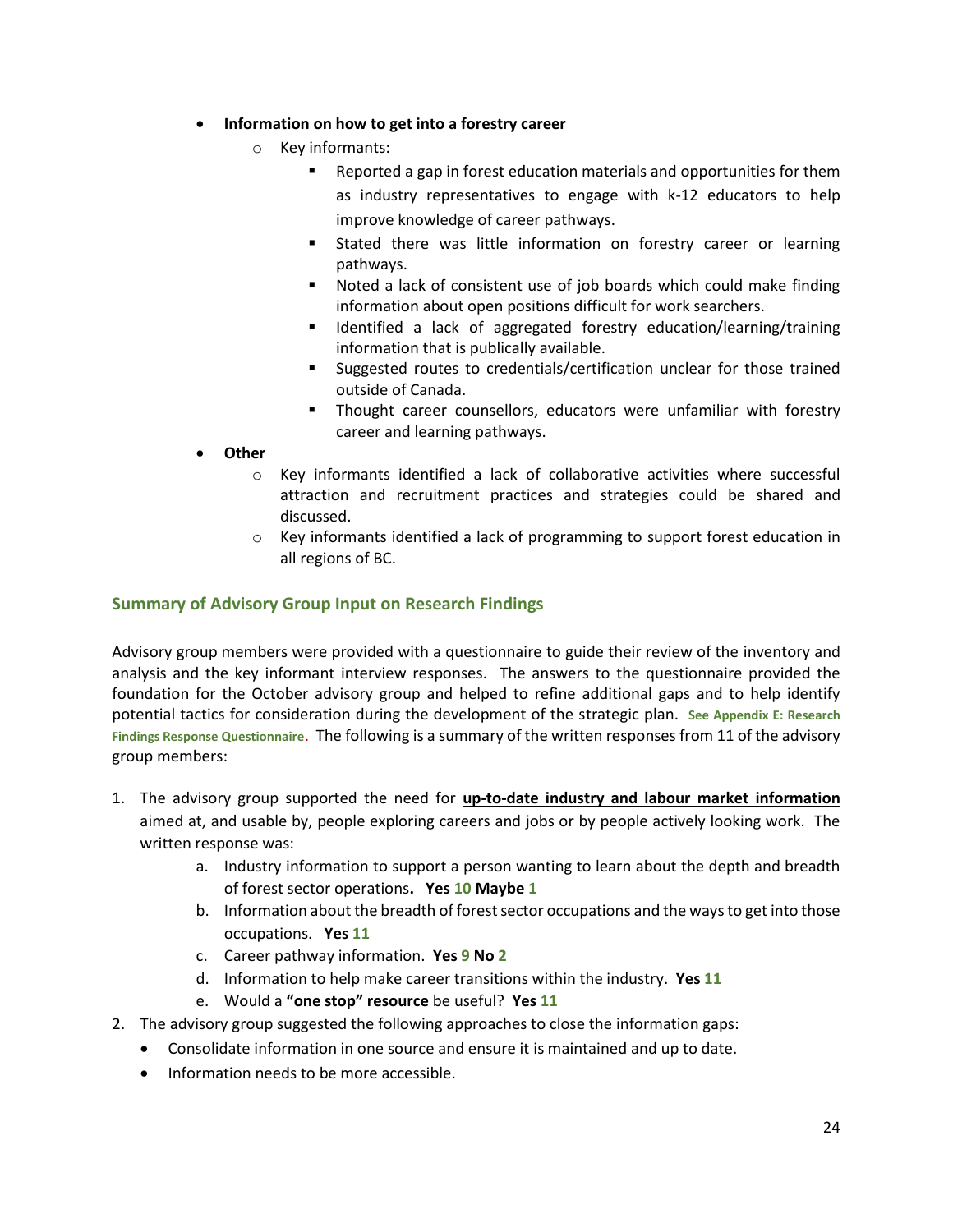- Help make what is already available websites, programming, successful practices accessible to a wider range of people.
- A website that provides an index of available resources about careers, forest sector operations, career and educational pathways and transitions.
- A source that amalgamates content so it represents the forest sector and the depth and breadth of the options and opportunities.
- Get career information into schools and to influencers such as career counsellors and academic advisors.
- Connection with groups such as the Ministry of Education that is already producing sector specific career information.
- Connection with groups such as the WorkBC offices to ensure the staff knows about opportunities in the sector.
- Provide opportunities for employers, educators and other stakeholders to collaborate to share successful engagement and recruitment experiences.
- 3. The advisory group agreed with the Key Informants regarding the identified **target populations** for attraction and recruitment. The written response was:
	- a. Youth **Yes**: 11
	- b. Aboriginal **Yes**: 11
	- c. Women **Yes**: 11
	- d. Immigrants **Yes**: 9 **Maybe**: 1 **No**: 1

**Note during the advisory group meeting, the consensus was to focus on youth ages 15 -23 for the short term**.

- 4. The advisory group suggested the following attraction and recruitment tactics specific to these populations:
	- Employers get actively engaged with local communities and schools to promote the industry and raise awareness of career opportunities and work options.
	- Develop targeted communication plans that reflect the key messaging of industry and provide strategies for outreach.
	- Leverage medium where youth get information such as YouTube, mainstream social media, school curriculum, high school and college career center information.
	- Get "boots" on the ground to present to school groups, educators, and other influencers to increase awareness of the opportunities in the industry.
	- Get to youth early to expose them to the industry.
	- Leverage existing programming and expand it to other regions.
	- Copy other successful examples such as the mining career pathways information.
- 5. The following websites/organizations were identified as sources of information through the written advisory group responses: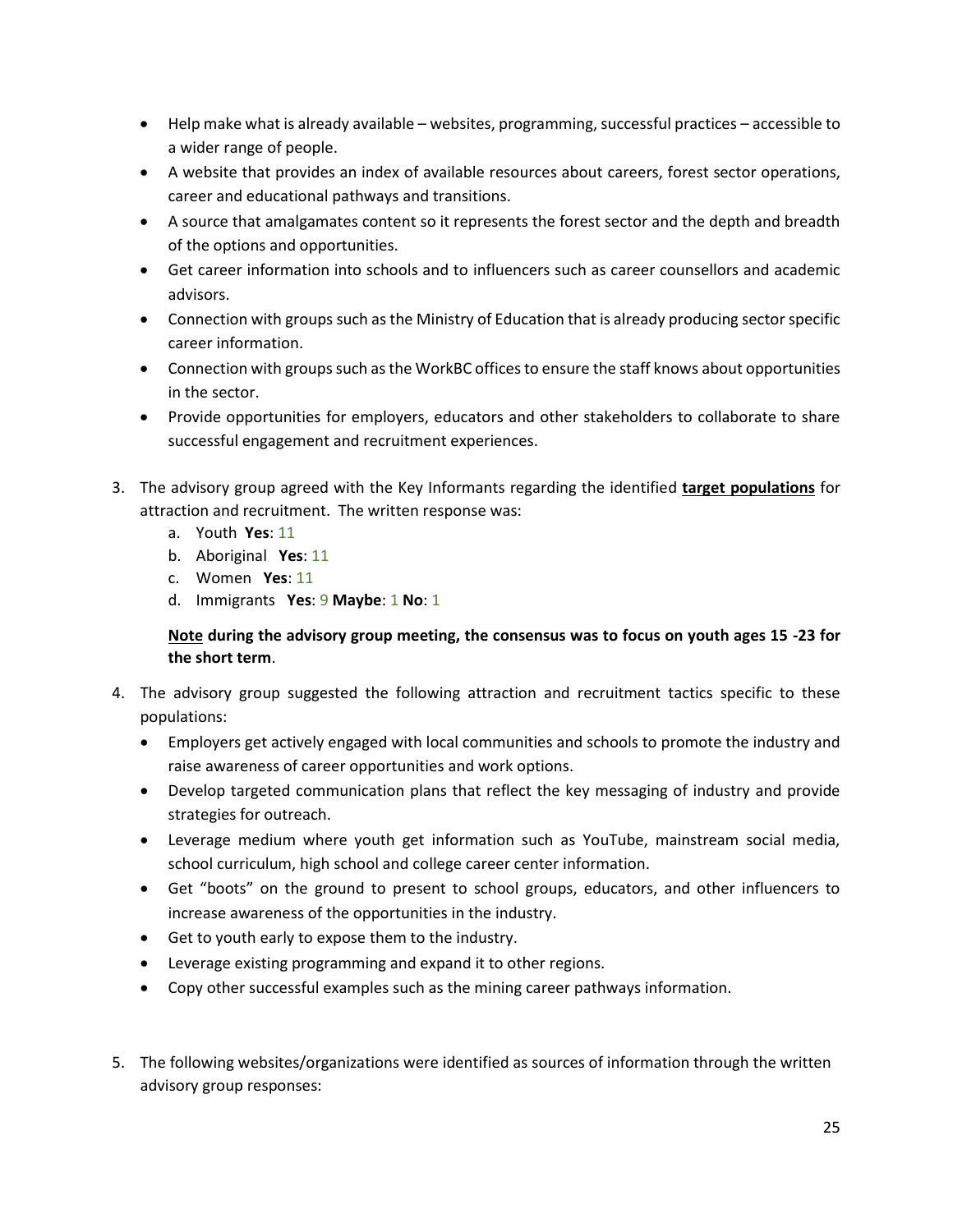- a. COFI website
- b. Ministry of Forests, Lands and Natural Resource Operations
- c. http://www.woodlinks.com/
- d. http://www.canadianwomenintimber.com/
- e. http://wmc-cfb.ca/
- f. WorkBC
- g. Festival of Forestry program
- h. Association of BC Forest Professionals (ABCFP)
- i. WorkSafeBC
- j. Career Trek website
- k. Canadian Forests Website
- l. Greenest Workforce (FPAC)
- m. CareerTrack (WorkBC)
- *n. http://www.bc-ctem.ca/ as an example*
- 6. The written responses from the advisory suggested the following to help fill the gaps or make the resources they use more useful:
	- The difficulty with all the websites is that they have been developed for a specific audience, and are based geographic location, about narrow focus occupations depending on what group is funding the website/content.
	- A website that is clearly focused on providing content related to the forest sector and the depth and breadth of options and opportunities that is targeted at career planners and work searchers.
	- A source that has up to date scholarship and education pathways would be useful to incorporate into a website.
	- WorkBC has good information but the sector needs to provide information about the full range of forest sector occupations and ensure that forest sector information is current.
	- Work with the Ministry of Education to produce a Career Zone for forestry.

### <span id="page-26-0"></span>Step Three: Summary of Significant Gaps

The analysis of the inventory, responses of the key informants input from the advisory group and helped to identify five gaps in currently available career information and recruitment products, programs, tools, and websites that if addressed could help improve the level of engagement with potential employers, increase the usage of available information and resources and potentially attract more workers to the forest sector.

#### **GAPS**

- 1. Awareness of available career information and recruitment products, programs, tools, and websites
	- The inventory identified a number of useful sources of information about the forest industry, forestry careers, and forest education programming however it was found that the key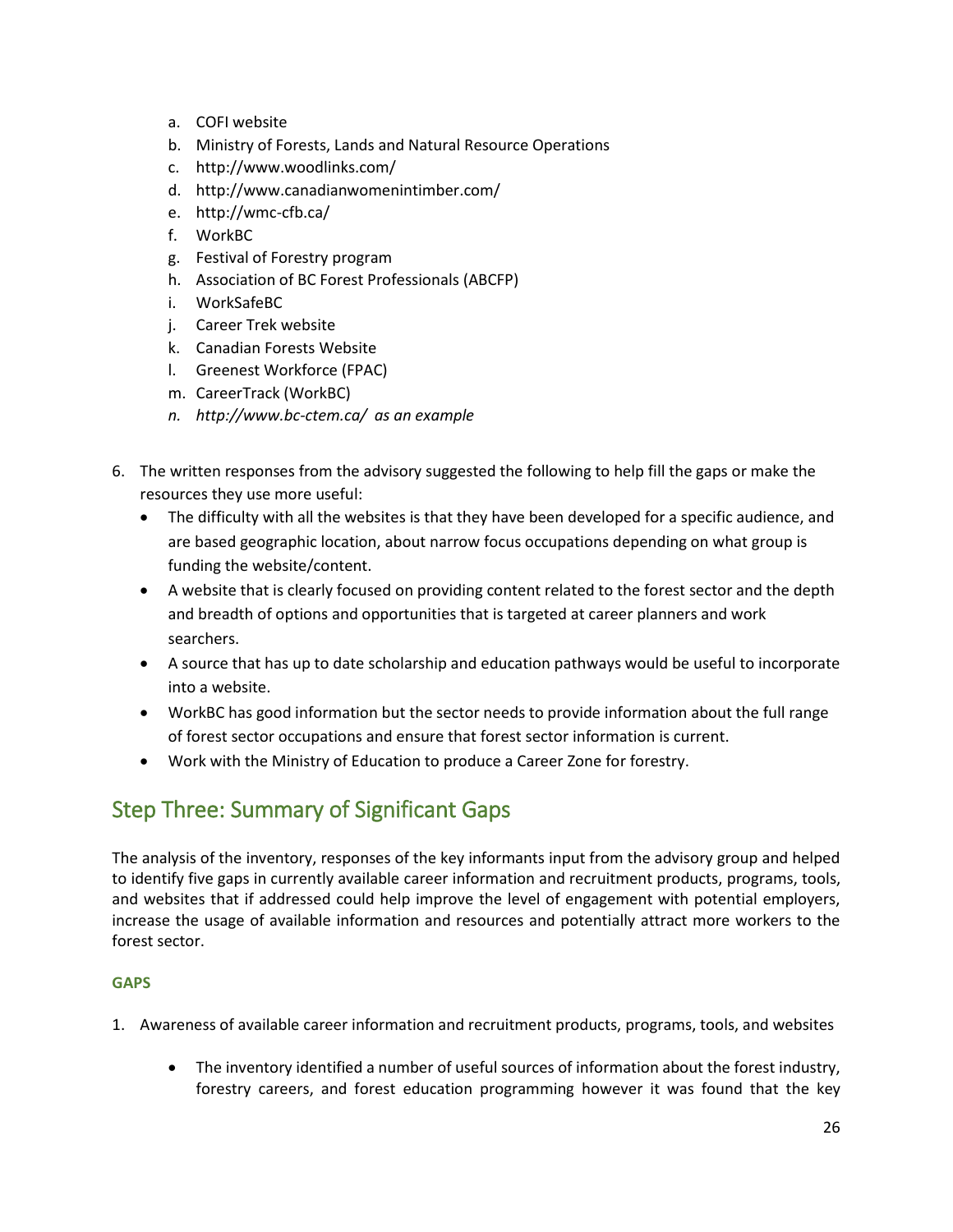informants were not aware of many of the sources identified by the inventory.

- The key informants were not aware of the variety of resources and felt that in itself was a challenge.
- This disconnect highlighted a gap between what is available and what is being used by sector employers and educators.
- 2. Consolidate sources to improve access and utilization of existing information about careers and recruitment products, programs, tools and existing websites.
	- The research identified a number of useful sources of information about the forest industry, forestry careers, and forest education programming however, locating and accessing those sources of information was difficult.
	- This lack of ease was identified as a gap by both the key informants and the advisory group and represents a lost opportunity to leverage the existing resources for use by employers, educators, career planners and work searchers.
- 3. Accurate and usable career and occupational information
	- While the inventory identified several sources of forestry career and occupational profiles, interviews with key informants identified a low confidence in the depth and breadth of the content as well as the accuracy of the information and its usability with specific target audiences such as youth, women and aboriginal people.
	- This lack of confidence could impact the usage of the career information and occupational profiles to support awareness activities and/or the development of attraction and recruitment tactics.
- 4. Access to existing forest education programming
	- The inventory identified a number of forest education programs which are successfully running in various regions of the province. Key informants identified a gap in such programming in their own region.
	- The lack of availability of programming in all regions in the province highlighted a gap not only in the ability to recruit new employees but in opportunities for youth, women and aboriginal people to learn about the sector.
- 5. Opportunities for employers to engage with educators and others who influence career and work choices
	- The interviews with key informants both employers and educators identified a lack of knowledge of and opportunities for engagement and collaboration between each other.
	- This desire to connect highlighted a gap in opportunities to share, develop and engage and pool resources around awareness, attraction and recruitment activities.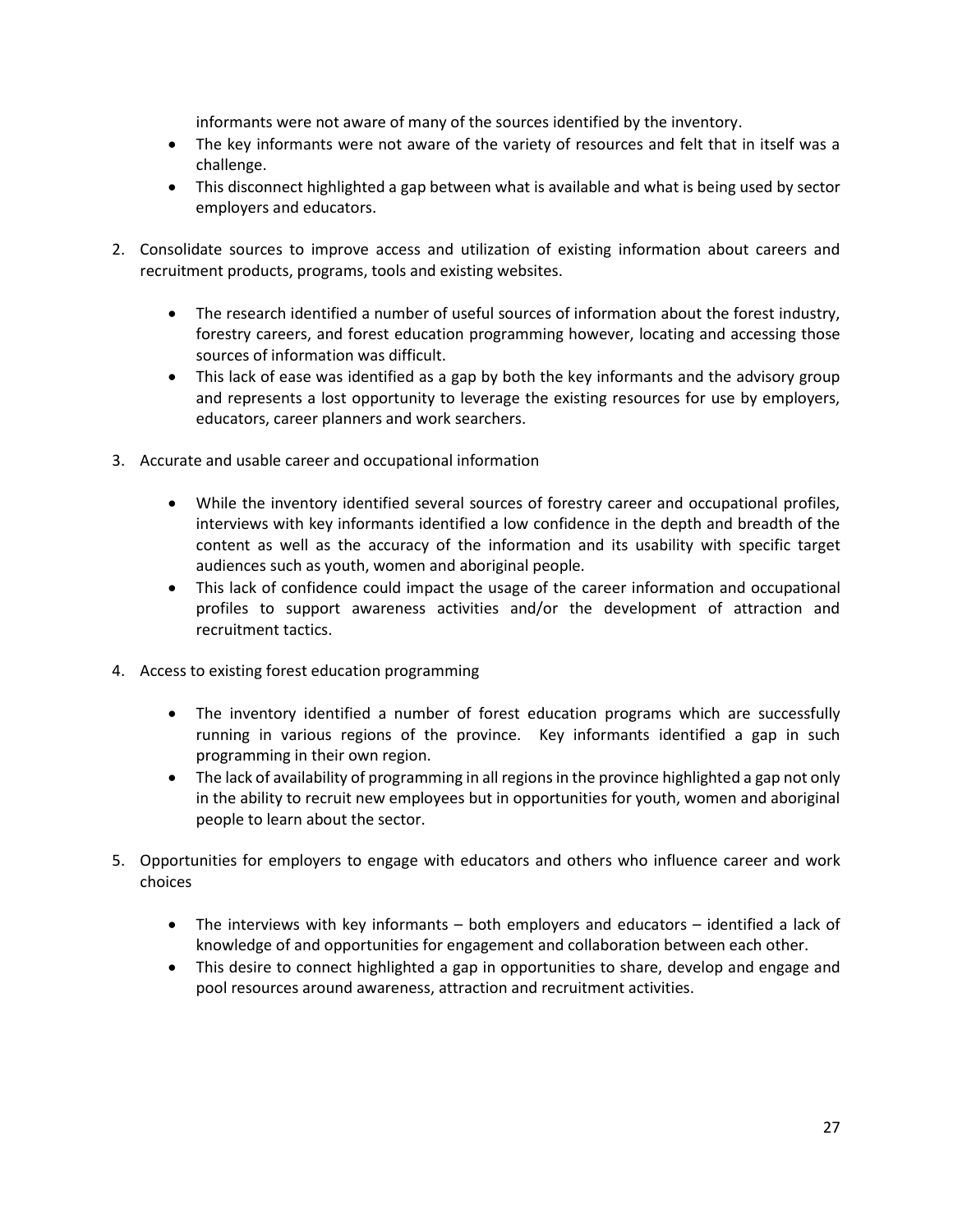### <span id="page-28-0"></span>Next Steps

This identification of the five gaps provides the basis for the project team to develop draft strategies and tactics that could address the identified gaps. If executed, over the medium to longer term, the forest industry would be in a position to work collaboratively with employers, educators and others to increase the awareness of careers in forestry and to attract potential workers.

The following will be produced and submitted to the advisory group for review and input in late November:

- 1. The specific goal(s) the forest sector is trying to achieve within the medium and long term,
- 2. The measureable objectives that will be used to support the attainment of the goals and;
- 3. The tactics that will be used to execute each objective.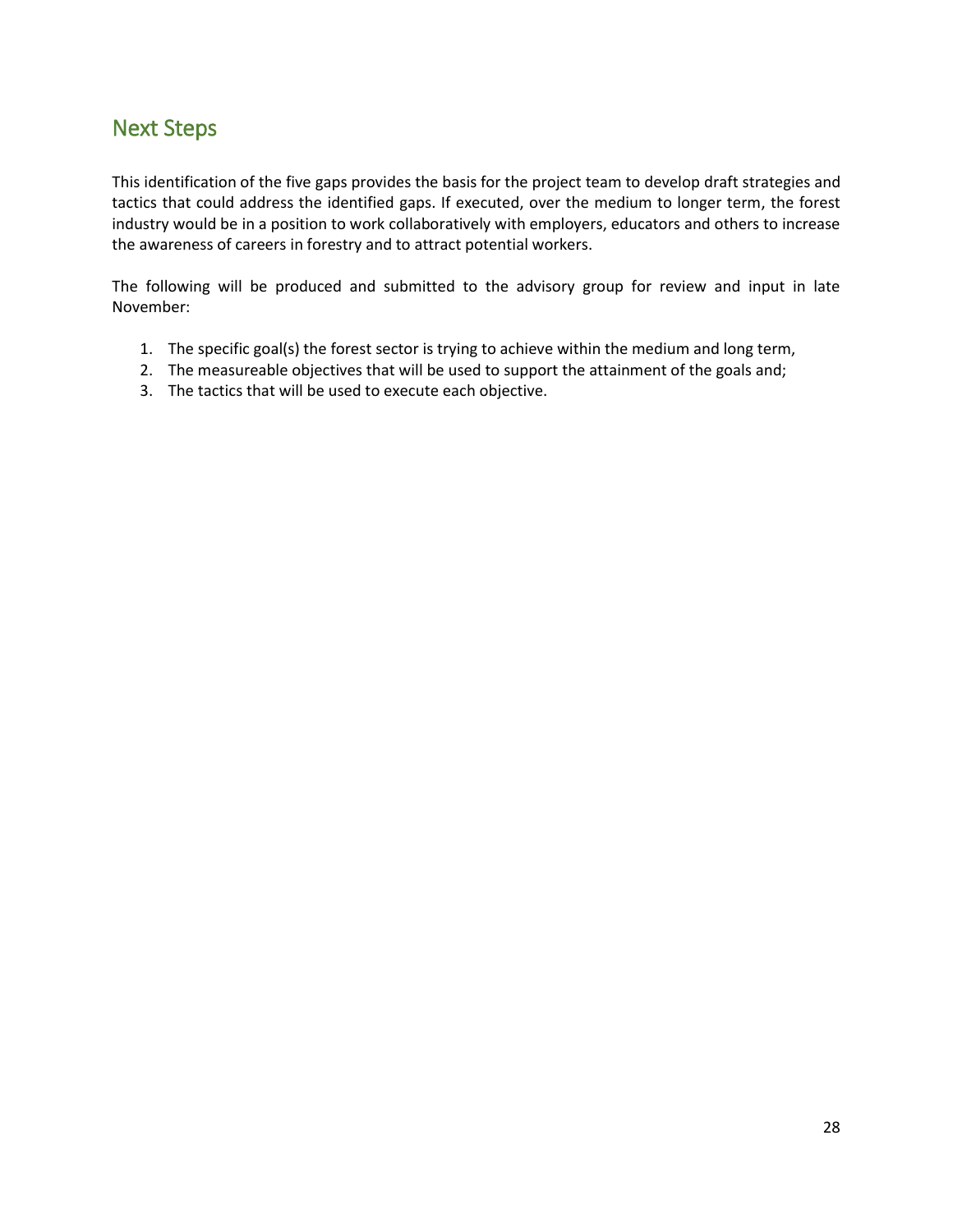### Appendix A: Inventory List and Analysis of Website Content

Press ctrl +click to follow link to next section

- 1. British Columbia Forestry Content P. 29
- 2. [National/Provincial Forestry Content P. 34](#page-37-0)
- 3. [International Forestry Content P. 4](#page-41-0)1
- 4. Other Industry Career and Recruitment Content P. 43

<span id="page-29-0"></span>

| <b>British Columbia Forest</b><br><b>Industry Website</b><br><b>Description</b>                    | Source: web link | Type of content:<br><b>Education K-12, Career</b><br><b>Information CI, Work</b><br>Searchers WS,<br>industry information II | <b>Strength of Career</b><br><b>Information for key</b><br>audiences: 1-3 with 3<br>comprehensive, 2<br>useful but limited<br>content and 1 narrow<br>focus | Degree of ease for<br>adopting or refining: 1-<br>3 with 3 can be<br>leveraged/adopted, 2<br>career information<br>useful and 1 narrow<br>focus but useful to<br>targeted audience | <b>Potential Challenges</b><br>for implementation                                       |
|----------------------------------------------------------------------------------------------------|------------------|------------------------------------------------------------------------------------------------------------------------------|-------------------------------------------------------------------------------------------------------------------------------------------------------------|------------------------------------------------------------------------------------------------------------------------------------------------------------------------------------|-----------------------------------------------------------------------------------------|
|                                                                                                    |                  |                                                                                                                              |                                                                                                                                                             |                                                                                                                                                                                    |                                                                                         |
| <b>Association of BC Forest</b><br>Professionals provides<br>information on the forest<br>industry |                  | CI, WS, II, K-12                                                                                                             | 2: Useful information<br>for specific<br>occupations, teaching<br>resources, general<br>public and job board                                                | 3: Leverage teaching<br>resources and some<br>occupational<br>information                                                                                                          | Need to create<br>awareness for career<br>planners, work<br>searcher and educators      |
| Association of Professional<br><b>Biologists</b>                                                   |                  | CI, II, K-12                                                                                                                 | 2: Useful information<br>for specific<br>occupations, teaching<br>resources, general<br>public and job board                                                | 3: Leverage teaching<br>resources and some<br>occupational<br>information                                                                                                          | Need to create<br>awareness of teaching<br>materials and<br>occupational<br>information |
| <b>BC Community Forests</b><br>Association                                                         |                  | CI, WS, II, K-12                                                                                                             | 2: Useful information<br>for specific<br>occupations, teaching<br>resources, general<br>public and job board                                                | 3: Leverage teaching<br>resources and some<br>occupational<br>information                                                                                                          | Need to create<br>awareness for career<br>planners, work<br>searcher and educators      |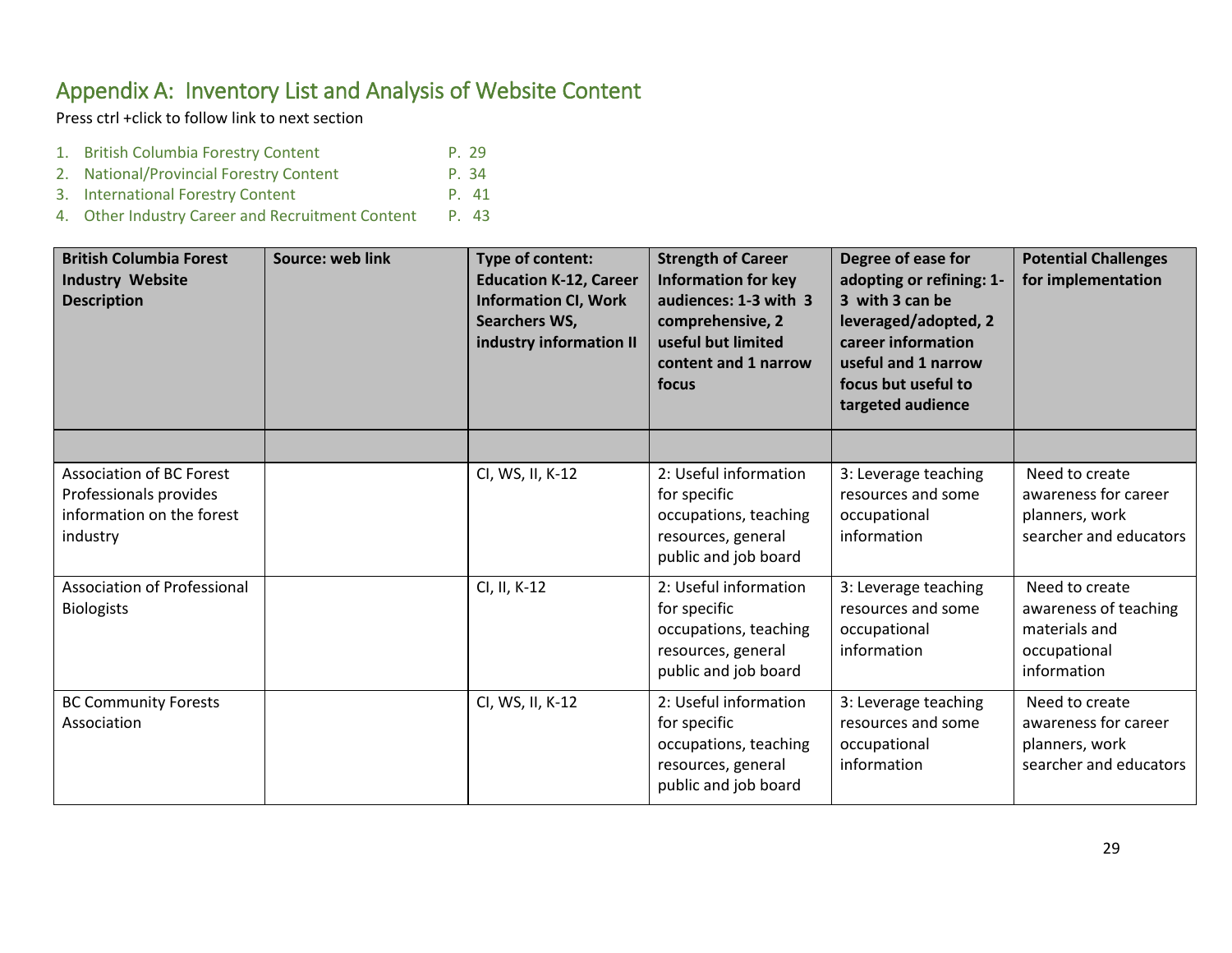| <b>British Columbia Forest</b><br><b>Industry Website</b><br><b>Description</b>                                                                                                                                                                 | Source: web link                          | Type of content:<br><b>Education K-12, Career</b><br><b>Information CI, Work</b><br><b>Searchers WS,</b><br>industry information II | <b>Strength of Career</b><br><b>Information for key</b><br>audiences: 1-3 with 3<br>comprehensive, 2<br>useful but limited<br>content and 1 narrow<br>focus | Degree of ease for<br>adopting or refining: 1-<br>3 with 3 can be<br>leveraged/adopted, 2<br>career information<br>useful and 1 narrow<br>focus but useful to<br>targeted audience | <b>Potential Challenges</b><br>for implementation                                                                                        |
|-------------------------------------------------------------------------------------------------------------------------------------------------------------------------------------------------------------------------------------------------|-------------------------------------------|-------------------------------------------------------------------------------------------------------------------------------------|-------------------------------------------------------------------------------------------------------------------------------------------------------------|------------------------------------------------------------------------------------------------------------------------------------------------------------------------------------|------------------------------------------------------------------------------------------------------------------------------------------|
|                                                                                                                                                                                                                                                 |                                           |                                                                                                                                     |                                                                                                                                                             |                                                                                                                                                                                    |                                                                                                                                          |
| <b>BC Forest Discovery Centre</b><br>provided information and<br>learning activities about the<br>forest industry for use by<br>teachers                                                                                                        |                                           | CI, II, K-12                                                                                                                        | 2: Teaching materials<br>only, focused in one<br>region                                                                                                     | 3: Leverage teaching<br>resources and some<br>occupational<br>information                                                                                                          | Need to develop<br>mechanism to increase<br>awareness of learning<br>materials                                                           |
| <b>BC Timber Sales</b>                                                                                                                                                                                                                          |                                           | II, WS                                                                                                                              | 2: Useful industry<br>information, job<br>postings                                                                                                          | 1: May not be<br>applicable as career<br>information                                                                                                                               | Provides contextual<br>industry information,<br>source of many jobs in<br>forest industry but not<br>represented like that<br>on website |
| Career Trek has videos for a<br>number of forest industry<br>occupations aimed at<br>engaging youth                                                                                                                                             |                                           | CI, k-12                                                                                                                            | 2: useful occupational<br>information but limited<br>occupations profiled                                                                                   | 3: Leverage content                                                                                                                                                                | Would need to create<br>additional videos                                                                                                |
| Canadian women in timber<br>is an organization that<br>focuses on public education<br>through schools and<br>community organizations;<br>and enhance and foster<br>public understanding of<br>BC's forest resources and<br>sustainable forestry | http://www.canadianwom<br>enintimber.com/ | $II, K-12$                                                                                                                          | 1: Useful information<br>about specific program                                                                                                             | 3: leverage idea                                                                                                                                                                   | Would require support<br>to implement further<br>outreach                                                                                |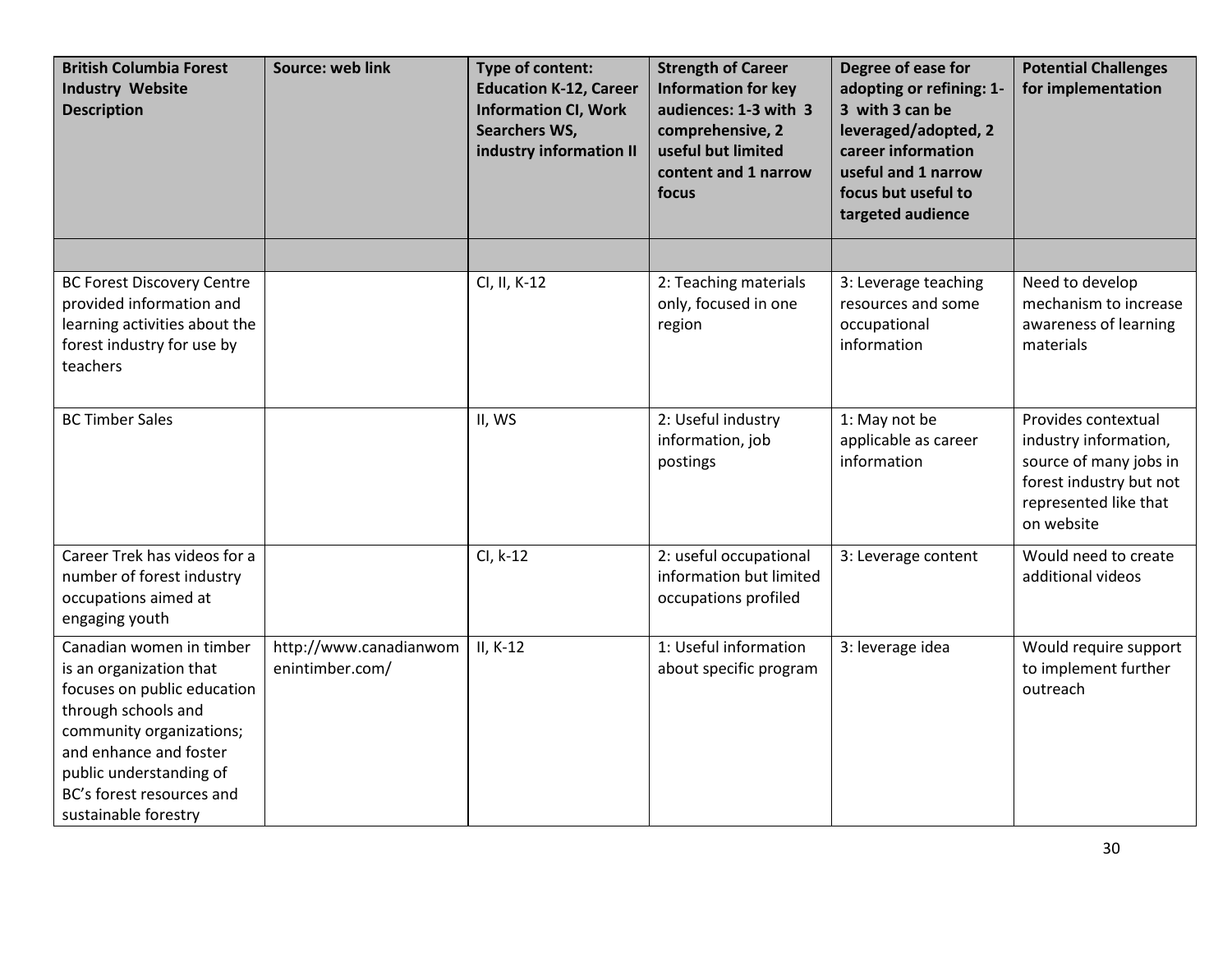| <b>British Columbia Forest</b><br><b>Industry Website</b><br><b>Description</b>                                                                                                           | Source: web link | Type of content:<br><b>Education K-12, Career</b><br><b>Information CI, Work</b><br>Searchers WS,<br>industry information II | <b>Strength of Career</b><br><b>Information for key</b><br>audiences: 1-3 with 3<br>comprehensive, 2<br>useful but limited<br>content and 1 narrow<br>focus | Degree of ease for<br>adopting or refining: 1-<br>3 with 3 can be<br>leveraged/adopted, 2<br>career information<br>useful and 1 narrow<br>focus but useful to<br>targeted audience | <b>Potential Challenges</b><br>for implementation                  |
|-------------------------------------------------------------------------------------------------------------------------------------------------------------------------------------------|------------------|------------------------------------------------------------------------------------------------------------------------------|-------------------------------------------------------------------------------------------------------------------------------------------------------------|------------------------------------------------------------------------------------------------------------------------------------------------------------------------------------|--------------------------------------------------------------------|
|                                                                                                                                                                                           |                  |                                                                                                                              |                                                                                                                                                             |                                                                                                                                                                                    |                                                                    |
| Carihi High School Forestry<br>Program                                                                                                                                                    |                  | $k-12$                                                                                                                       | 2: Useful information<br>about a specific<br>program                                                                                                        | 3: leverage idea and<br>duplicate in other<br>school districts                                                                                                                     | Would require support<br>to implement the<br>programming           |
| Carihi High School Forestry<br>Program                                                                                                                                                    |                  | $k-12$                                                                                                                       | 2: Useful information<br>about a specific<br>program                                                                                                        | 3: Leverage idea and<br>duplicate in other<br>school districts                                                                                                                     | Work require support<br>to implement the<br>programming            |
| College of New Caledonia<br>provides links provide<br>additional information<br>about the forestry and<br>natural resources sectors<br>and career opportunities<br>for program graduates. |                  | II, CI                                                                                                                       | 2: Useful career<br>information note All BC<br>colleges that offer<br>forestry programming<br>have similar<br>information                                   | 3: Leverage content                                                                                                                                                                | Need to consolidate<br>education pathway<br>information            |
| <b>Community Forest</b><br>Association provides<br>information about<br>community forests and<br>activities related to its<br>operation                                                   |                  | Ш                                                                                                                            | 2: Useful information                                                                                                                                       | 1: Narrow focus                                                                                                                                                                    | Could be included to<br>provide content on<br>industry information |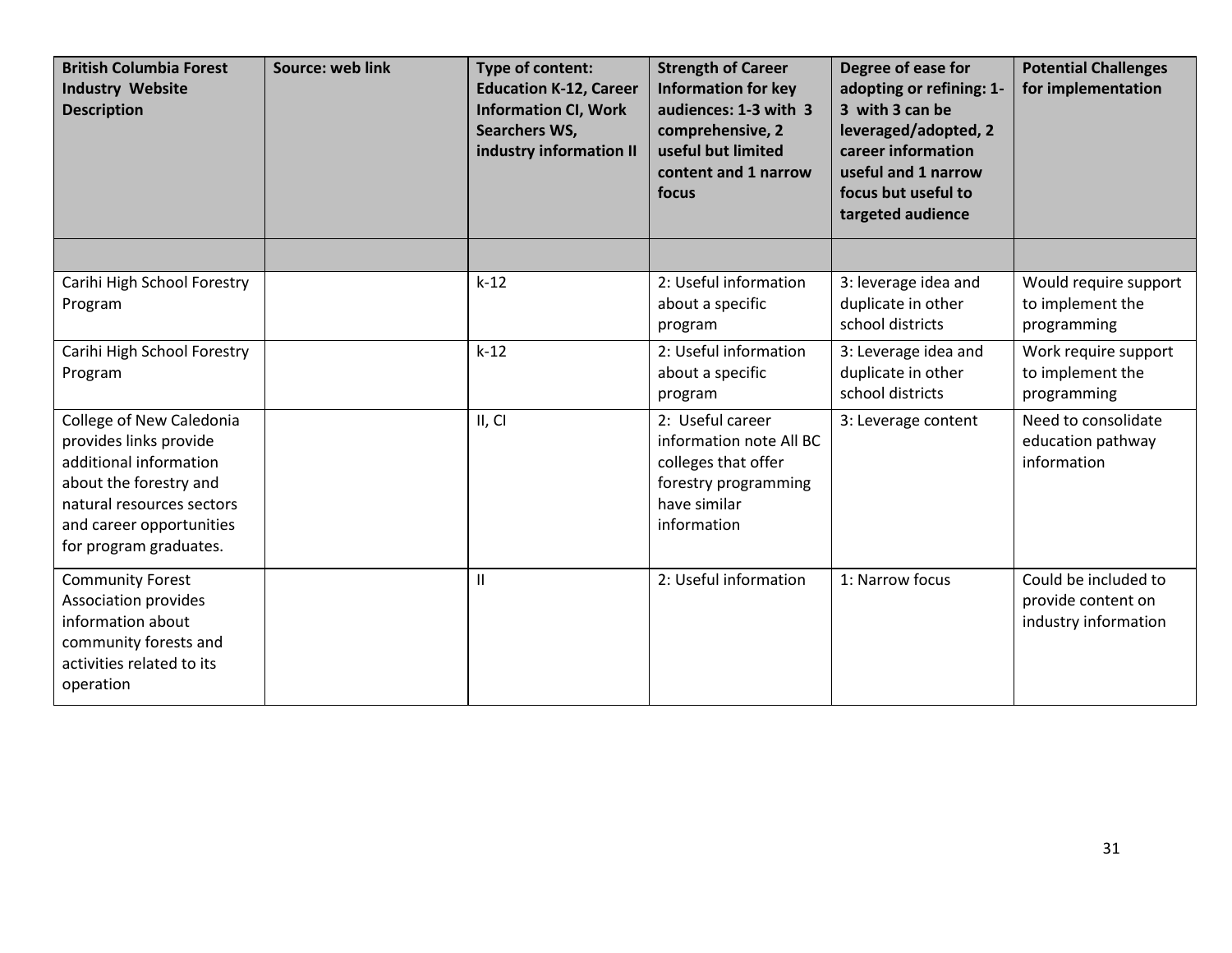| <b>British Columbia Forest</b><br><b>Industry Website</b><br><b>Description</b>                                                                                                                                | Source: web link | Type of content:<br><b>Education K-12, Career</b><br><b>Information CI, Work</b><br>Searchers WS,<br>industry information II | <b>Strength of Career</b><br><b>Information for key</b><br>audiences: 1-3 with 3<br>comprehensive, 2<br>useful but limited<br>content and 1 narrow<br>focus | Degree of ease for<br>adopting or refining: 1-<br>3 with 3 can be<br>leveraged/adopted, 2<br>career information<br>useful and 1 narrow<br>focus but useful to<br>targeted audience | <b>Potential Challenges</b><br>for implementation                                                                                                                      |
|----------------------------------------------------------------------------------------------------------------------------------------------------------------------------------------------------------------|------------------|------------------------------------------------------------------------------------------------------------------------------|-------------------------------------------------------------------------------------------------------------------------------------------------------------|------------------------------------------------------------------------------------------------------------------------------------------------------------------------------------|------------------------------------------------------------------------------------------------------------------------------------------------------------------------|
|                                                                                                                                                                                                                |                  |                                                                                                                              |                                                                                                                                                             |                                                                                                                                                                                    |                                                                                                                                                                        |
| <b>Council of Forest Industries</b><br>provides industry<br>information, k-12 learning<br>opportunities and materials<br>for youth in northern<br>interior                                                     |                  | CI, II, K-12                                                                                                                 | 2: Useful industry<br>information, learning<br>materials for k-12, and<br>industry awareness<br>program                                                     | 3: Leverage teaching<br>resources, some<br>industry and<br>occupational<br>information                                                                                             | Need to create<br>awareness of teaching<br>materials. COFI<br>targeted education<br>program in central<br>interior could be<br>duplicated but would<br>require funding |
| Evans Lake is operated by<br>the Evans Lake Forest<br>Education Society, a not for<br>profit charity, with the<br>mandate to provide<br>outdoor & forest education<br>opportunities for children<br>and youth. |                  | $k-12$                                                                                                                       | 1: Narrow focus, region<br>specific                                                                                                                         | 3: Leverage idea                                                                                                                                                                   | Ongoing funding for<br>programming, industry<br>engagement and<br>limited sites that can<br>support the<br>programming                                                 |
| Federation of BC Woodlot<br>Associations                                                                                                                                                                       |                  | $II, k-12$                                                                                                                   | 2: Useful information<br>and learning resources                                                                                                             | 2: Lessons and<br>approach may be able<br>to be leveraged                                                                                                                          | Need to develop<br>mechanism to increase<br>awareness of learning<br>materials                                                                                         |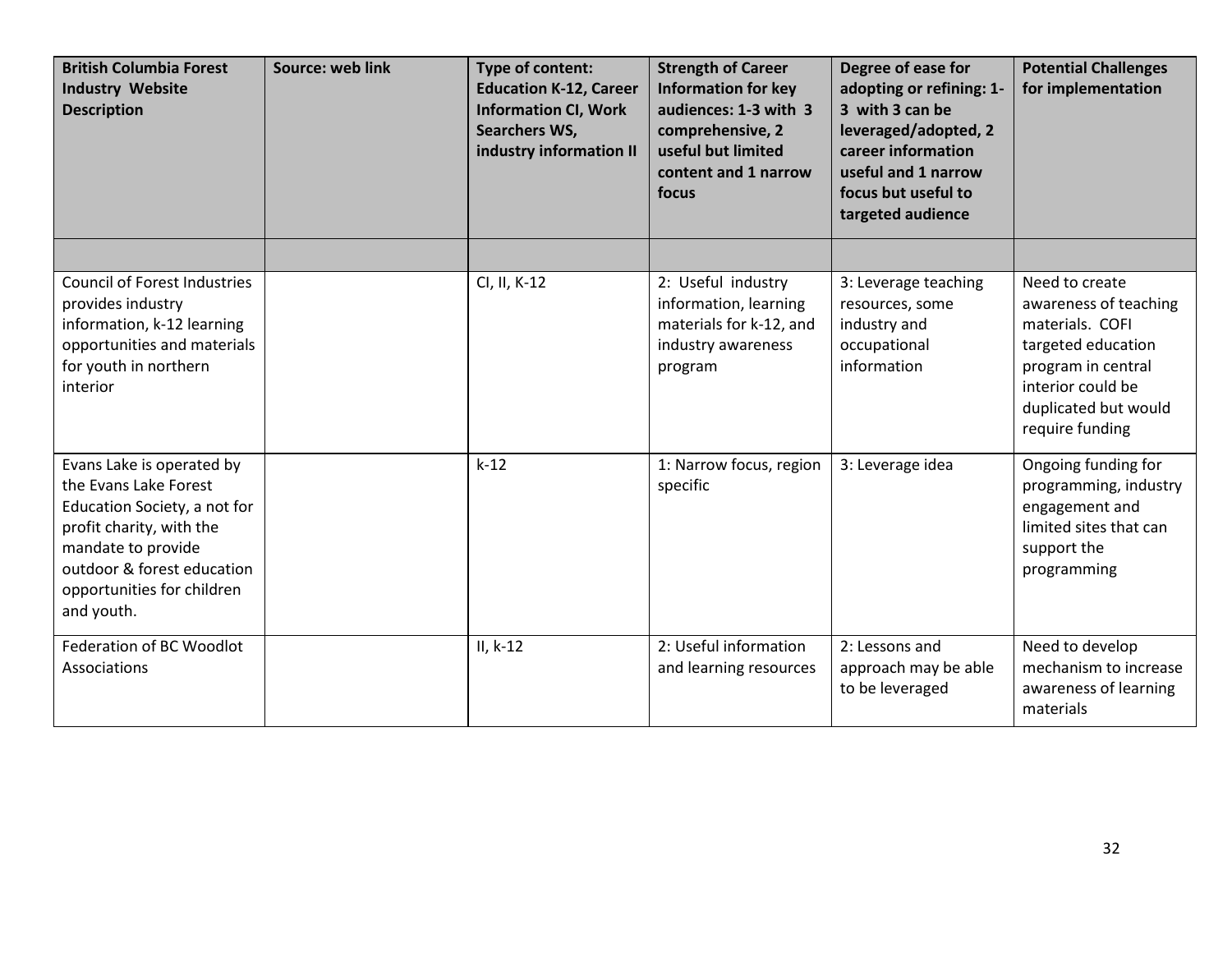| <b>British Columbia Forest</b><br><b>Industry Website</b><br><b>Description</b>                                                                           | Source: web link | Type of content:<br><b>Education K-12, Career</b><br><b>Information CI, Work</b><br>Searchers WS,<br>industry information II | <b>Strength of Career</b><br><b>Information for key</b><br>audiences: 1-3 with 3<br>comprehensive, 2<br>useful but limited<br>content and 1 narrow<br>focus | Degree of ease for<br>adopting or refining: 1-<br>3 with 3 can be<br>leveraged/adopted, 2<br>career information<br>useful and 1 narrow<br>focus but useful to<br>targeted audience | <b>Potential Challenges</b><br>for implementation                                                                      |
|-----------------------------------------------------------------------------------------------------------------------------------------------------------|------------------|------------------------------------------------------------------------------------------------------------------------------|-------------------------------------------------------------------------------------------------------------------------------------------------------------|------------------------------------------------------------------------------------------------------------------------------------------------------------------------------------|------------------------------------------------------------------------------------------------------------------------|
|                                                                                                                                                           |                  |                                                                                                                              |                                                                                                                                                             |                                                                                                                                                                                    |                                                                                                                        |
| Festival of Forestry is a<br>non-profit organization<br>committed to providing<br>quality professional<br>development experiences<br>for school teachers. |                  | $II, k-12$                                                                                                                   | 2: Useful strategy to<br>engage educators                                                                                                                   | 3: Leverage idea                                                                                                                                                                   | Would need additional<br>funding and<br>partnerships to<br>increase programming                                        |
| <b>First Nations Forestry</b><br><b>Training Program</b><br>information, recruitment<br>strategy                                                          |                  | <b>CI</b>                                                                                                                    | 1: Narrow focus, region<br>specific                                                                                                                         | 3: Leverage idea                                                                                                                                                                   | Ongoing funding for<br>programming, industry<br>engagement and<br>limited sites that can<br>support the<br>programming |
| <b>Habitat Conservation Trust</b><br>Foundation                                                                                                           |                  | $II, k-12$                                                                                                                   | 2: Information about<br>forest land use                                                                                                                     | 2: Lessons and<br>approach may be able<br>to be leveraged                                                                                                                          | 2: Lessons and<br>approach may be able<br>to be leveraged                                                              |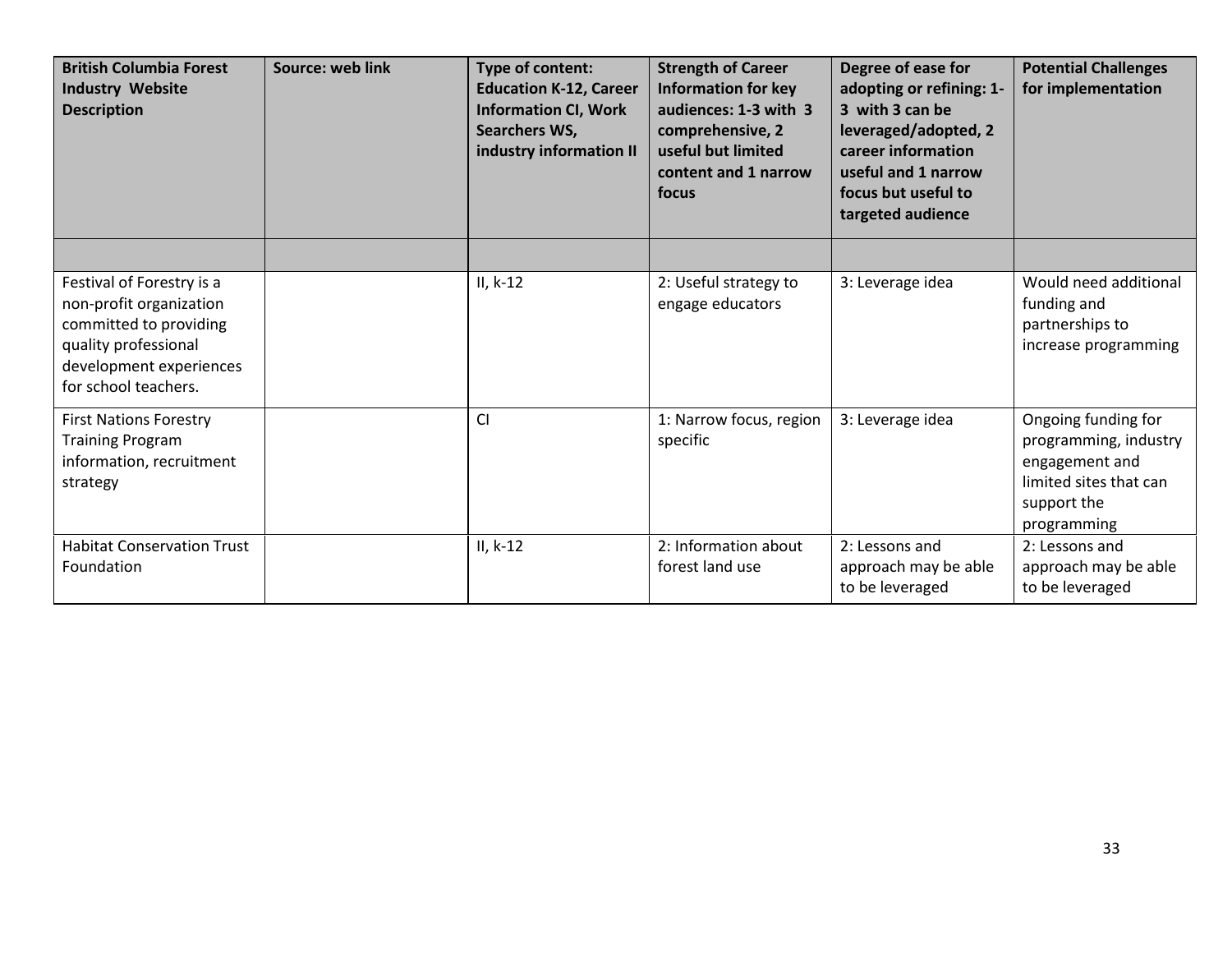| <b>British Columbia Forest</b><br><b>Industry Website</b><br><b>Description</b>                                                                                                                                                                                                                                                                                                                                                                 | Source: web link | Type of content:<br><b>Education K-12, Career</b><br><b>Information CI, Work</b><br>Searchers WS,<br>industry information II | <b>Strength of Career</b><br><b>Information for key</b><br>audiences: 1-3 with 3<br>comprehensive, 2<br>useful but limited<br>content and 1 narrow<br>focus | Degree of ease for<br>adopting or refining: 1-<br>3 with 3 can be<br>leveraged/adopted, 2<br>career information<br>useful and 1 narrow<br>focus but useful to<br>targeted audience | <b>Potential Challenges</b><br>for implementation                              |
|-------------------------------------------------------------------------------------------------------------------------------------------------------------------------------------------------------------------------------------------------------------------------------------------------------------------------------------------------------------------------------------------------------------------------------------------------|------------------|------------------------------------------------------------------------------------------------------------------------------|-------------------------------------------------------------------------------------------------------------------------------------------------------------|------------------------------------------------------------------------------------------------------------------------------------------------------------------------------------|--------------------------------------------------------------------------------|
|                                                                                                                                                                                                                                                                                                                                                                                                                                                 |                  |                                                                                                                              |                                                                                                                                                             |                                                                                                                                                                                    |                                                                                |
| <b>Interior Logging Association</b><br>learning opportunities<br>include "the Forestry<br><b>Education Van" was</b><br>designed as a teaching<br>resource at many levels. It<br>complements two teaching<br>resources, aiding learning<br>objectives in the Grades 3<br>and 5 Social Studies and<br>Science curriculum:<br>Community Development -<br>The History of Logging<br>(Grade 3) and Our Living<br>Resource - The Forest<br>(Grade 5). |                  | CI, k-12, II                                                                                                                 | 2: Useful information<br>and learning resources                                                                                                             | 2: Lessons and<br>approach may be able<br>to be leveraged                                                                                                                          | Could be included to<br>provide content on<br>industry information             |
| Learn Forestry Volunteer<br>site that provides an<br>interactive site that offers<br>forest related lesson plans,<br>games, book and video<br>lists, newsletters and much<br>more for web visitors of all<br>ages                                                                                                                                                                                                                               |                  | $II, K-12$                                                                                                                   | 2: Narrow focus,<br>teaching materials<br>only, site not kept up<br>to date                                                                                 | 3: Leverage teaching<br>resources and some<br>occupational<br>information                                                                                                          | Need to develop<br>mechanism to increase<br>awareness of learning<br>materials |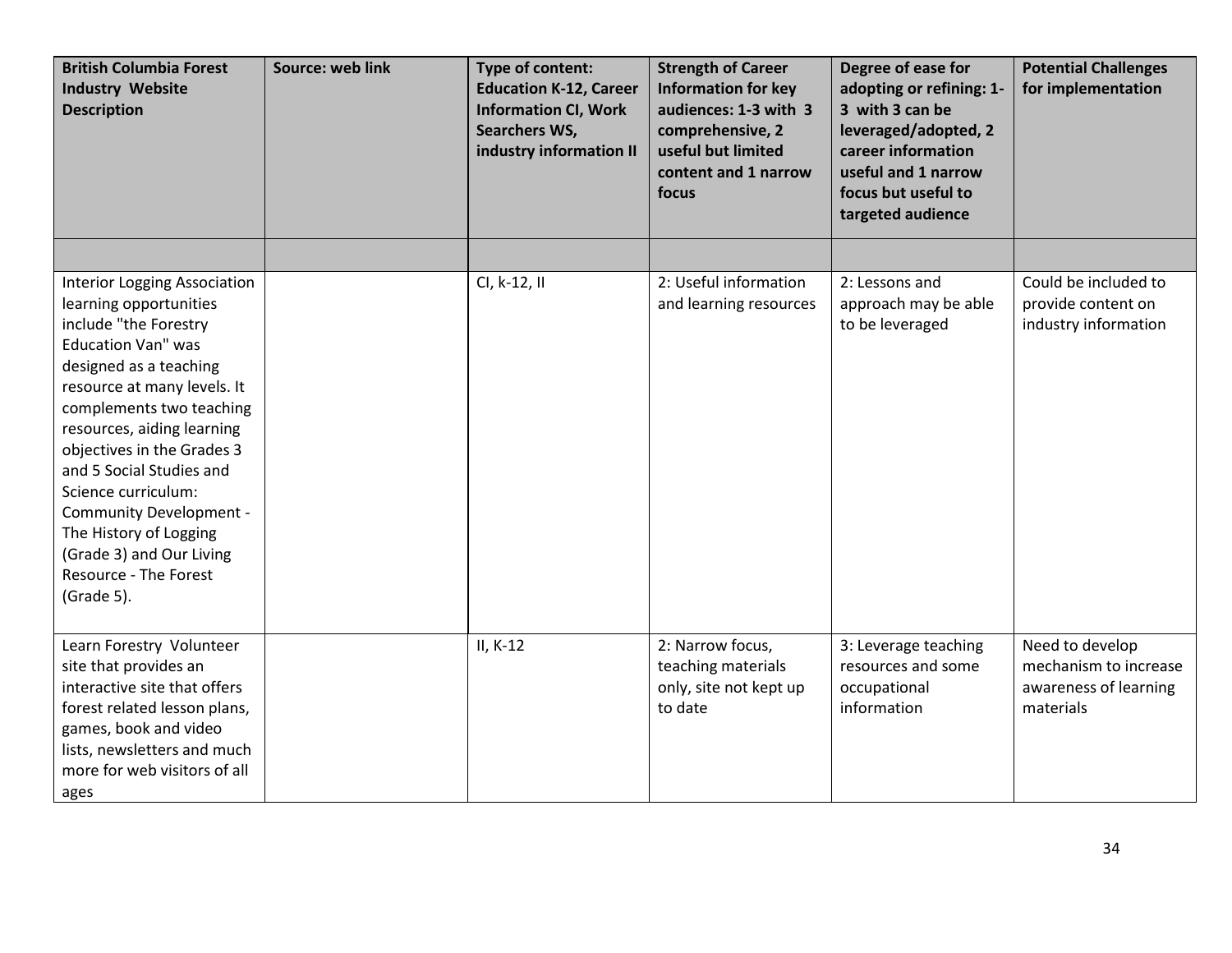| <b>British Columbia Forest</b><br><b>Industry Website</b><br><b>Description</b>                    | Source: web link | Type of content:<br><b>Education K-12, Career</b><br><b>Information CI, Work</b><br>Searchers WS,<br>industry information II | <b>Strength of Career</b><br><b>Information for key</b><br>audiences: 1-3 with 3<br>comprehensive, 2<br>useful but limited<br>content and 1 narrow<br>focus                                                                      | Degree of ease for<br>adopting or refining: 1-<br>3 with 3 can be<br>leveraged/adopted, 2<br>career information<br>useful and 1 narrow<br>focus but useful to<br>targeted audience | <b>Potential Challenges</b><br>for implementation                                                                                                                                                                                                     |
|----------------------------------------------------------------------------------------------------|------------------|------------------------------------------------------------------------------------------------------------------------------|----------------------------------------------------------------------------------------------------------------------------------------------------------------------------------------------------------------------------------|------------------------------------------------------------------------------------------------------------------------------------------------------------------------------------|-------------------------------------------------------------------------------------------------------------------------------------------------------------------------------------------------------------------------------------------------------|
|                                                                                                    |                  |                                                                                                                              |                                                                                                                                                                                                                                  |                                                                                                                                                                                    |                                                                                                                                                                                                                                                       |
| Ministry of Forests, Lands,<br>and Natural Resource<br>Operations                                  |                  | II, WS                                                                                                                       | 2: Useful industry<br>information, job<br>postings                                                                                                                                                                               | 1: May not be useful as<br>career information                                                                                                                                      | Provides contextual<br>industry information,<br>source of many jobs in<br>forest industry but not<br>represented like that<br>on website                                                                                                              |
| <b>South Coast Conservation</b><br>Program                                                         |                  | $II, k-12$                                                                                                                   | 2: Useful forest land<br>use information, job<br>postings                                                                                                                                                                        | 2: Lessons and<br>approach may be able<br>to be leveraged                                                                                                                          | 2: Lessons and<br>approach may be able<br>to be leveraged                                                                                                                                                                                             |
| Workbc provides<br>information about forestry<br>jobs including salary,<br>demand, education level |                  | CI, WS, II, K-12                                                                                                             | 3: Comprehensive<br>career information and<br>is useful to the general<br>public. Does not<br>include a full range of<br>occupational<br>information, specific<br>industry information,<br>and teaching resources<br>are generic | 3: Leverage the<br>content                                                                                                                                                         | For the average user,<br>information is dense<br>and may be difficult to<br>utilize it for career<br>development purposes<br>without guidance.<br>Educators if aware of<br>the resource could use<br>it as a career<br>awareness and<br>planning tool |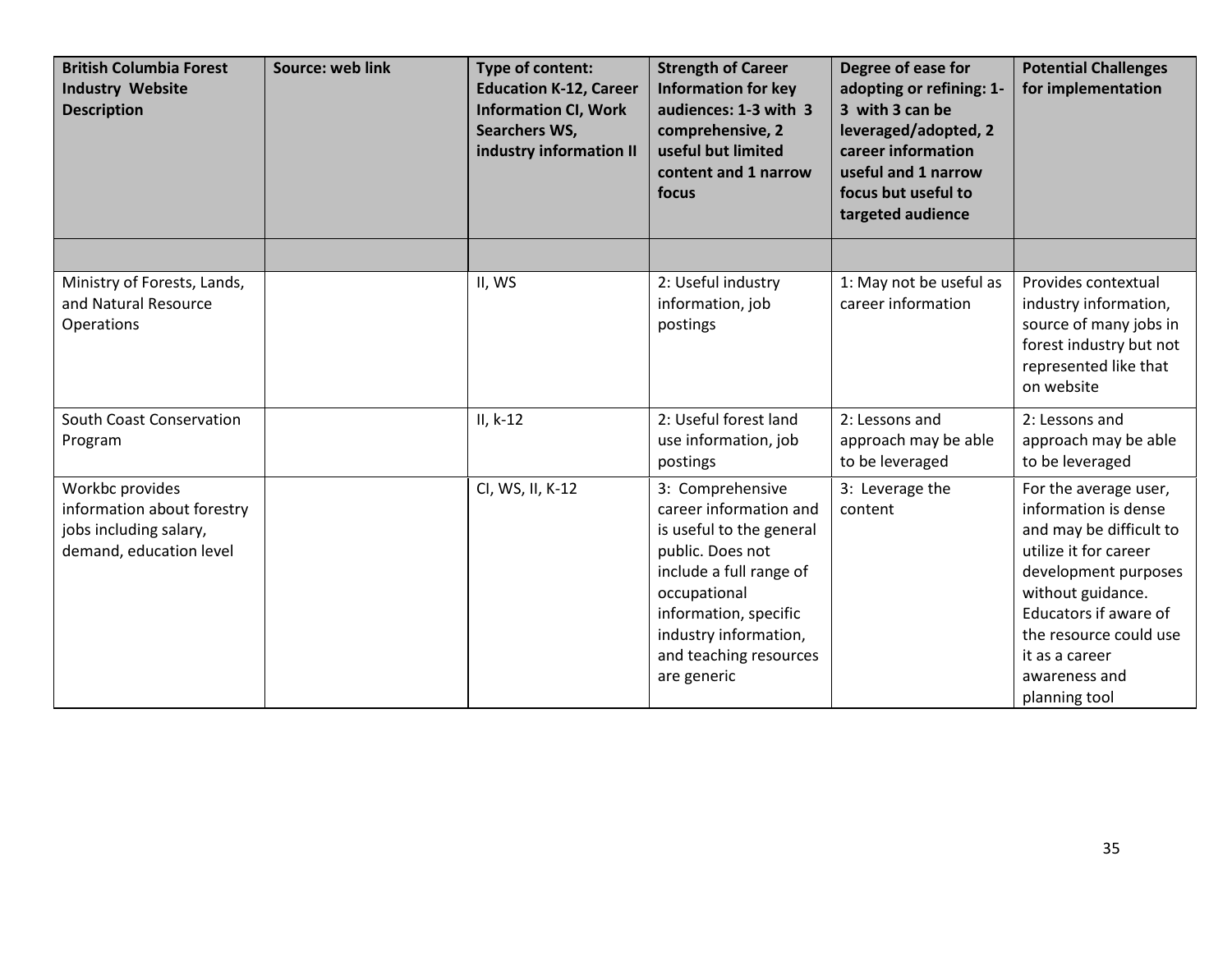| <b>British Columbia Forest</b><br><b>Industry Website</b><br><b>Description</b>                                                                         | Source: web link | Type of content:<br><b>Education K-12, Career</b><br><b>Information CI, Work</b><br>Searchers WS,<br>industry information II | <b>Strength of Career</b><br><b>Information for key</b><br>audiences: 1-3 with 3<br>comprehensive, 2<br>useful but limited<br>content and 1 narrow<br>focus | Degree of ease for<br>adopting or refining: 1-<br>3 with 3 can be<br>leveraged/adopted, 2<br>career information<br>useful and 1 narrow<br>focus but useful to<br>targeted audience | <b>Potential Challenges</b><br>for implementation                              |
|---------------------------------------------------------------------------------------------------------------------------------------------------------|------------------|------------------------------------------------------------------------------------------------------------------------------|-------------------------------------------------------------------------------------------------------------------------------------------------------------|------------------------------------------------------------------------------------------------------------------------------------------------------------------------------------|--------------------------------------------------------------------------------|
|                                                                                                                                                         |                  |                                                                                                                              |                                                                                                                                                             |                                                                                                                                                                                    |                                                                                |
| Worksafebc provides<br>resources to support safe<br>work practices in the forest<br>sector. For use in the<br>classroom or as information<br>to workers |                  | CI, k-12                                                                                                                     | 2: Useful information<br>and learning resources                                                                                                             | 2: Lessons and<br>approach may be able<br>to ve leveraged                                                                                                                          | Need to develop<br>mechanism to increase<br>awareness of learning<br>materials |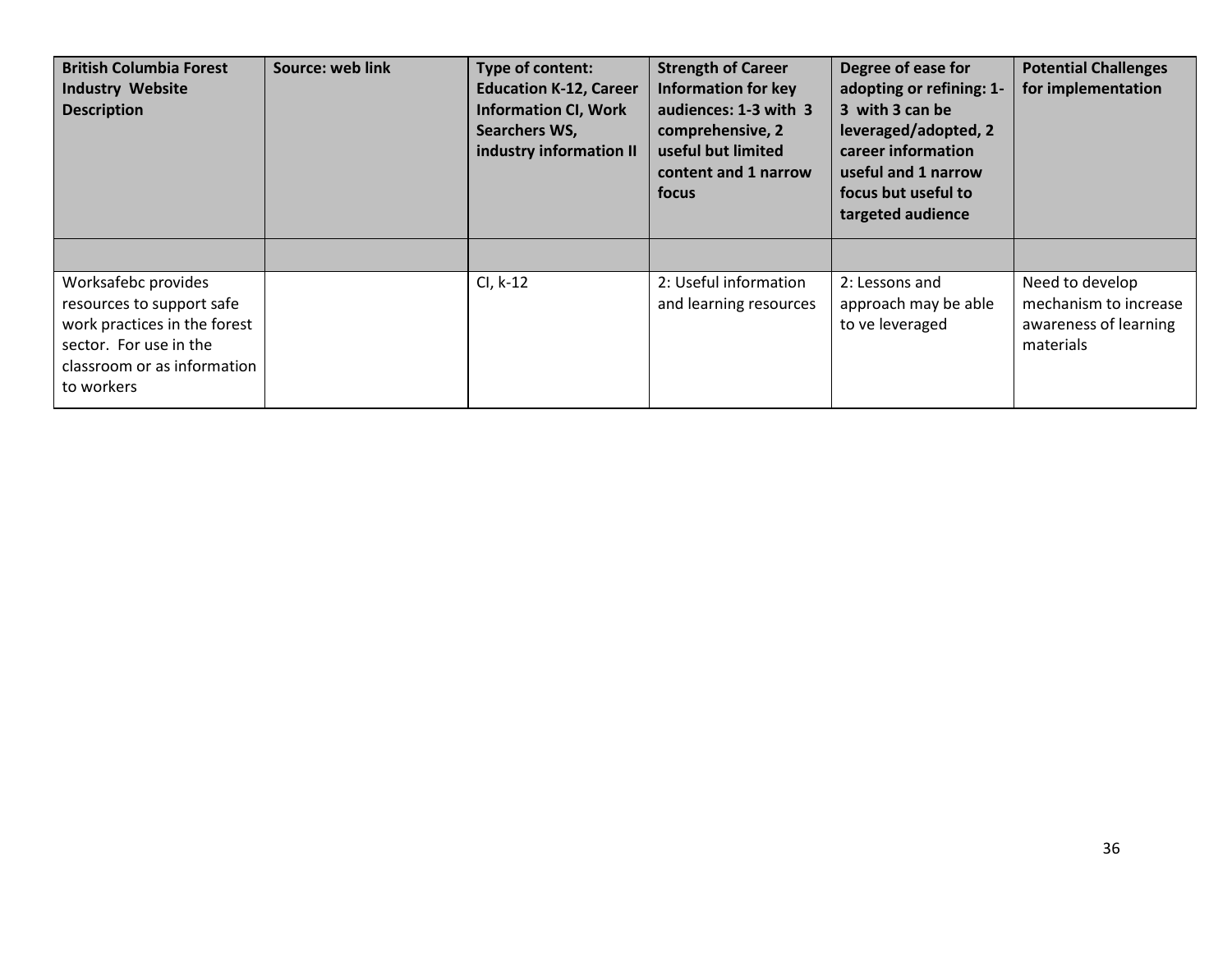<span id="page-37-0"></span>

| <b>National/Provincial</b><br><b>Forest Industry Website</b><br><b>Description</b>                                                                                                          | <b>Source: web link</b> | <b>Type of content:</b><br><b>Education K-12,</b><br><b>Career Information</b><br><b>CI, Work Searchers</b><br>WS, industry<br>information II | <b>Strength of Career</b><br><b>Information for key</b><br>audiences: 1-3 with 3<br>comprehensive, 2<br>useful but limited<br>content and 1 narrow<br>focus | Degree of ease for<br>adopting or refining: 1-<br>3 with 3 can be<br>leveraged/adopted, 2<br>career information<br>useful and 1 narrow<br>focus but useful to<br>targeted audience | <b>Potential Challenges</b><br>for implementation                             |
|---------------------------------------------------------------------------------------------------------------------------------------------------------------------------------------------|-------------------------|-----------------------------------------------------------------------------------------------------------------------------------------------|-------------------------------------------------------------------------------------------------------------------------------------------------------------|------------------------------------------------------------------------------------------------------------------------------------------------------------------------------------|-------------------------------------------------------------------------------|
| Alberta Government website<br>provides occupational<br>information                                                                                                                          |                         | CI                                                                                                                                            | 2: Useful information                                                                                                                                       | 1: Narrow focus                                                                                                                                                                    | Alberta occupations                                                           |
| <b>Canadian Forestry</b><br>Association provides<br>educational materials for k-12<br>educators                                                                                             |                         | $k-12$                                                                                                                                        | 2: Useful information<br>for specific<br>occupations, teaching<br>resources, general<br>public and job board                                                | 3: Leverage content                                                                                                                                                                | Narrow focus need to<br>increase awareness (or<br>find a home for<br>content) |
| Canadian Forests website<br>links to job board, industry<br>associations, information and<br>research                                                                                       |                         | II, CI, WS                                                                                                                                    | 2: Useful information<br>for specific<br>occupations, teaching<br>resources, general<br>public and job board                                                | 3: Leverage content                                                                                                                                                                | Need to increase<br>awareness of content                                      |
| Canadian Institute of Forestry<br>provides information on<br>forestry in Canada, lesson<br>plans, and sponsors<br>educational programming                                                   |                         | II, CI, k-12                                                                                                                                  | 2: Useful information<br>for specific<br>occupations, teaching<br>resources, general<br>public and job board                                                | 3: Leverage content                                                                                                                                                                | Need to increase<br>awareness of content                                      |
| Forests Ontario's online video<br>brings the stories of the forest<br>to life through the eyes of the<br>students, teachers and<br>various stakeholders in the<br>forest management process |                         | CI, II                                                                                                                                        | 2: Useful information<br>for specific<br>occupations, teaching<br>resources,                                                                                | 3: Leverage content                                                                                                                                                                | Narrow focus need to<br>increase awareness (or<br>find a home for<br>content) |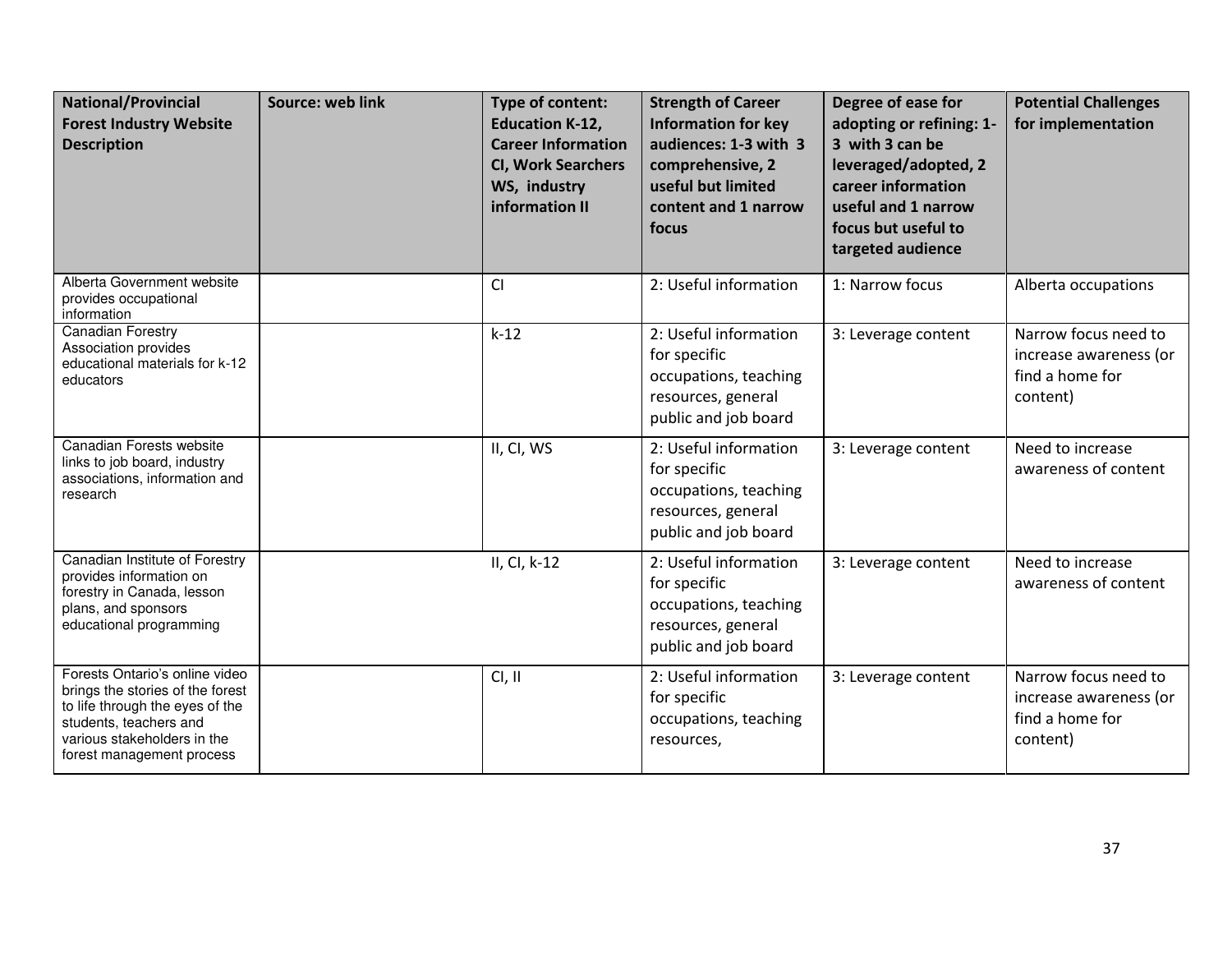| <b>National/Provincial</b><br><b>Forest Industry Website</b><br><b>Description</b>                                                              | <b>Source: web link</b> | Type of content:<br><b>Education K-12,</b><br><b>Career Information</b><br><b>CI, Work Searchers</b><br>WS, industry<br>information II | <b>Strength of Career</b><br><b>Information for key</b><br>audiences: 1-3 with 3<br>comprehensive, 2<br>useful but limited<br>content and 1 narrow<br>focus                                                                      | Degree of ease for<br>adopting or refining: 1-<br>3 with 3 can be<br>leveraged/adopted, 2<br>career information<br>useful and 1 narrow<br>focus but useful to<br>targeted audience | <b>Potential Challenges</b><br>for implementation                                                                                                                                                                                                    |
|-------------------------------------------------------------------------------------------------------------------------------------------------|-------------------------|----------------------------------------------------------------------------------------------------------------------------------------|----------------------------------------------------------------------------------------------------------------------------------------------------------------------------------------------------------------------------------|------------------------------------------------------------------------------------------------------------------------------------------------------------------------------------|------------------------------------------------------------------------------------------------------------------------------------------------------------------------------------------------------------------------------------------------------|
| learning materials for k-12                                                                                                                     |                         | $k-12,11$                                                                                                                              | 1: Useful lesson plans                                                                                                                                                                                                           | 3: leverage content                                                                                                                                                                | Ontario focus but could<br>be adapted                                                                                                                                                                                                                |
| Manitoba Forestry association<br>provides lesson plan related<br>to forest health, climate<br>change, biodiversity and<br>forest sustainability |                         | CI, k-12, II                                                                                                                           | 2: Useful information for<br>specific occupations,<br>teaching resources,<br>general public and job<br>board                                                                                                                     | 3: Leverage teaching<br>resources and some<br>occupational information                                                                                                             | Manitoba forest content                                                                                                                                                                                                                              |
| National Aboriginal Forestry<br>Association provides<br>information about forestry and<br>electronic job board                                  |                         | II, WS                                                                                                                                 | 2: Useful information<br>for specific<br>occupations, teaching<br>resources, general<br>public and job board                                                                                                                     | 3: Leverage content                                                                                                                                                                | Narrow focus need to<br>increase awareness (or<br>find a home for<br>content)                                                                                                                                                                        |
| Nationally produced Greenest<br>Workforce website provides<br>information on forest industry<br>careers                                         |                         | CI, II, WS, k-12                                                                                                                       | 3: Comprehensive<br>career information and<br>is useful to the general<br>public. Does not<br>include a full range of<br>occupational<br>information, specific<br>industry information,<br>and teaching resources<br>are generic | 3: Leverage the<br>content                                                                                                                                                         | For the average user,<br>information is dense<br>and may be diffcult to<br>utilize it for career<br>development purposes<br>without guidance.<br>Educators if aware of<br>the resource could use<br>it as a career<br>awareness and<br>planning tool |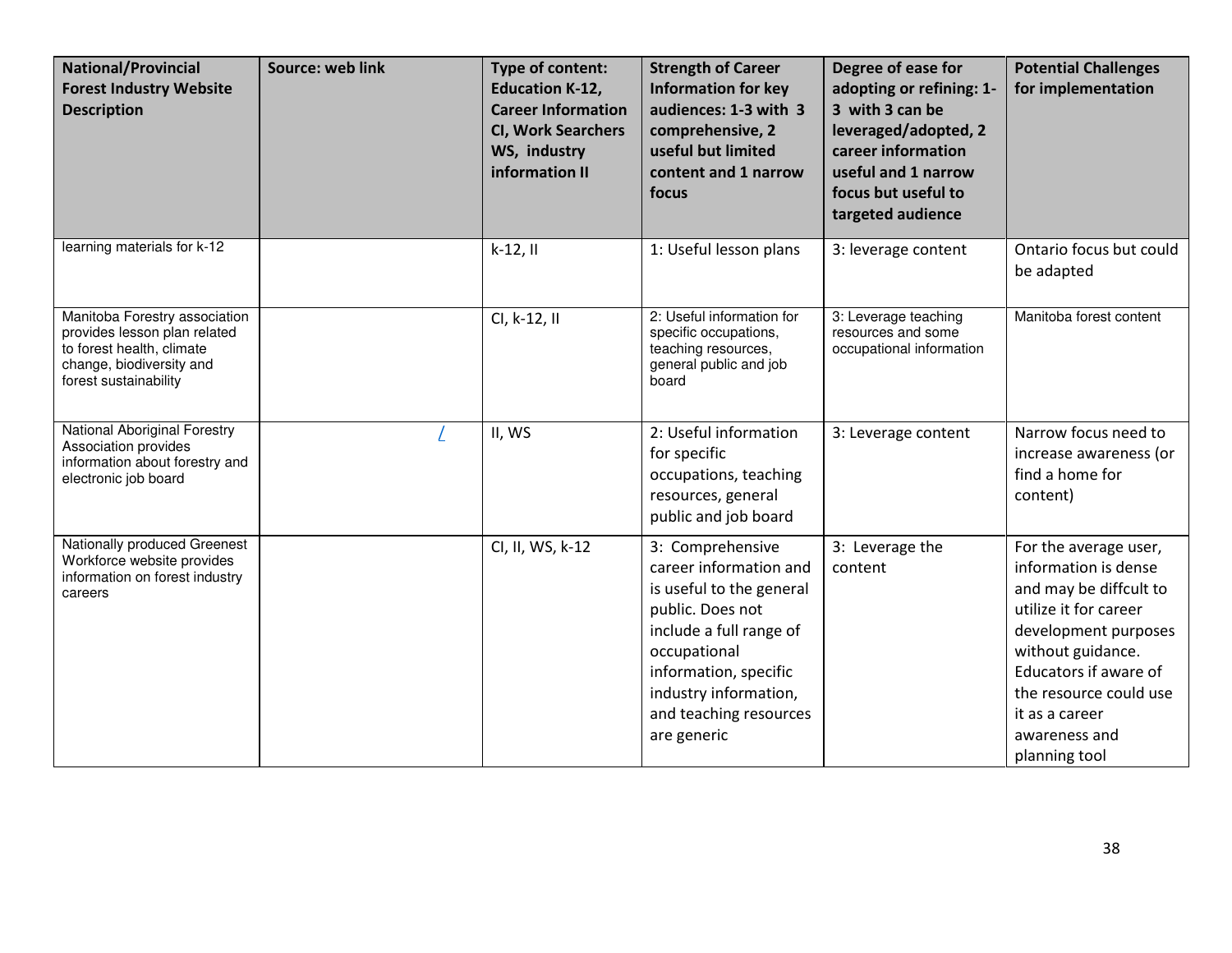| <b>National/Provincial</b><br><b>Forest Industry Website</b><br><b>Description</b>                | Source: web link | Type of content:<br><b>Education K-12,</b><br><b>Career Information</b><br><b>CI, Work Searchers</b><br>WS, industry<br>information II | <b>Strength of Career</b><br><b>Information for key</b><br>audiences: 1-3 with 3<br>comprehensive, 2<br>useful but limited<br>content and 1 narrow<br>focus | Degree of ease for<br>adopting or refining: 1-<br>3 with 3 can be<br>leveraged/adopted, 2<br>career information<br>useful and 1 narrow<br>focus but useful to<br>targeted audience | <b>Potential Challenges</b><br>for implementation                             |
|---------------------------------------------------------------------------------------------------|------------------|----------------------------------------------------------------------------------------------------------------------------------------|-------------------------------------------------------------------------------------------------------------------------------------------------------------|------------------------------------------------------------------------------------------------------------------------------------------------------------------------------------|-------------------------------------------------------------------------------|
| New Brunswick Forestry<br>Website provides information<br>on careers in forestry                  |                  | k-12, CI, II                                                                                                                           | 2: Useful information<br>for specific<br>occupations, teaching<br>resources, general<br>public and job board                                                | 3: Leverage content                                                                                                                                                                | New Brunswick focus                                                           |
| Occupational Information<br>related to engineering and<br>Forestry                                |                  | CI                                                                                                                                     | 2: Useful information<br>for specific<br>occupations, teaching<br>resources, general<br>public and job board                                                | 3: Leverage content                                                                                                                                                                | Narrow focus need to<br>increase awareness (or<br>find a home for<br>content) |
| Ontario government website<br>career map - internationally<br>trained professionals forestry      |                  | <b>CI</b>                                                                                                                              | 1: Useful content to<br>immigrants.                                                                                                                         | 2: information useful to<br>immigrant                                                                                                                                              | Ontario focus                                                                 |
| Ontario government website<br>provides information on<br>Forest Industry                          |                  | WS, CI                                                                                                                                 | 2: Useful information<br>for specific<br>occupations, teaching<br>resources                                                                                 | 3: Leverage content                                                                                                                                                                | Ontario focus                                                                 |
| Service Canada's Job Futures<br>provides information on<br>forestry occupations                   |                  | CI                                                                                                                                     | 2: Useful information<br>for specific<br>occupations, general<br>public and job board                                                                       | 3: Leverage content                                                                                                                                                                | Need to increase<br>awareness (or find a<br>home for content)                 |
| The Forest Productions<br>Association of Canada<br>provides information on the<br>Forest Industry |                  | II, k-12, CI                                                                                                                           | 2: Useful information<br>for specific<br>occupations, general<br>public and job board                                                                       | 3: Leverage content                                                                                                                                                                | Need to increase<br>awareness (or find a<br>home for content)                 |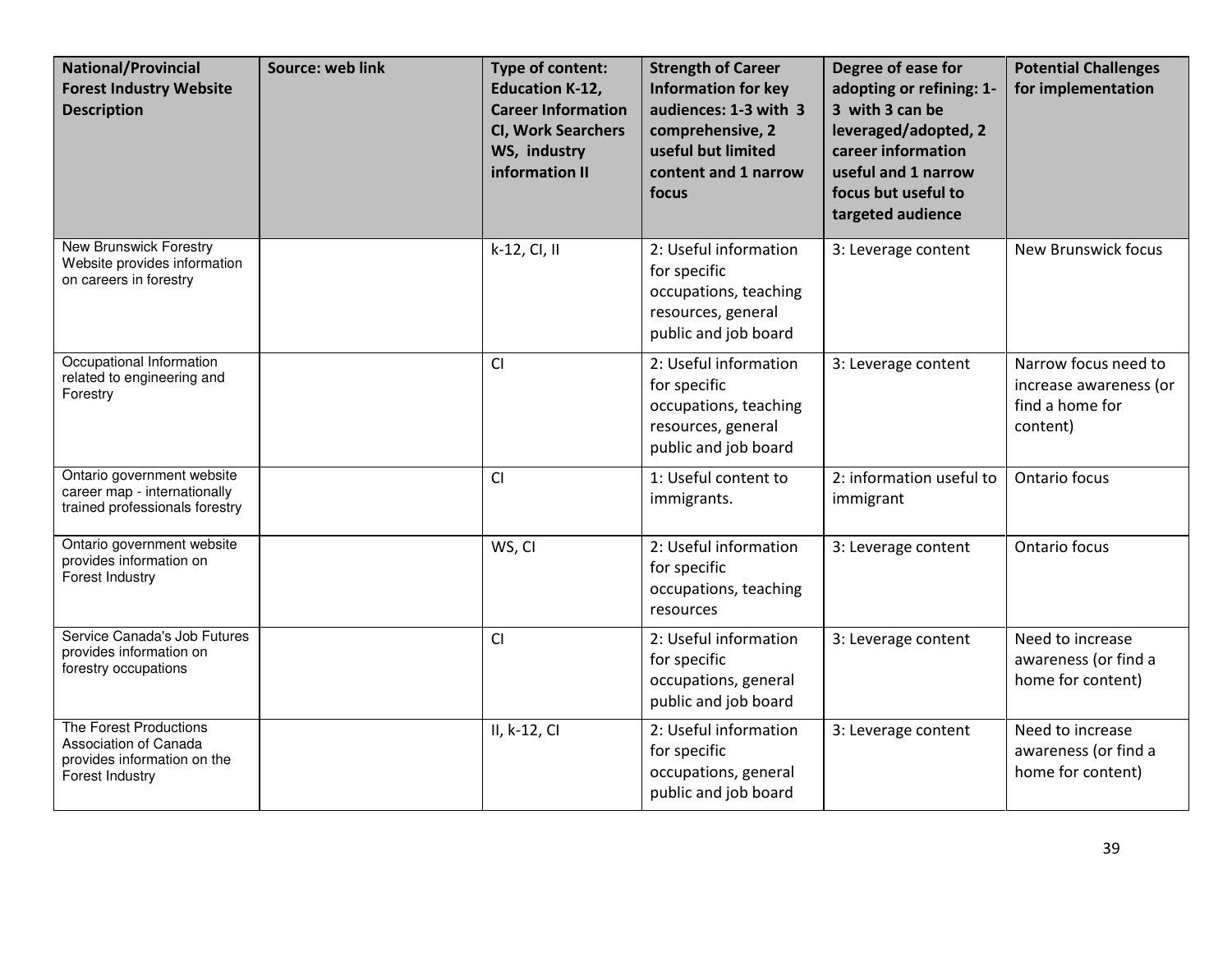| <b>National/Provincial</b><br><b>Forest Industry Website</b><br><b>Description</b>                                                                    | Source: web link | Type of content:<br><b>Education K-12,</b><br><b>Career Information</b><br><b>CI, Work Searchers</b><br>WS, industry<br>information II | <b>Strength of Career</b><br><b>Information for key</b><br>audiences: 1-3 with 3<br>comprehensive, 2<br>useful but limited<br>content and 1 narrow<br>focus | Degree of ease for<br>adopting or refining: 1-<br>3 with 3 can be<br>leveraged/adopted, 2<br>career information<br>useful and 1 narrow<br>focus but useful to<br>targeted audience | <b>Potential Challenges</b><br>for implementation                             |
|-------------------------------------------------------------------------------------------------------------------------------------------------------|------------------|----------------------------------------------------------------------------------------------------------------------------------------|-------------------------------------------------------------------------------------------------------------------------------------------------------------|------------------------------------------------------------------------------------------------------------------------------------------------------------------------------------|-------------------------------------------------------------------------------|
| Website geared at supporting<br>teachers to deliver education<br>related to environment and<br>natural resources. Career<br>profiles and lesson plans |                  | $k-12$                                                                                                                                 | 2: Useful information<br>for specific<br>occupations, teaching<br>resources,                                                                                | 3: Leverage content                                                                                                                                                                | Narrow focus need to<br>increase awareness (or<br>find a home for<br>content) |
| Work wild website provides<br>information about careers,<br>education and scholarships.<br>Videos and teacher resources<br>are available              |                  | CI, k-12, WS, II                                                                                                                       | 3: Comprehensive<br>career information and<br>is useful to the general<br>public.                                                                           | 3: Concept could be<br>leveraged in BC                                                                                                                                             | Website and content<br>development                                            |
| Women in Timber                                                                                                                                       |                  |                                                                                                                                        |                                                                                                                                                             |                                                                                                                                                                                    |                                                                               |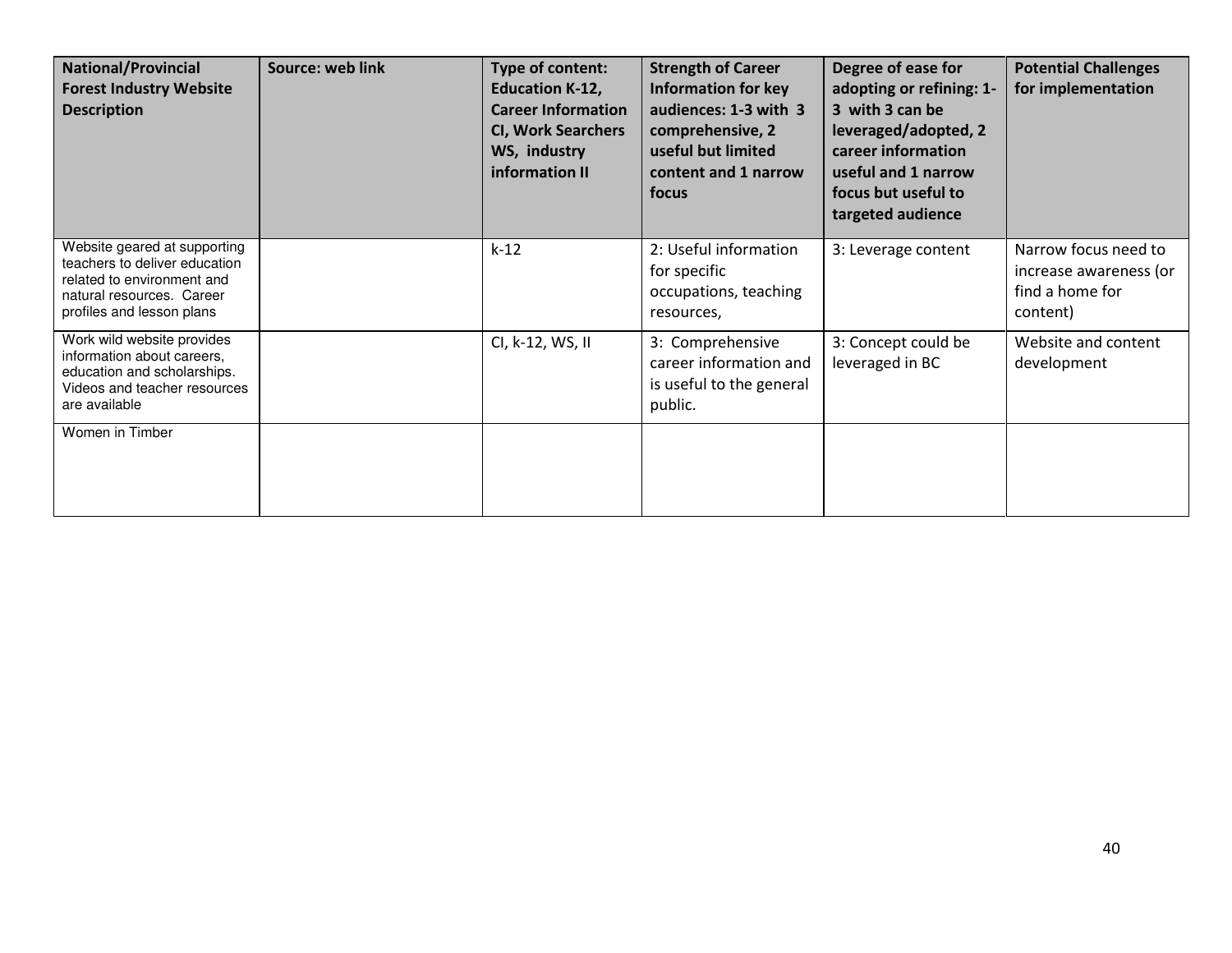<span id="page-41-0"></span>

| <b>International Forest</b><br><b>Industry Resource</b>                                                                                                                  | Source: web link | Type of content:<br><b>Education K-12,</b><br><b>Career Information</b><br><b>CI, Work Searchers</b><br>WS, industry<br>information II | <b>Strength of Career</b><br><b>Information for key</b><br>audiences: 1-3 with 3<br>comprehensive, 2<br>useful but limited<br>content and 1 narrow<br>focus                                                                      | Degree of ease for<br>adopting or refining: 1-<br>3 with 3 can be<br>leveraged/adopted, 2<br>career information<br>useful and 1 narrow<br>focus but useful to<br>targeted audience | <b>Potential</b><br><b>Challenges for</b><br>implementation |
|--------------------------------------------------------------------------------------------------------------------------------------------------------------------------|------------------|----------------------------------------------------------------------------------------------------------------------------------------|----------------------------------------------------------------------------------------------------------------------------------------------------------------------------------------------------------------------------------|------------------------------------------------------------------------------------------------------------------------------------------------------------------------------------|-------------------------------------------------------------|
| <b>US National Science</b><br>Foundation. Provides career<br>and education information on<br>careers in the forest and<br>natural resources occupations<br>profiles good |                  | II, k-12, CI                                                                                                                           | 2: Useful industry<br>information, learning<br>materials for k-12, and<br>industry awareness<br>program                                                                                                                          | 3: Leverage teaching<br>resources, some<br>industry and<br>occupational<br>information                                                                                             | US content                                                  |
| Learning Path Generic career<br>information about forestry and<br>natural resource occupations                                                                           |                  | $Cl, k-12$                                                                                                                             | 2: Useful industry<br>information, learning<br>materials for k-12, and<br>industry awareness<br>program                                                                                                                          | 3: Leverage teaching<br>resources, some<br>industry and<br>occupational<br>information                                                                                             | US content                                                  |
| Idaho state Forest industry<br>and career information                                                                                                                    |                  | II, WS, CI, k-12                                                                                                                       | 3: Comprehensive<br>career information and<br>is useful to the general<br>public. Does not<br>include a full range of<br>occupational<br>information, specific<br>industry information,<br>and teaching resources<br>are generic | 3: Content useful<br>leverage ideas                                                                                                                                                | US content                                                  |
| Oregon site that provides<br>information about careers<br>including LMI and job<br>descriptions, educational<br>pathways                                                 |                  | CI, WS                                                                                                                                 | 2: good career<br>information and job<br>search site                                                                                                                                                                             | 2: narrow content,<br>missing Industry<br>Information                                                                                                                              | US content                                                  |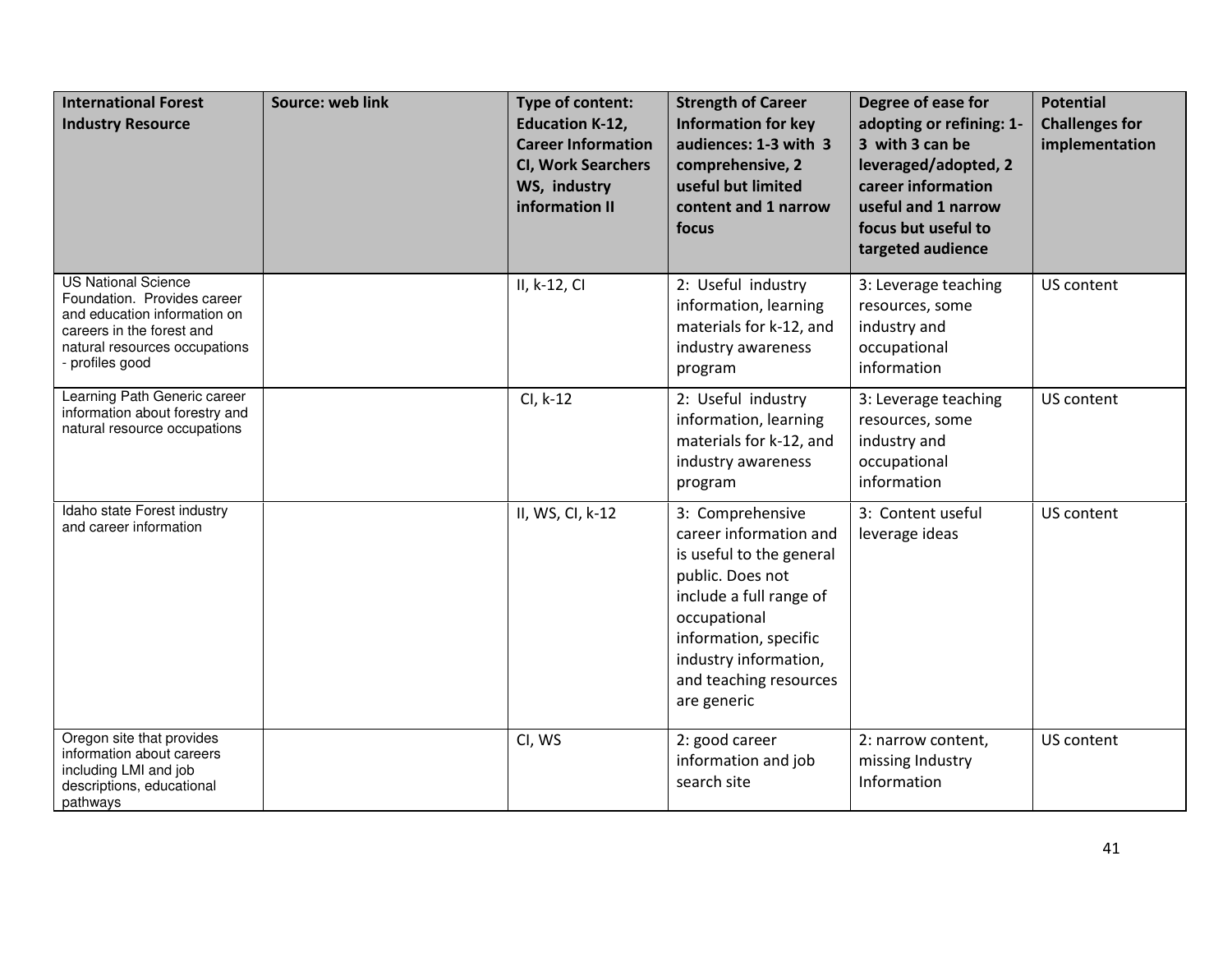| <b>International Forest</b><br><b>Industry Resource</b>                                                                                 | Source: web link | <b>Type of content:</b><br><b>Education K-12,</b><br><b>Career Information</b><br><b>CI, Work Searchers</b><br>WS, industry<br>information II | <b>Strength of Career</b><br><b>Information for key</b><br>audiences: 1-3 with 3<br>comprehensive, 2<br>useful but limited<br>content and 1 narrow<br>focus                                                                      | Degree of ease for<br>adopting or refining: 1-<br>3 with 3 can be<br>leveraged/adopted, 2<br>career information<br>useful and 1 narrow<br>focus but useful to<br>targeted audience | <b>Potential</b><br><b>Challenges for</b><br>implementation |
|-----------------------------------------------------------------------------------------------------------------------------------------|------------------|-----------------------------------------------------------------------------------------------------------------------------------------------|----------------------------------------------------------------------------------------------------------------------------------------------------------------------------------------------------------------------------------|------------------------------------------------------------------------------------------------------------------------------------------------------------------------------------|-------------------------------------------------------------|
| Australian Website to support<br>career and learning planning.<br>Features links to career<br>information and education and<br>training |                  | II, WS, CI                                                                                                                                    | 2: Useful industry<br>information, and<br>career information and<br>work search                                                                                                                                                  | 3: Leverage approach<br>to career and learning<br>planning                                                                                                                         | AU content                                                  |
| New Zealand Government<br>occupational profiles. Career<br>information and LMI                                                          |                  | II, WS, CI, k-12                                                                                                                              | 2: Comprehensive<br>career information and<br>is useful to the general<br>public. Does not<br>include a full range of<br>occupational<br>information, specific<br>industry information,<br>and teaching resources<br>are generic | 3: Content useful<br>leverage ideas                                                                                                                                                | NZ content                                                  |
| New Zealand Forest Sector<br>website provides career<br>information about occupations<br>and LMI                                        |                  | II, WS, CI, k-12                                                                                                                              | 2: Comprehensive<br>career information and<br>is useful to the general<br>public. Does not<br>include a full range of<br>occupational<br>information, specific<br>industry information,<br>and teaching resources<br>are generic | 3: Content useful<br>leverage ideas                                                                                                                                                | NZ content                                                  |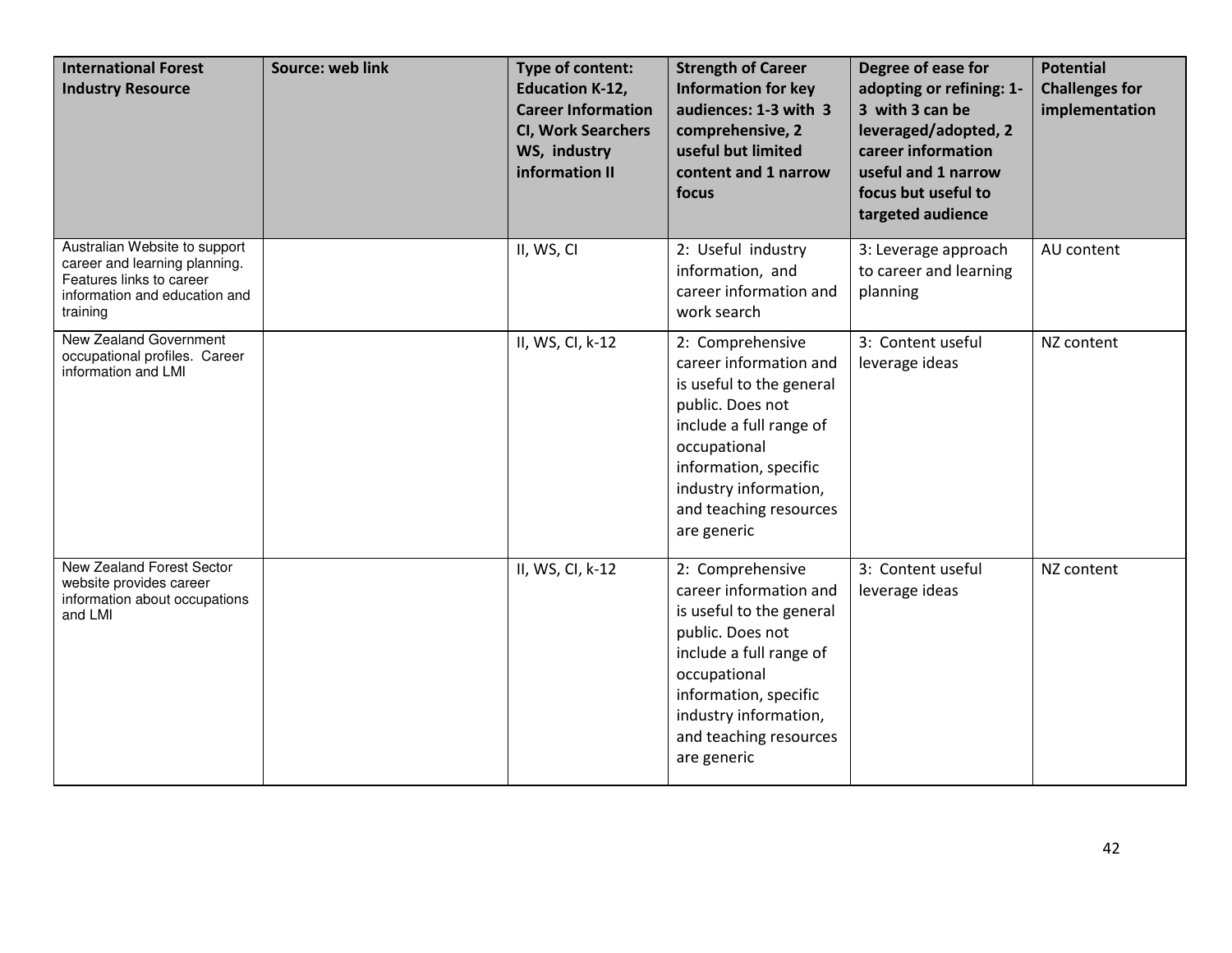| <b>International Forest</b><br><b>Industry Resource</b>                                                                                                                                | Source: web link | Type of content:<br><b>Education K-12,</b><br><b>Career Information</b><br><b>CI, Work Searchers</b><br>WS, industry<br>information II | <b>Strength of Career</b><br><b>Information for key</b><br>audiences: 1-3 with 3<br>comprehensive, 2<br>useful but limited<br>content and 1 narrow<br>focus | Degree of ease for<br>adopting or refining: 1-<br>3 with 3 can be<br>leveraged/adopted, 2<br>career information<br>useful and 1 narrow<br>focus but useful to<br>targeted audience | <b>Potential</b><br><b>Challenges for</b><br>implementation |
|----------------------------------------------------------------------------------------------------------------------------------------------------------------------------------------|------------------|----------------------------------------------------------------------------------------------------------------------------------------|-------------------------------------------------------------------------------------------------------------------------------------------------------------|------------------------------------------------------------------------------------------------------------------------------------------------------------------------------------|-------------------------------------------------------------|
| <b>UK Forest Commission</b><br>industry information                                                                                                                                    |                  | II, WS, CI                                                                                                                             | 2: Government<br>website, career<br>information, industry<br>information, work<br>search link                                                               | 2: content may be<br>useful                                                                                                                                                        | UK perspective                                              |
| Australian Association that<br>provides skills advisory<br>services to government and<br>industry to improve standards<br>and qualifications in specific<br>industries.                |                  | Cl, II                                                                                                                                 | 2: Narrow focus<br>provides good<br>information on the<br>forest industry, and<br>information on<br>qualifications                                          | 2: content may be<br>useful                                                                                                                                                        | AU content                                                  |
| Australian website that<br>provides educators with<br>teaching resources relevant to<br>Australian curriculum with a<br>focus on Australian forests and<br>sustainable timber products |                  | $k-12,$ II                                                                                                                             | 2: Narrow focus<br>provides good learning<br>resources for educators                                                                                        | 1: may be useful for<br>specific target audience                                                                                                                                   | AU content                                                  |
| New Zealand Forest Sector<br>website provides educational<br>resource to support teachers,<br>on-line job board                                                                        |                  | k-12, WS, II, CI                                                                                                                       | 3: Information on the<br>forest industry, careers<br>and required<br>qualifications                                                                         | 2: content may be<br>useful to leverage ideas                                                                                                                                      | NZ content                                                  |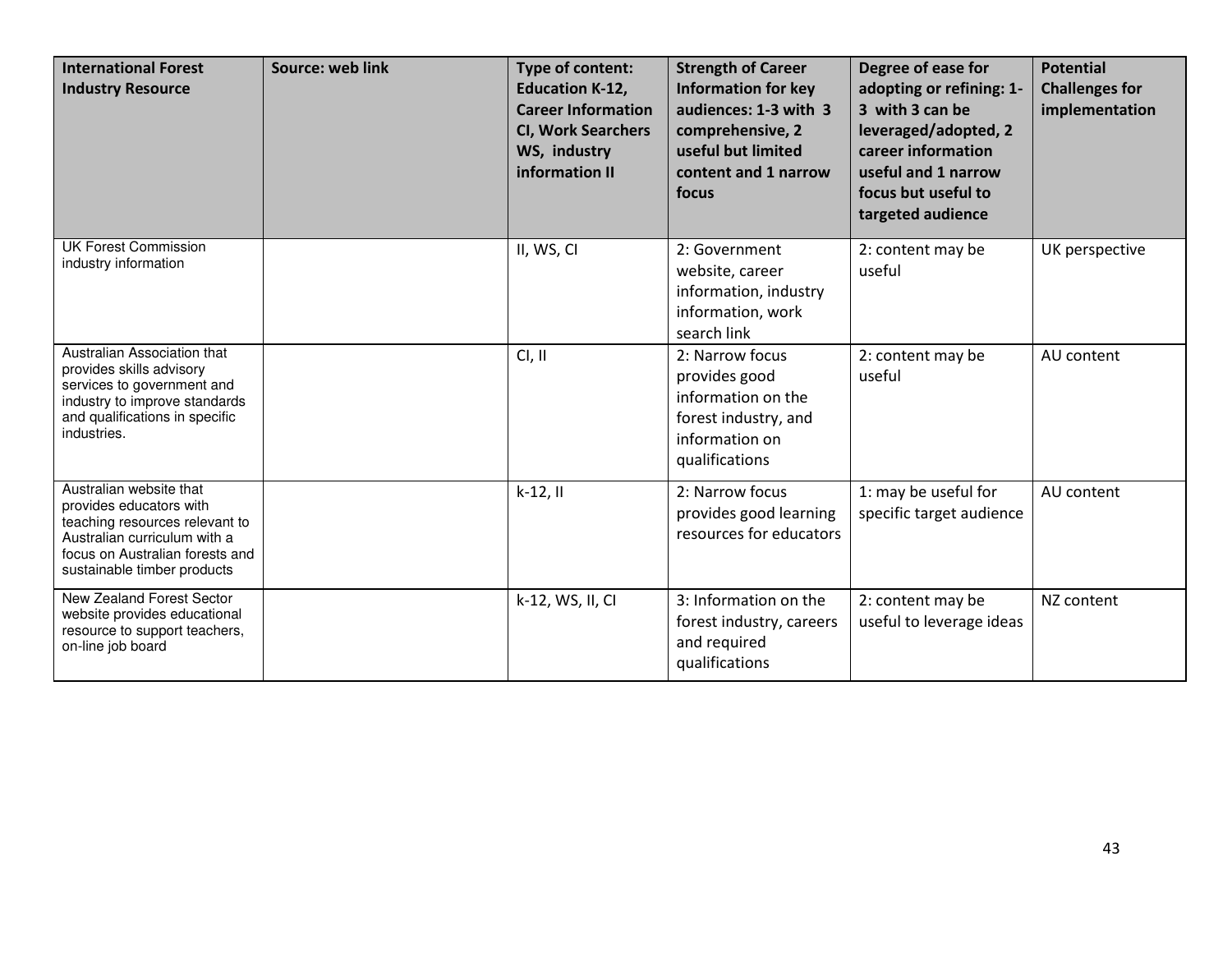<span id="page-44-0"></span>

| <b>Other Industry/Description</b>                                                                                                                | Source: web link | Type of content:<br><b>Education K-12,</b><br><b>Career Information</b><br><b>CI, Work Searchers</b><br>WS, industry<br>information II | <b>Strength of Career</b><br><b>Information for key</b><br>audiences: 1-3 with 3<br>comprehensive, 2<br>useful but limited<br>content and 1 narrow<br>focus | Degree of ease for<br>adopting or refining: 1-<br>3 with 3 can be<br>leveraged/adopted, 2<br>career information<br>useful and 1 narrow<br>focus but useful to<br>targeted audience | <b>Potential</b><br><b>Challenges for</b><br>implementation                         |
|--------------------------------------------------------------------------------------------------------------------------------------------------|------------------|----------------------------------------------------------------------------------------------------------------------------------------|-------------------------------------------------------------------------------------------------------------------------------------------------------------|------------------------------------------------------------------------------------------------------------------------------------------------------------------------------------|-------------------------------------------------------------------------------------|
| <b>BC Building Trade Magazine</b><br>profiling workers in BC Building<br><b>Trades</b>                                                           |                  | WS, II, CI                                                                                                                             | 2: Useful career<br>information for one<br>industry                                                                                                         | 3: Ideas for content<br>could be adopted                                                                                                                                           | Funding to sustain<br>resource content                                              |
| <b>BC Construction Association</b><br>industry information                                                                                       |                  | CI, II, K-12                                                                                                                           | 2: Useful information<br>for specific<br>occupations, teaching<br>resources, general<br>public and job board                                                | 3: Ideas for content<br>could be adopted                                                                                                                                           | Funding to sustain<br>website and<br>resource content                               |
| <b>BC Shipbuilding Comprehensive</b><br>career, learning and industry<br>information website related to<br>shipbuilding industry in BC           |                  | CI, II, K-12                                                                                                                           | 2: Useful information<br>for specific<br>occupations, teaching<br>resources, general<br>public and job board                                                | 3: Concept could be<br>adopted                                                                                                                                                     | Funding to sustain<br>website content                                               |
| BC Tourism recruitment, industry<br>and career awareness<br>information                                                                          |                  | CI, II, WS, K-12                                                                                                                       | 3: Comprehensive<br>career information and<br>recruitment materials                                                                                         | 3: Ideas for content<br>could be adopted                                                                                                                                           | Funding to sustain<br>website and<br>resource content<br>and programming<br>offered |
| Construction Foundation of BC -<br>industry supported foundation to<br>promote career in construction,<br>programming and education<br>resources |                  | CI, II, k-12                                                                                                                           | 2: Useful information<br>to show how industry<br>supports youth<br>transition to jobs                                                                       | 3: Ideas could be<br>adopted                                                                                                                                                       | Funding to sustain<br>website and<br>resource content                               |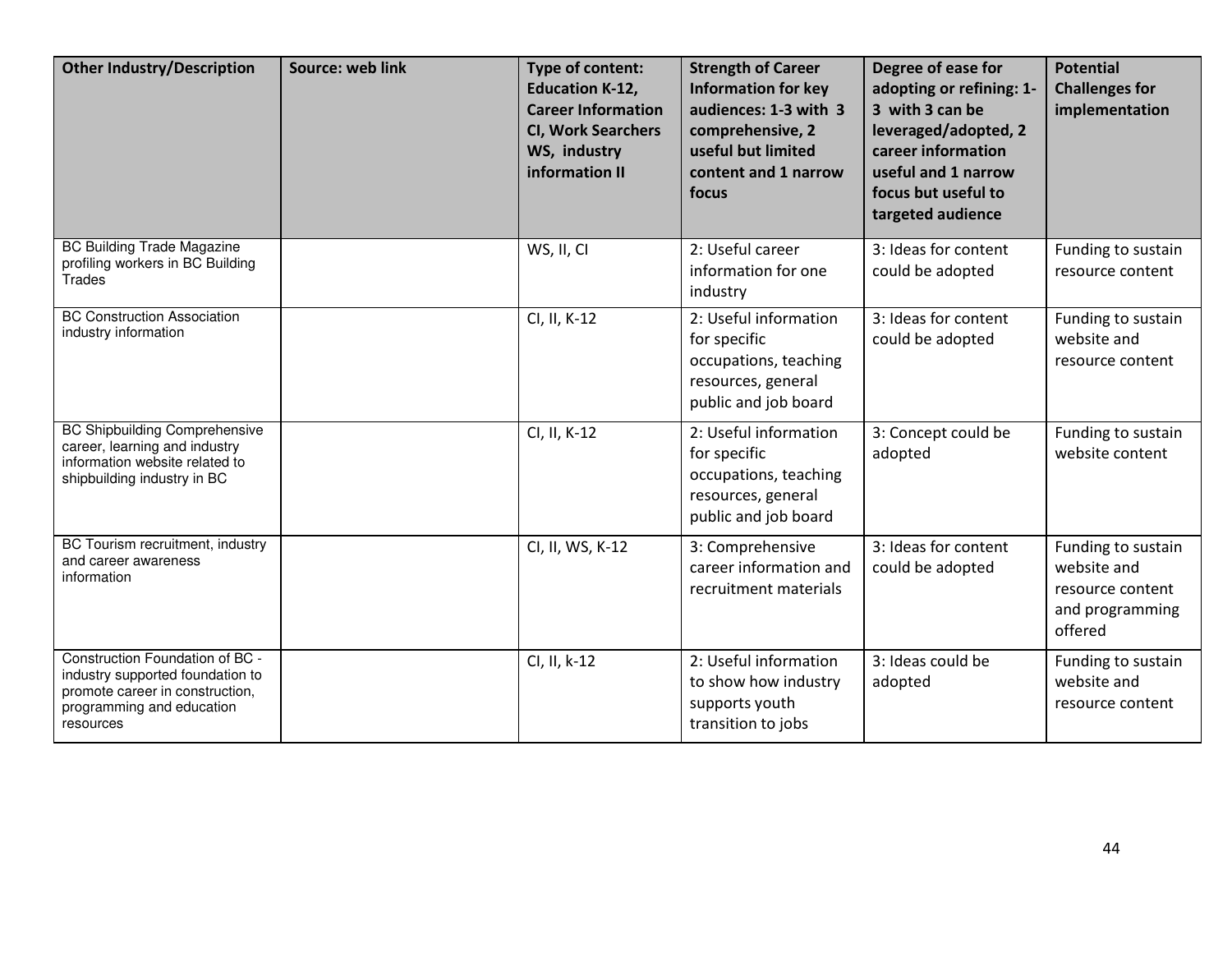| <b>Other Industry/Description</b>                                                                               | Source: web link | <b>Type of content:</b><br><b>Education K-12,</b><br><b>Career Information</b><br><b>CI, Work Searchers</b><br>WS, industry<br>information II | <b>Strength of Career</b><br><b>Information for key</b><br>audiences: 1-3 with 3<br>comprehensive, 2<br>useful but limited<br>content and 1 narrow<br>focus | Degree of ease for<br>adopting or refining: 1-<br>3 with 3 can be<br>leveraged/adopted, 2<br>career information<br>useful and 1 narrow<br>focus but useful to<br>targeted audience | <b>Potential</b><br><b>Challenges for</b><br>implementation                                  |
|-----------------------------------------------------------------------------------------------------------------|------------------|-----------------------------------------------------------------------------------------------------------------------------------------------|-------------------------------------------------------------------------------------------------------------------------------------------------------------|------------------------------------------------------------------------------------------------------------------------------------------------------------------------------------|----------------------------------------------------------------------------------------------|
| Greater Vancouver Home<br><b>Builders Association provides</b><br>information on career and<br>learning options |                  | CI, II, K-12, WS                                                                                                                              | 2: Useful information<br>for specific<br>occupations, teaching<br>resources, general<br>public and job board                                                | 3: Ideas for content<br>could be adopted                                                                                                                                           | Funding to sustain<br>website and<br>resource content                                        |
| ITA Youth - targeted<br>programming to support youth<br>transition to trades training                           |                  | CI, K-12                                                                                                                                      | 2: Useful career<br>information for one<br>industry                                                                                                         | 3: Ideas for content<br>could be adopted                                                                                                                                           | Funding to sustain<br>website, teaching<br>materials resource<br>and targeted<br>programming |
| Mining in BC career options<br>resource                                                                         |                  | CI, II, K-12                                                                                                                                  | 2: Useful information<br>for specific<br>occupations, teaching<br>resources, general<br>public and job board                                                | 3: Concept could be<br>adopted                                                                                                                                                     | Funding to sustain<br>website and<br>resource content                                        |
| Mining in BC education and<br>training options                                                                  |                  | CI, II, K-12                                                                                                                                  | 2: Useful information<br>for specific<br>occupations, teaching<br>resources, general<br>public and job board                                                | 3: Concept could be<br>adopted                                                                                                                                                     | Funding to sustain<br>website and<br>resource content                                        |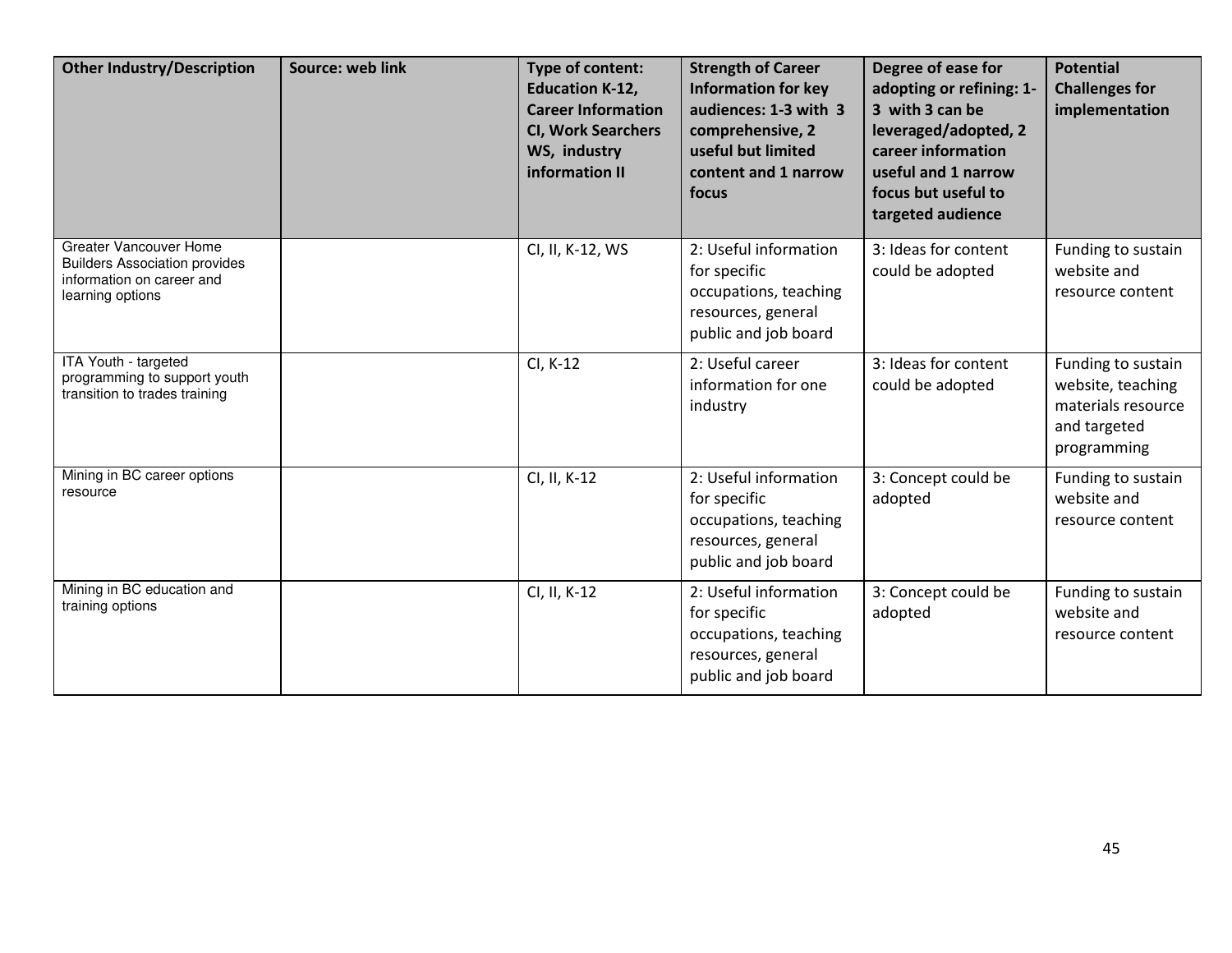| <b>Other Industry/Description</b>                                                                            | Source: web link | Type of content:<br><b>Education K-12,</b><br><b>Career Information</b><br><b>CI, Work Searchers</b><br>WS, industry<br>information II | <b>Strength of Career</b><br><b>Information for key</b><br>audiences: 1-3 with 3<br>comprehensive, 2<br>useful but limited<br>content and 1 narrow<br>focus | Degree of ease for<br>adopting or refining: 1-<br>3 with 3 can be<br>leveraged/adopted, 2<br>career information<br>useful and 1 narrow<br>focus but useful to<br>targeted audience | <b>Potential</b><br><b>Challenges for</b><br>implementation |
|--------------------------------------------------------------------------------------------------------------|------------------|----------------------------------------------------------------------------------------------------------------------------------------|-------------------------------------------------------------------------------------------------------------------------------------------------------------|------------------------------------------------------------------------------------------------------------------------------------------------------------------------------------|-------------------------------------------------------------|
| Ministry of Education - example<br>of a career mapping tool for use<br>by career teachers and<br>counsellors |                  | <b>CI</b>                                                                                                                              | 2: Useful career<br>information for one<br>industry                                                                                                         | 3: Ideas for content<br>could be adopted                                                                                                                                           | Funding to sustain<br>resource content                      |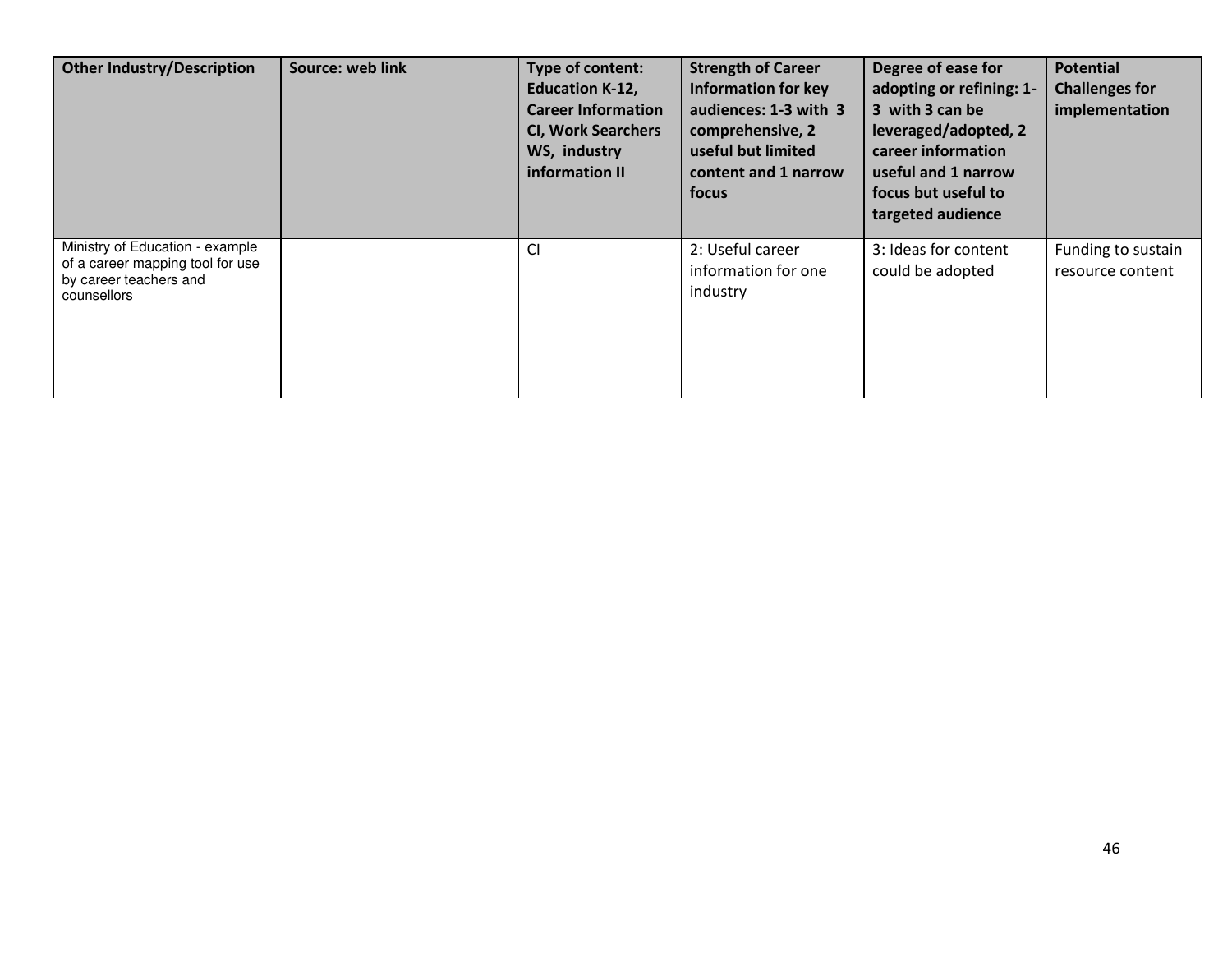### <span id="page-47-0"></span>Appendix B: Summary of Reference Documents

The following is a summary of the reports supplied by the Project Team:

- o BC Communication Needs Assessment: Interviews with Stakeholders (2014)
	- The report provided an account of interviews with stakeholders in relation to their experiences with the forest products industry, key factors which could encourage people to pursue the industry as a career choice, assess level of awareness of job opportunities in the sector and to identify the communication tools that are suitable to reach different stakeholders in awareness and recruitment efforts.
- o Recruitment and Training in the BC Forest Sector: A Roadmap Forward (2015)
	- The report identified the need for a concentrated attraction and recruitment plan outlining four interconnected strategies that included positive positioning, positive outreach, pertinent education and training and effective recruitment, sufficient on-thejob training and practical retention and succession strategies. This report for provided the basis for the concurrent Labour Market Partnership projects launched in 2016.
- o Renewing Canada's Greenest Workforce: A Labour Market Intelligence Report (2011)
	- The report takes a look at the future, challenges, opportunities of the forest industry and identifies actions that can be taken to improve the long term outcomes for the forest sector.
- o BC Solid Wood Human Resources Committee: A Human Resources Strategy for the Solid Wood Sector (2012)
	- The report lays out goals and actions for ensuring that forest companies can build and retain the workforce they need in the years ahead and is focused on strategies that can be worked on collaboratively by the sector as a whole.
- o Solid Wood Scan and Gap Analysis (2013)
	- The report presents the results of a scan of work that was done between 2003 and 2013 that identifies a number of actions and strategies that address workforce attraction and recruitment in the solid wood industry and to identify gaps and best practices which could be leveraged by the solid wood sector to address labour force issues.
- o BC Pulp and Paper Sector Human Resource Strategy and Implementation Plan (2014)
	- **The report provides a comprehensive overview of the current human resource conditions** in the pulp and paper sector, likely HR issues and provides direction for potential future strategies
- o British Columbia Coastal Forest Industry Human Resource Strategy (2014)
	- The report provides an account of the labour market and training needs analysis, Coastal Forest Industry Human Resources Strategy and Implementation Planning approach.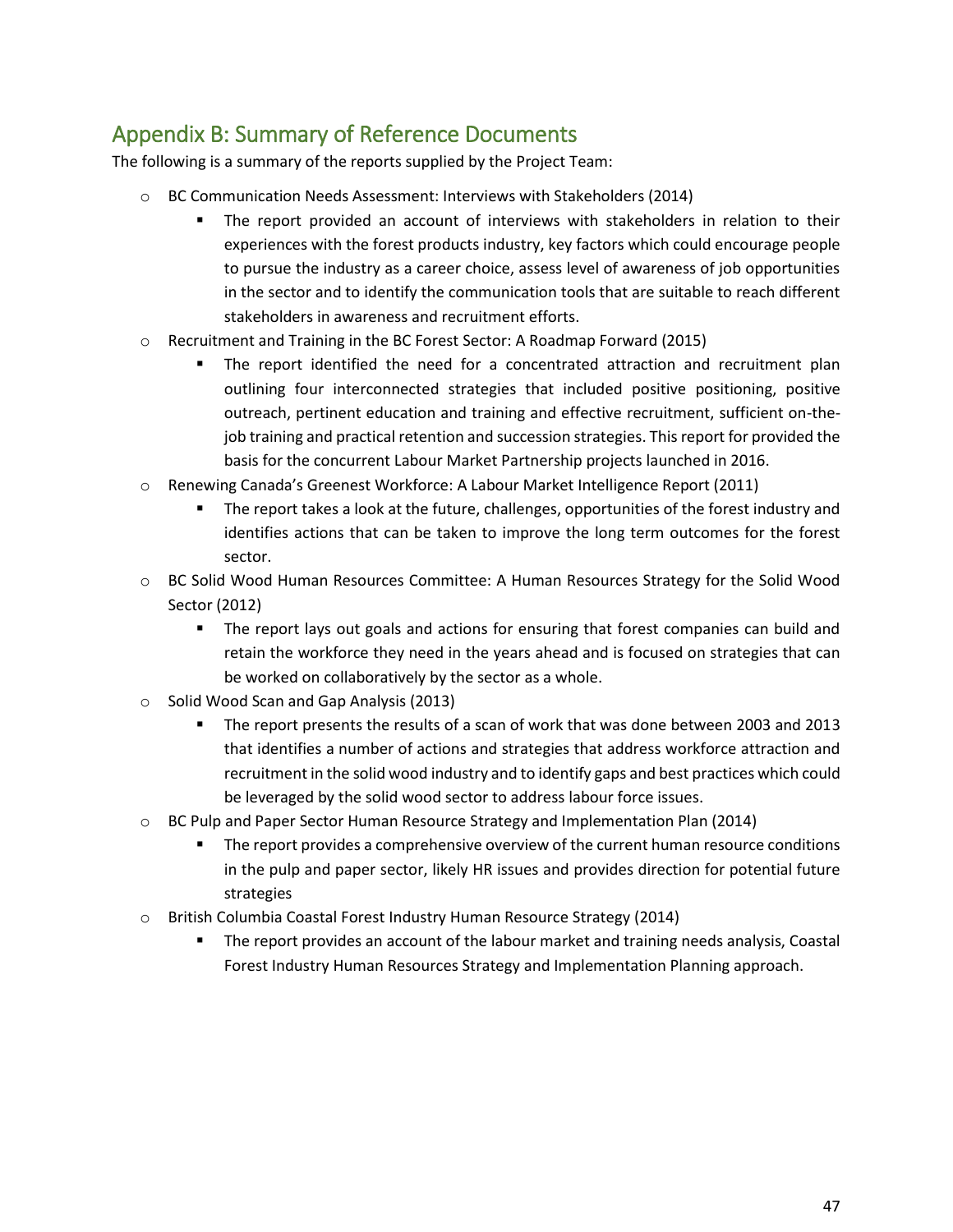### <span id="page-48-0"></span>Appendix C: Key Informant Interview Guide

#### **POSITIONING THE SECTOR FOR RECRUITMENT SUCCESS PROJECT: KEY INFORMANT INTERVIEWS SEPTEMBER 2016**

#### **The Project**

 *Positioning the Sector for Recruitment Success* project will assess current forest sector career information and workforce recruitment materials and programs, identify gaps and additional strategic products that may be useful to support workforce attraction and development.

The key deliverable is a workforce attraction plan that identifies materials/tactics required as well as the means to create, deliver, sustain and evaluate any future resources that may be produced

Upon completion, the plan would form the basis for a follow-up implementation project in 2017.

#### **Purpose of the Key Informant Interviews**

Key informant interviews are one of the primary research methods that will be used for the project. Key informant interviews will collect information and advice on potential products and/or tactics related to workforce attraction.

#### **Project Background**

The forest sector has formed an alliance to represent the full breadth of the sector, articulating its vision and business case for action within the Forest Sector Workforce Initiative Roadmap. As a strategy for success, the Roadmap recognizes that progress is required across a continuum of inter-related topic areas. This includes positive positioning, proactive outreach, education and training, effective recruitment, onthe-job training, and practical retention and succession strategies. A key pillar of the 'road map' is to position the sector for recruitment success with key target audiences by increasing awareness, attractiveness and relevance of the forest industry generally and in forest industry careers specifically. The sector asserts that despite public awareness and support for forestry has been improving, perceptions related to recruitment remain negative. Youth in particular view the industry as low tech, environmentally unfriendly, seasonal and uncertain, and geographically remote, with similar views being held by educators, counsellors and parents.

Improving knowledge of career opportunities and relevant work search tools for key audiences (current forest industry employees, youth, First Nations, women and immigrants) is one means toward reaching new audiences of potential workers.

The Council of Forest Industries (COFI) will provide the oversight and project management. The project team consists of, Anne Mauch, COFI project manager, and Jessi Zielke, Zielke Consulting Ltd project contractor, Kelly McCloskey, project advisor, *BC Forest Sector Workforce Initiative.*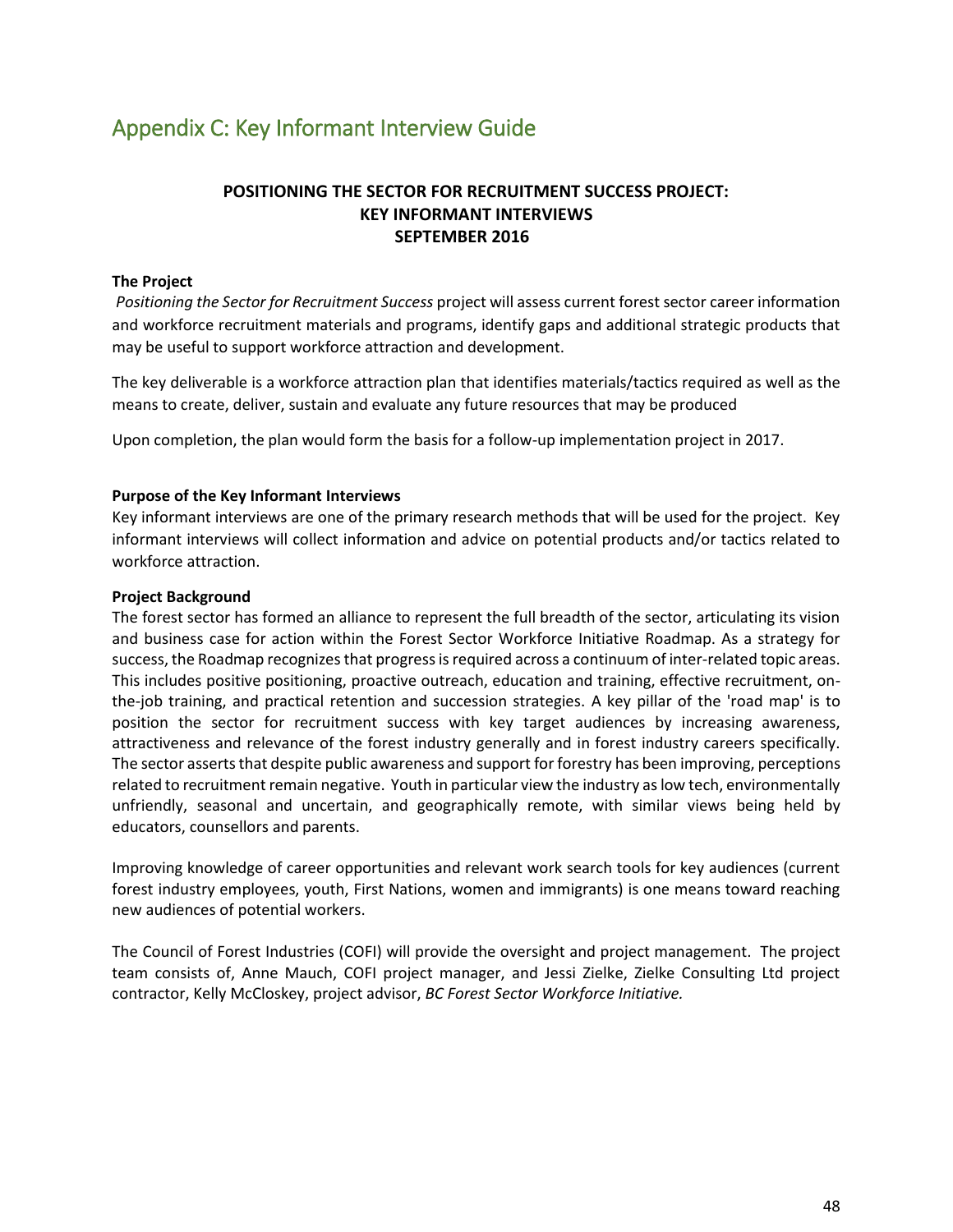#### **Key Project Milestones**

1. Project Work Plan August 8, 2016 2. Inventory and Gap Analysis November 7, 2016 3. Draft Strategic Plan December 5, 2016 4. Strategic Plan December 21, 2016 5. Sustainability Plan January 19, 2017 6. Evaluation Framework January 19, 2017 7. Project completion **January**, 2017

#### **About the Key Informant Interview**

Jessi Zielke will set up a time between September  $8 - 19<sup>th</sup>$ . The phone interview should take no more than 30-45 minutes. A follow up email will be sent so interviewees can view several examples of other industry's recruitment information and provide additional feedback via email. The following are the questions that will be asked during the interview.

#### **Interview Questions**

**Name:** 

#### **Location:**

#### **Company/Affiliation:**

The following questions will be sked during the interview.

#### **A. About your company and recruitment experiences**

- 1. Please describe what your company does and your role in it.
- 2. What types of positions does your company normally hire?
- 3. Has your company experienced difficulty in recruiting employees?
- 4. Has your company experienced success in recruiting employees?
- 5. How do you advertise your positions?
	- a. Do you use an electronic job board?
		- i. If so what site?
	- b. Do you advertise in the local paper?
	- c. What other tactic do you use to attract workers?
	- d. Other comments

#### **B. Information relevant to learners and/or work searchers**

- 1. During previous workforce recruitment studies, a gap in publically available forest industry information was identified. This type of information is normally used to promote the industry as a good place to work and as one with good long term job prospects.
	- a. What has been your experience?
	- b. Do you think this has this lack of information has impacted people getting interested in a career in forestry?
	- c. Do you know of any website/resources/programs that support the public's learning more about the Forest industry?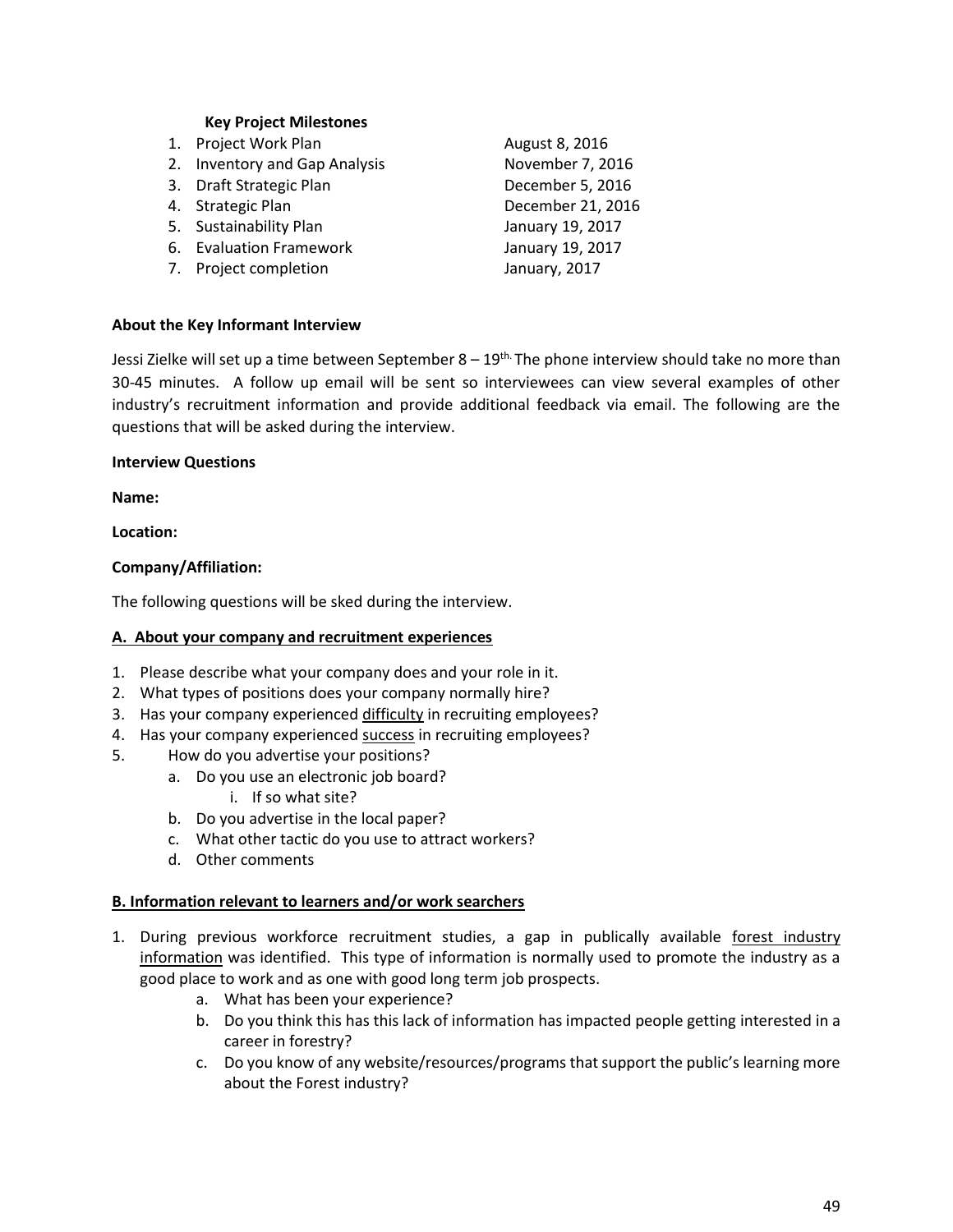- i. What do you like about the resource? What could be improved to support your recruitment activities?
- d. If you can't think of any current resources, what type of resource would be useful to learners and work searchers?
- 2. A lack of forestry career information was also identified in previous studies. Career information refers to occupational information, what it's like to work in the industry, how to apply for a job, or where one would work etc.
	- a. What has been your experience?
	- b. Do you know of any forestry career information/resource/programs that may be useful to new entrants or people in career transition?
		- i. What do you like about the resource?
		- ii. What could be improved to support your recruitment activities?
	- c. If you can't think of any current resources, what type of resource would be useful?
- 3. Previous studies identified a low understanding by job seekers and new entrants of the how to get into a forestry career such as what education to take or what experience one needs or how to apply for a job.
	- a. What has your experience been like?
	- b. Do you know of any website/resources/programs that support the public's learning more about forestry educational/career routes/career opportunities?
		- i. What do you like about the resource? What could be improved?
	- c. If you can't think of any resources that are useful to support increasing the public's knowledge about how to get into a forestry career, what would you like to see made available?
	- d. Some counsellors, parents and students have suggested that a searchable database of forest sector scholarships and bursaries would be helpful. Do you agree? If so, what should the searchable criteria be (e.g., award amounts, apply-by-dates, award eligibility, judging criteria, other)?
	- e. Others have suggested that a searchable database of all current forestry oriented education and training programs would be helpful (e.g., all public post-secondary institutions, forest industry specific training and education programs, and private training organizations). If you agree, what should the searchable criteria be (e.g., location, duration, career pathway, other)?

#### **C. What can you suggest?**

- 1. What are your thoughts on better positioning the sector for recruitment success?
	- a. What strategies can you suggest?
		- i. Opportunities and benefit piece is bigger than we think
- 2. Are there key target audiences you would like to reach?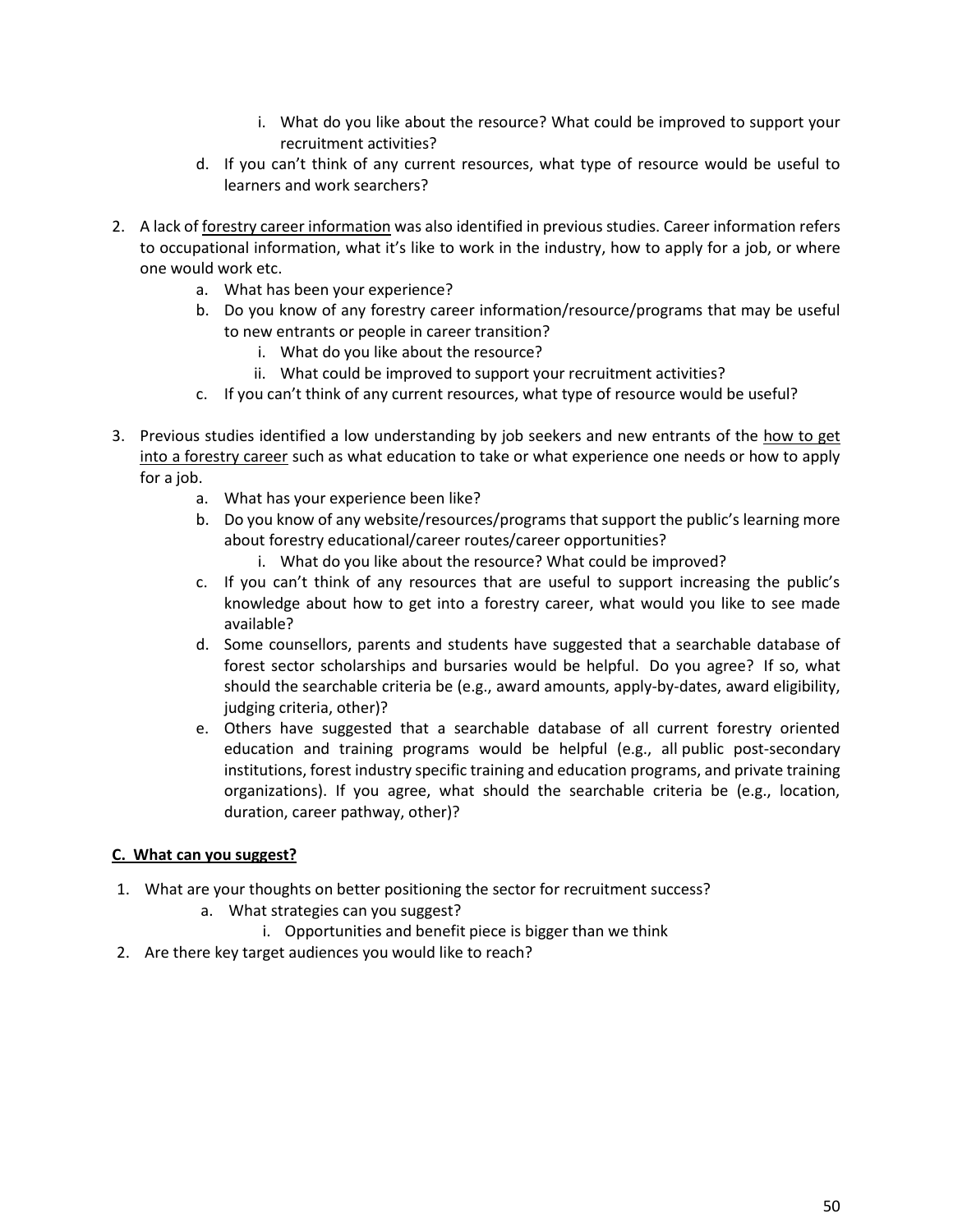#### **FORESTRY INTERVIEWEES** Position and Company Sector **Meagan Cook Team Lead, Talent Acquisition, Canfor**  Solid Wood, Pulp & Paper **Heather Press** Manager, Recruitment and Organizational Development, **Tolko Industries Ltd**  Solid Wood **Lisa Perrault Coordinator, Strategic Products, Western Forest Products**  Solid Wood, Forestry & Logging **Jennifer Jones** | Human Resource Manager, **Teal Jones**  Solid Wood **Monica Bailey**  Director, Communications and Engagement **TimberWest**  Communications/PR **Gordon Prest RPF, Consultant RPF, Consultant RPF**, **RPF, Consultant Bill Bourgeois** RFP, Consultant **New Direction Resource** Youth, Forest Health **Irene Hensell Director, Talent Acquisition Paper Excellence**  Pulp & Paper **Jonathan Locke Strategic Natural Resource Consultants**  Forestry & Logging **D'Arcy Henderson Cariboo Regional Manager West Fraser Timber**  Solid Wood, Pulp & Paper **Darelle Obo Human Resource Coordinator West Fraser Timber**  Solid Wood, Pulp & Paper **David Schwarz District Manager, MacKenzie Natural Resource Distric**t FLNRO Government, BC Timber Sales **David Van Dolah**  District Manager **Northern Interior Natural Resource District**  FLNRO Government, BC Timber **Sales Laura Dressler Lead Special Projects Talent** Acquisition **Western Forest Products**  Solid Wood, Forestry & Logging **Other: Resource Developer, Educators, Trainers/PSI, Forest Industry Employees Bob LaRocque Forest Products Association of Canada**  Pulp &Paper, Solid Wood, Forestry **Tawyna Wood** Shipbuilder Web Master Responsible for development of BC shipbuilder website **Steve Finn Program Head, Forest and Natural** Areas Management Post-Secondary Education

**BCIT** 

### <span id="page-51-0"></span>Appendix D: Key Informant Interviewees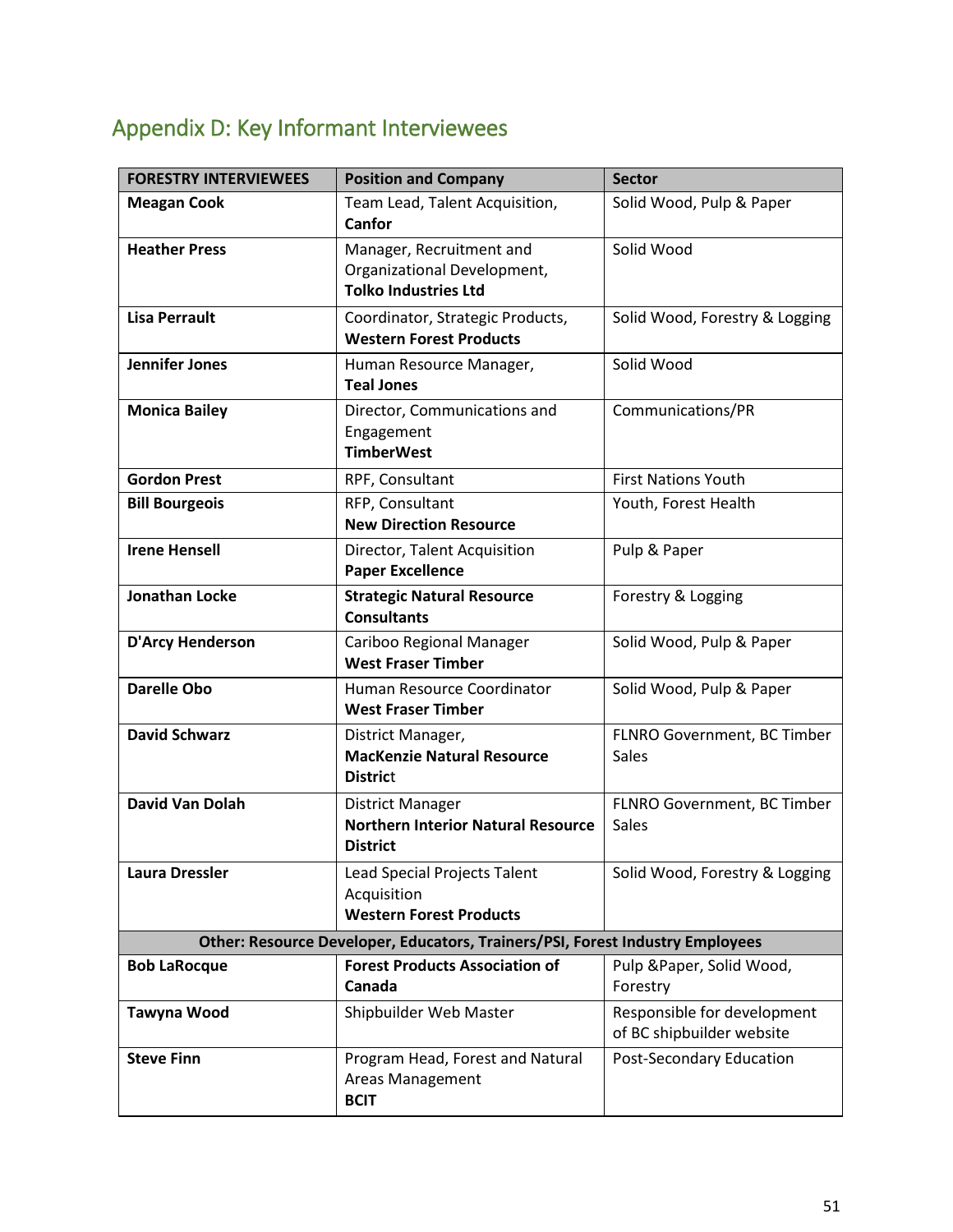| <b>Gord Armour</b>    | Educator, President,<br><b>CES Career Education Society</b>                                                  | Education                    |
|-----------------------|--------------------------------------------------------------------------------------------------------------|------------------------------|
| <b>Ann Normand</b>    | Program Manager, Work Wild<br><b>Alberta Forest Products</b><br><b>Association</b>                           | Work Wild (Recruitment Site) |
| <b>Ed Morrice</b>     | Program Head Natural Resources<br>and Environmental Technology<br>Program<br><b>College of New Caledonia</b> | Post-Secondary Education     |
| <b>Mike Jones</b>     | <b>Kermode Careers, Terrace</b>                                                                              | Education, Counsellor        |
| Jeff Lontayao         | Teacher School District 72, Carihi<br><b>Secondary School</b>                                                | <b>Career Facilitator</b>    |
| <b>Chris Lear</b>     | <b>Forest Education Consultant, COFI</b>                                                                     | General                      |
| <b>Sandy McKellar</b> | <b>Forestry Communication</b><br>Consultant, Tree Frog<br><b>Communications</b>                              | General                      |
| <b>Felipe Harata</b>  | Forester, Strategic National<br><b>Resources</b>                                                             | <b>Forestry Employee</b>     |
| <b>David Johnes</b>   | Forester in Training Strategic<br><b>National Resources</b>                                                  | <b>Forestry Employee</b>     |
| Devesh Bahaguna       | Forestry Strategic National<br><b>Resources</b>                                                              | <b>Forestry Employee</b>     |
| <b>David Dompreh</b>  | <b>GIS Technician Strategic National</b><br><b>Resources</b>                                                 | Forestry Employee            |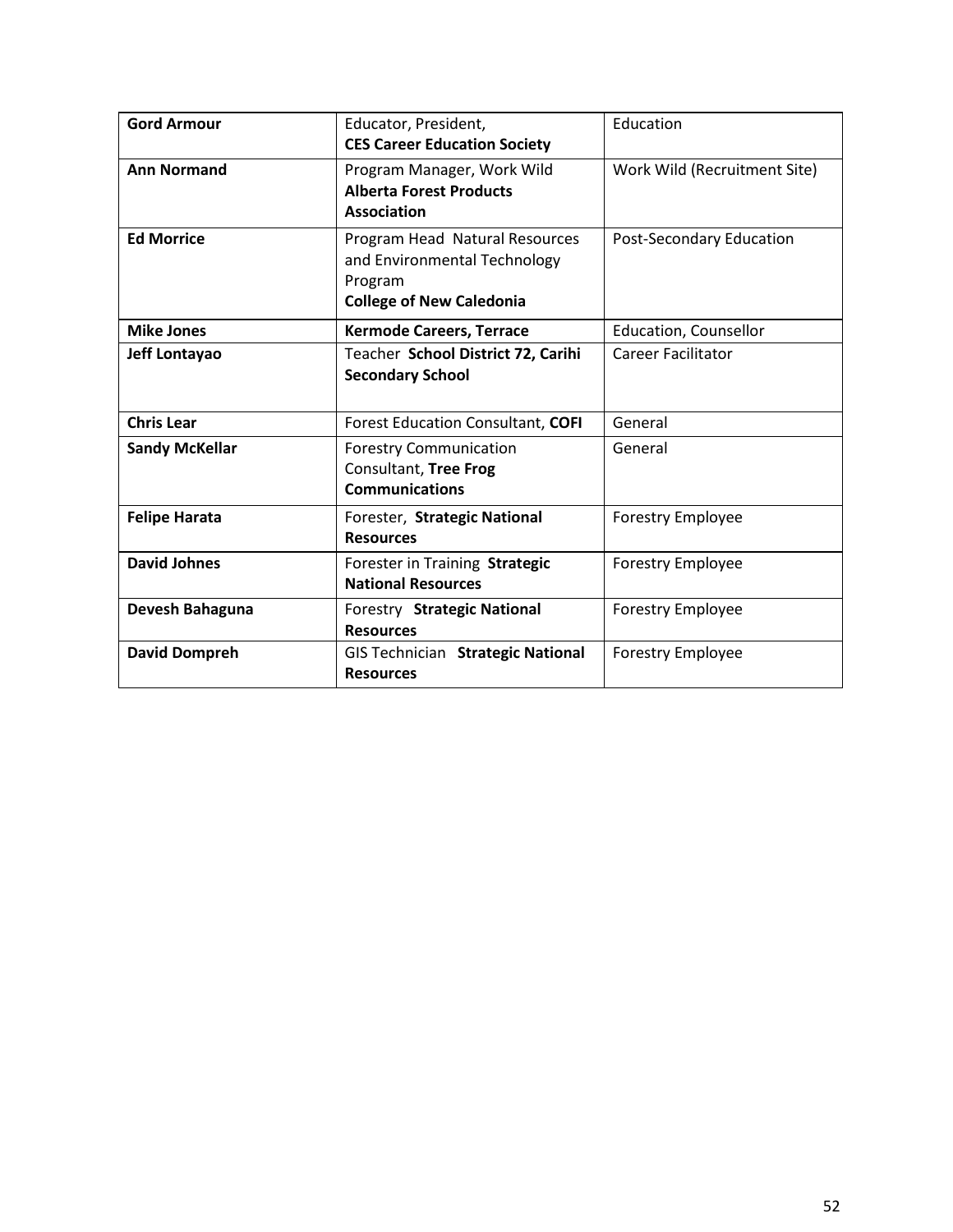### <span id="page-53-0"></span>Appendix E: Research Findings Response Questionnaire

### **Positioning the Sector for Recruitment Success Project Preparation for October 20th Advisory Group meeting**

#### **Feedback and Input Request**

The attached Draft Preliminary Inventory and Gap Analysis Report provides information to help identify useful resources and possible gaps in relation to career information, attraction and recruitment needs of the sector. It will lead us to strategies and tactics for the implementation phase. However, the report is not complete until we get your advice and input.

We would like to collect some feedback prior to the advisory group call on October 20th.

Please complete the following short questionnaire and send it back to me by Friday October 13<sup>th</sup> at **[mauch@cofi.org](mailto:mauch@cofi.org)**. Please save the document as "yournamefeedback". All information and comments will be summarized and you will not be identified in any reports or discussions.

If you have any questions please feel free to contact me at 604-891-1213 or

Name: \_\_\_\_\_\_\_\_\_\_\_\_\_\_\_\_\_\_\_\_\_\_\_\_\_\_\_\_\_\_\_\_\_\_\_

#### **Inventory Review Guide**

- 1. In the attached report, please review **the summary of the Key Informant (KI) responses** (starting P. 7).
- 2. The KI's identified a need for **up-to-date industry and labour market information** aimed at, and usable by, people exploring careers and jobs or by people actively looking work.
- Please indicate if you agree this information is needed:
	- a. Industry information to support a person wanting to learn about the depth and breadth of forest sector operations. Yes/No
	- b. Information about the breadth of forest sector occupations and the ways to get into those occupations. Yes/No
	- c. Career pathway information. Yes/No
	- d. Information to help make career transitions within the industry. Yes/No

Would a **"one stop" resource** be useful? Yes/No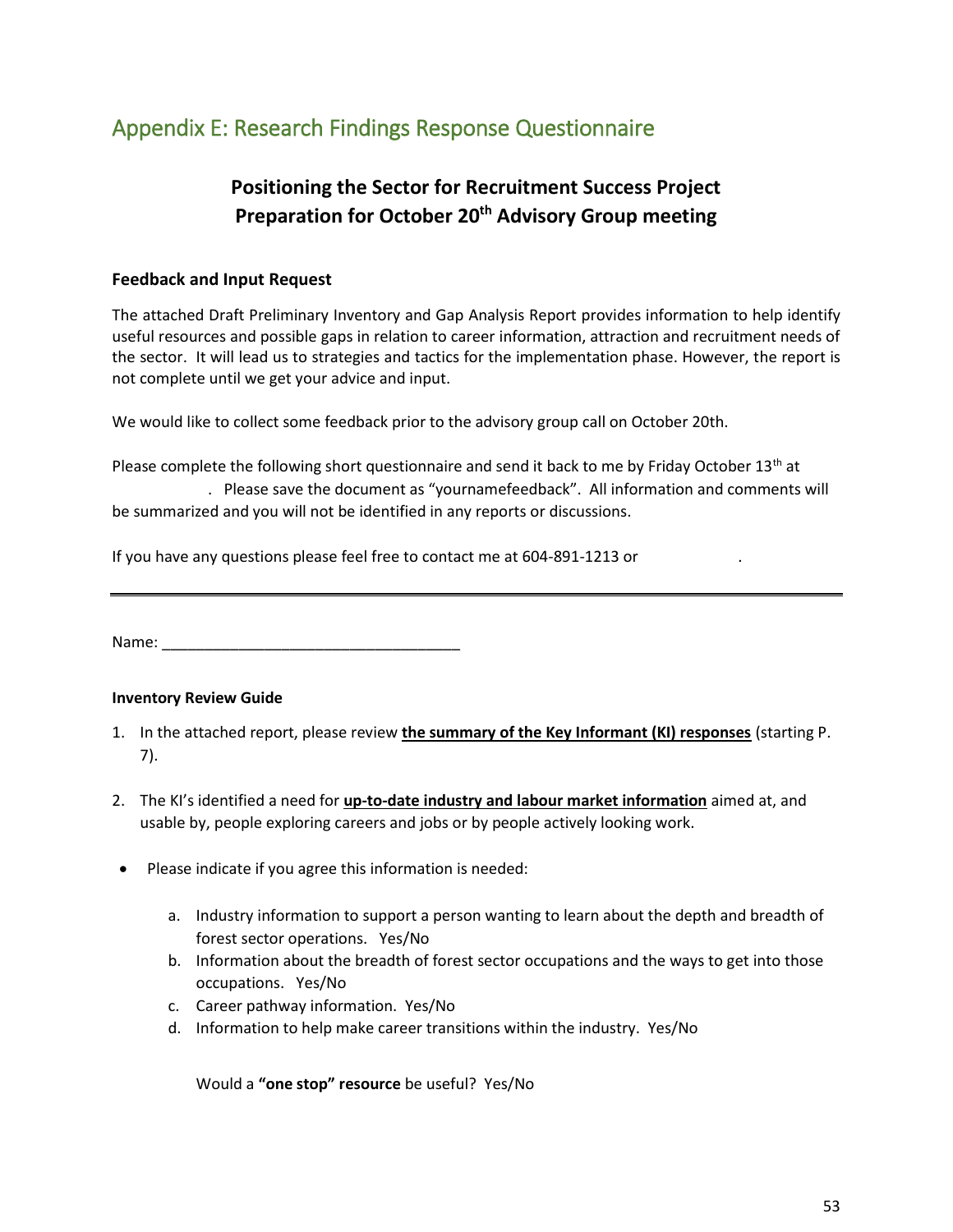What would you suggest as an approach to close the information gaps?

- 3. The KI's identified **target populations** for attraction and recruitment. Do you agree:
	- e. Youth Yes/No
	- f. Aboriginal Yes/No
	- g. Women Yes/No
	- h. Immigrants Yes/No

What attraction and recruitment tactics specific to these populations could you suggest?

- 4. In the attached report**, please review Appendix A: Inventory** (starting P. 12).
- 5. Are there any **websites/resources that you feel would be useful** to you or that you currently use? List them below:
	- $\bullet$  xx
	- $\bullet$  xx
	- $\bullet$  xx
	- add as many as necessary
- 6. If you currently use a resource **are there gaps that could be filled** to make it more useful?
	- Which resource(s)?
	- What gaps would you fill?
	- Add as many as necessary
	- $\bullet$
- 7. **Are there are other useful websites** you use to support your attraction and recruitment activities. List them below:
	- $\bullet$  xx
	- $\bullet$  xx
	- $\bullet$  xx